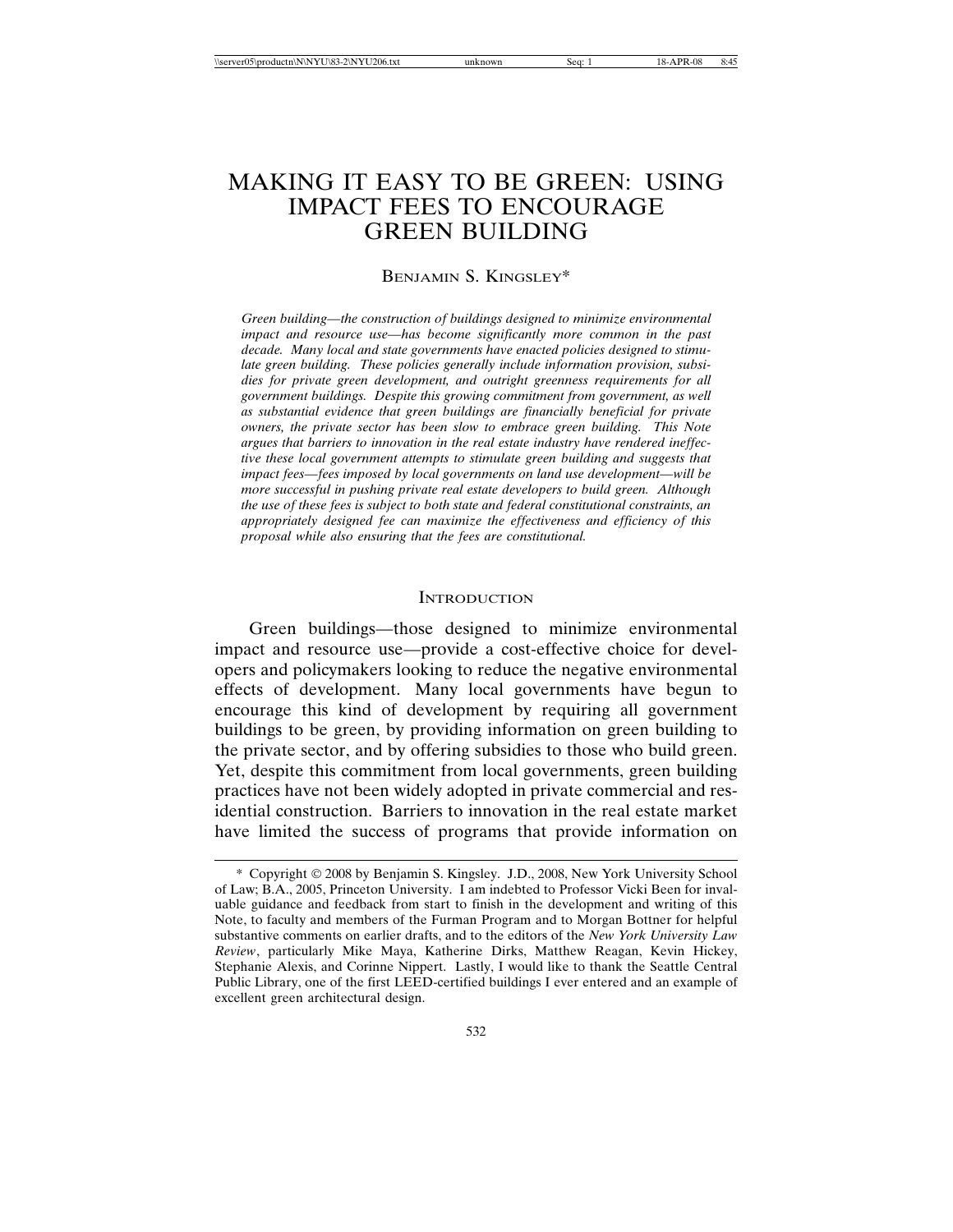green building, and subsidies have not been sufficiently funded to be effective.

This Note proposes a model for local governments to aggressively encourage resource-efficient building by private developers through the use of impact fees—fees local governments charge to developers as conditions on approval of land use development. Under this proposal, municipalities would impose a broad array of impact fees on all new development. The fees would be linked to the projected energy, water, sewage, and transportation uses of the development, but they would decrease proportionately for developers who reduce such resource consumption by building green. Finally, the funds generated by this program would be used to further subsidize developers who build green. Through this program, local governments could create extremely effective policy incentives for green building using an existing land use tool, without emptying public coffers on subsidies or requiring significant cooperation from state governments.

Although impact fees have these significant policy advantages, they are subject to unique legal constraints, and would likely be challenged by developers under both the Takings Clause of the U.S. Constitution and state constitutional rules that restrict the ability of local governments to impose general taxes. Under either of these legal doctrines, impact fees are subject to three requirements. First, impact fees must meet the familiar substantive due process test, according to which state action must be rationally related to legitimate state goals. Second, there must be a nexus between the rationale behind the fees and the way in which the revenue generated by the fees is ultimately used. Third, the fees must be proportional to the impacts of the development in question. This Note argues that a properly designed impact fee scheme could satisfy these legal standards.

The Note will proceed in three Parts. Part I describes green building and argues that in addition to being socially beneficial, green buildings can also provide financial benefits to their owners. Part II evaluates the major policy avenues available for the promotion of green building, including information provision, subsidies, requirements, taxes, and fees. It concludes that taxes and fees provide the most efficient way to effectively incentivize the adoption of green building practices, and that between these two alternatives, impact fees are the best option available to many local governments. Part III analyzes the legal challenges that may be brought against the use of impact fees by local governments and concludes that, if structured appropriately, an impact fee plan designed to stimulate green building can withstand these challenges.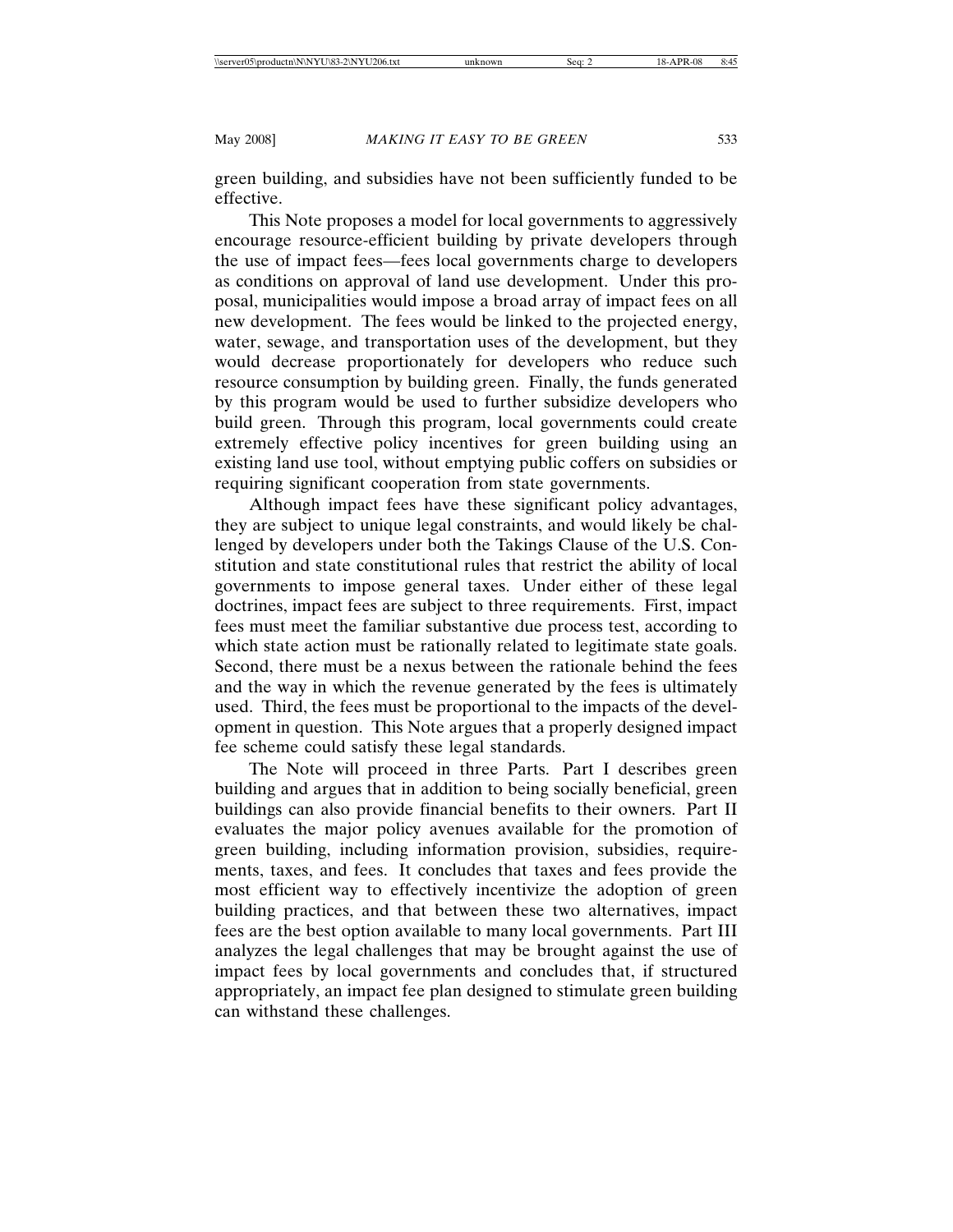# I

# GREEN BUILDING

On a basic level, "green building" is an intuitive term: It means environmentally friendly construction. The actual building methods and technologies that can be used to make a building green, however, are not nearly as straightforward as the term implies. The costs and benefits of the practice also require some explanation. This Part aims to clarify these issues and to provide some background on green buildings, describing exactly what they are, how they are certified, how much they cost, and what kinds of benefits they provide.

# *A. Background on Green Building*

Green building has been defined as "the practice of 1) increasing the efficiency with which buildings and their sites use energy, water, and materials and 2) reducing building impacts on human health and the environment, through better siting, design, construction, operation, maintenance, and removal."1 Green buildings limit resource use and environmental impact for the entire life of a building—from resource extraction to disposal—while at the same time providing occupants with as healthy an environment as possible.2 To do so, green buildings have many design features that are not standard for most construction projects.3

The nonprofit United States Green Building Council (USGBC), primarily composed of leaders from the real estate industry, is a leading organization promoting the green building movement.<sup>4</sup> USGBC has developed the Leadership in Energy and Environmental Design (LEED) rating system, a "benchmark for the design, construction, and operation of high performance green buildings."5 LEED is

<sup>1</sup> Bldg. Design & Constr., *White Paper on Sustainability: A Report on the Green Building Movement*, BLDG. DESIGN & CONSTR. 4 (2003) (SUPPLEMENT), *available at* https://www.usgbc.org/Docs/Resources/BDCWhitePaperR2.pdf [hereinafter *White Paper*] (quoting Office of Federal Environmental Executive); *see also* Charles J. Kibert, *Green Buildings: An Overview of Progress*, 19 J. LAND USE & ENVTL. L. 491, 491–92 (2004) (describing green buildings as "facilities designed, built, operated, renovated, and disposed of . . . for the purpose of promoting occupant health and resource efficiency plus minimizing the impacts of the built environment on the natural environment").

<sup>2</sup> *See* Kibert, *supra* note 1, at 494–95 (discussing ethical, economic, and health advantages of green buildings compared to conventional buildings).

<sup>3</sup> *See* Nancy J. King & Brian J. King, *Creating Incentives for Sustainable Buildings: A Comparative Law Approach Featuring the United States and the European Union*, 23 VA. ENVTL. L.J. 397, 405 (2005) (describing nonstandard characteristics of green buildings).

<sup>4</sup> *Id.* at 406; U.S. Green Bldg. Council, About USGBC, http://www.usgbc.org/Display Page.aspx?CategoryID=1 (last visited Nov. 10, 2007).

<sup>5</sup> U.S. Green Bldg. Council, LEED Rating Systems, http://www.usgbc.org/Display Page.aspx?CMSPageID=222 (last visited Feb. 26, 2008).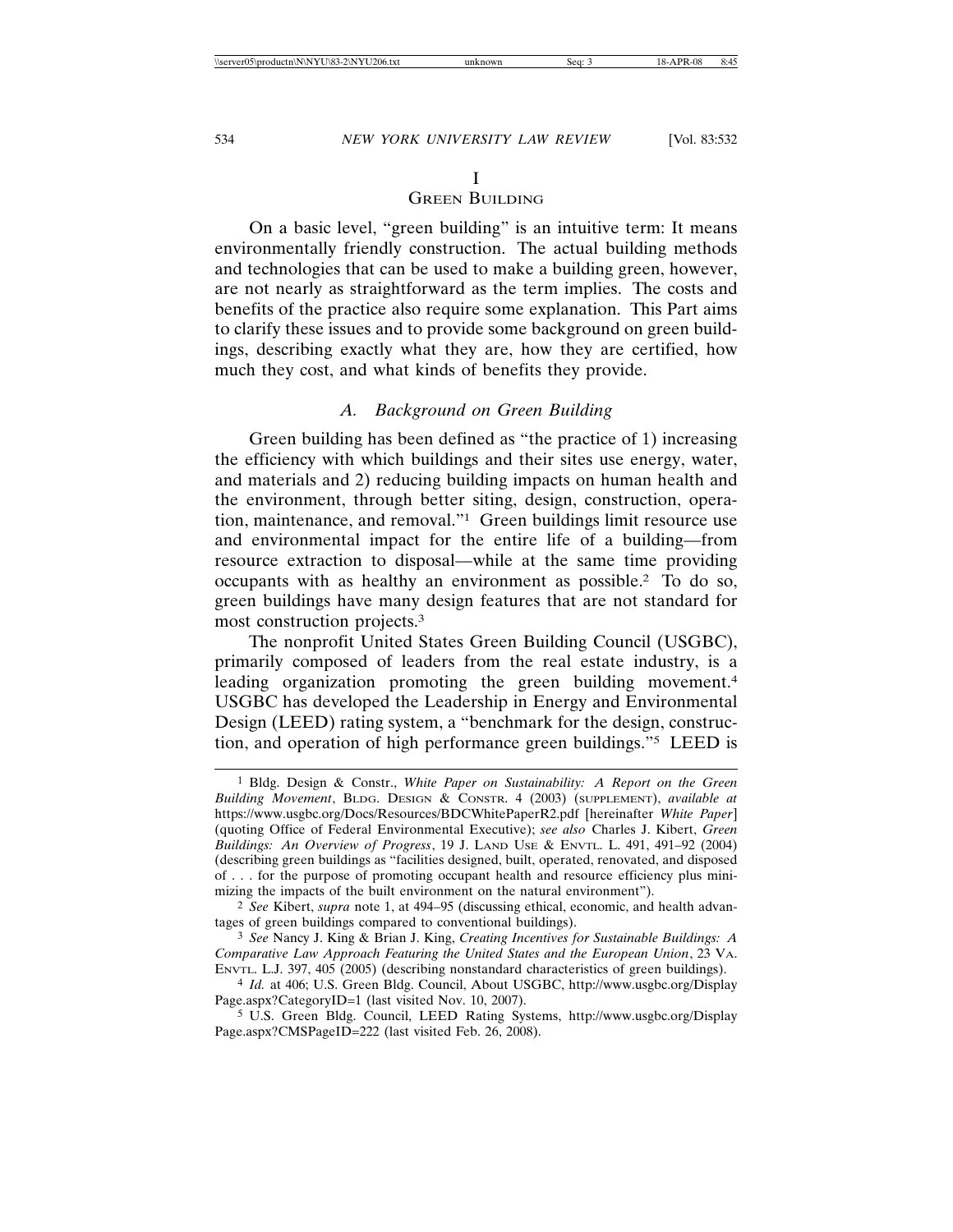"the most widely accepted" green building certification program in the United States.6 LEED functions on a point system; buildings must earn a certain number of points to achieve a given level of certification.7 USGBC requires documentation and modeling of the operation of all completed building features that receive LEED points.8 Based on this information, USGBC awards certification at one of four levels—Certified, Silver, Gold, or Platinum—depending on the number of points a project has received.<sup>9</sup> The emphasis on total points offers flexibility to builders, but it also means that LEED buildings are not required to reach any specific goals.10

LEED rating systems vary based on the type of construction project being evaluated. The LEED "New Construction" standards for commercial buildings allow builders to seek credits in six categories: sustainable sites, water efficiency, energy and atmosphere, materials and resources, indoor environmental quality, and design innovation.<sup>11</sup> The LEED "Homes" rating system for residential buildings includes all of these categories as well as two others.12 Some of the LEED

8 Auden Schendler & Randy Udall, *LEED Is Broken; Let's Fix It*, GRIST, Oct. 26, 2005, http://www.grist.org/comments/soapbox/2005/10/26/leed/index1.html. LEED has numerous critics, and the extensive bureaucratic certification process is a favorite target of those who argue that LEED needs a severe overhaul. *Id*. Nevertheless, LEED remains the national leader in green building standards.

9 LEED-NC, *supra* note 7, at 7.

10 As such, a building can achieve a high level of certification without receiving any points in crucial areas such as energy efficiency. *See White Paper*, *supra* note 1, at 10 (showing that average percentage of energy points achieved by LEED-certified buildings out of total points available is lower than for any other point category); Schendler & Udall, *supra* note 8 (describing how "you can certify a building without doing much at all" and "you can 'certify a building without getting *any* energy points'" (quoting LEED consultants)). For this reason, LEED has been criticized for allowing developers to grab "lowhanging fruit"; in other words, developers can target the points for which qualification is easy and reach the stratosphere of LEED certification without achieving anything extraordinary. *Id.* at 10-11. This critique will be relevant when analyzing the constitutionality of policies that use energy-based impact fees to subsidize buildings that achieve LEED certification without improving energy efficiency. *See infra* Part III.B.

11 LEED-NC, *supra* note 7, at 6–7.

<sup>12</sup> U.S. GREEN BLDG. COUNCIL, RATING SYSTEM FOR PILOT DEMONSTRATION OF LEED FOR HOMES PROGRAM 21–22 (version 1.72, 2005), *available at* http:// www.usgbc.org/ShowFile.aspx?DocumentID=855. The additional categories are (1) loca-

<sup>6</sup> *White Paper*, *supra* note 1, at 7. No other certification system in the United States approaches the popularity of LEED, though some states, such as New York and Pennsylvania, have established their own high-performance building standards. Notably, the New York standards draw heavily on LEED. GREG KATS, CAPITAL E, THE COSTS AND FINANCIAL BENEFITS OF GREEN BUILDINGS 2–4 (2003), *available at* https:// www.usgbc.org/Docs/Resources/CA\_report\_GBbenefits.pdf.

<sup>7</sup> *See* U.S. GREEN BLDG. COUNCIL, LEED FOR NEW CONSTRUCTION & MAJOR RENO-VATIONS 7 (version 2.2, 2005), *available at* http://www.usgbc.org/ShowFile.aspx?Document ID=1095 [hereinafter LEED-NC] (noting point totals required to reach "Certified," "Silver," "Gold," or "Platinum" status).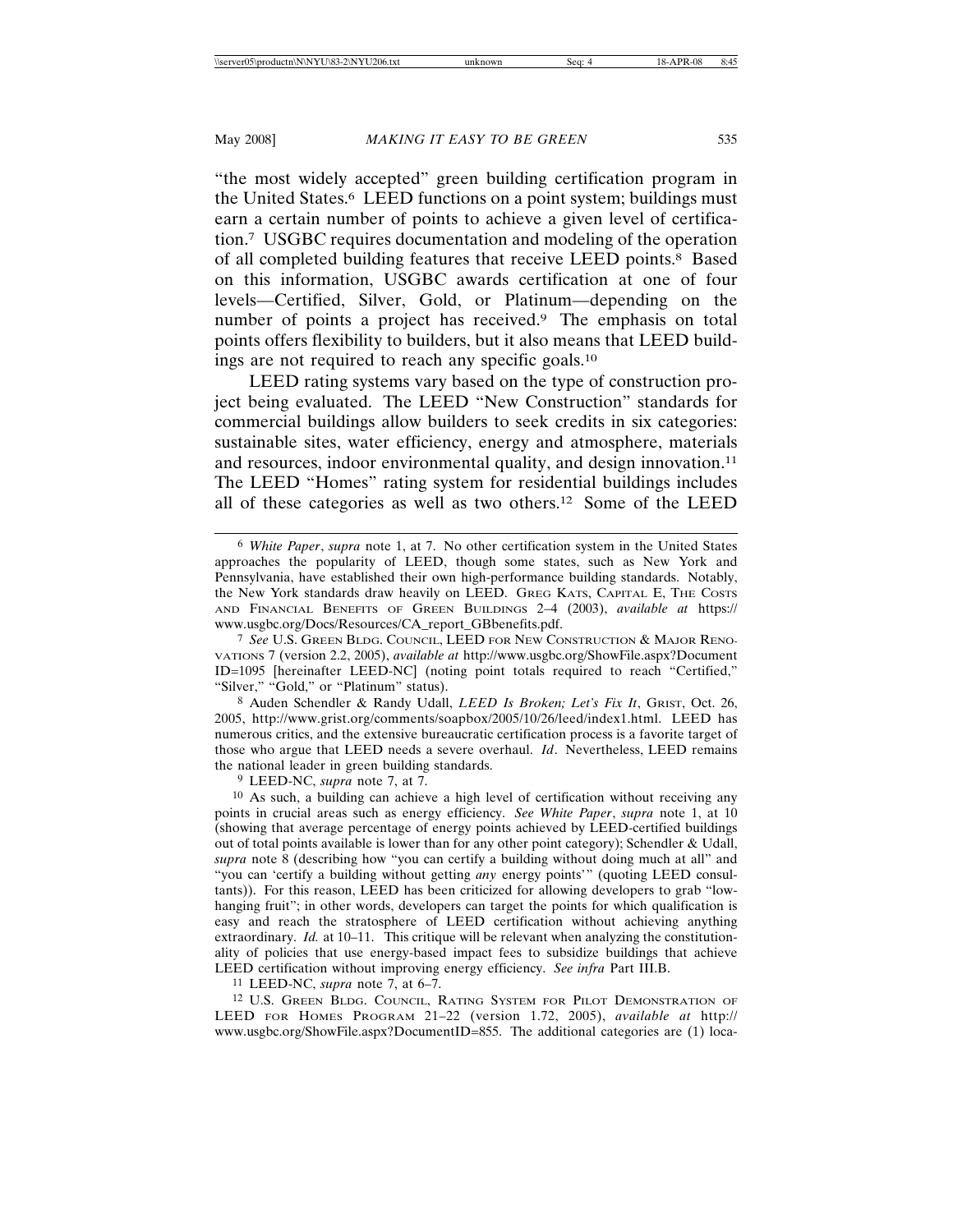points specify actual design characteristics—e.g., bicycle racks or roofs that reflect sunlight—while others merely require that a building reach a target standard of efficiency, such as a twenty percent improvement in energy or water efficiency.13

The specifics of the LEED New Construction standards demonstrate the kinds of technological details that make a building green. Builders are awarded sustainable site points for redeveloping environmentally damaged land, locating a building near public transportation, restoring natural habitats, limiting storm water runoff, and covering a large portion of a roof with highly reflective material or vegetation.<sup>14</sup> Water efficiency points are awarded for using only rainwater for irrigation systems, reducing water use for sewage, and reducing potable water consumption.15 Energy and atmosphere points are awarded for improving energy consumption significantly above building code requirements, using on-site renewable energy, and purchasing green power from utility providers.16 Materials and resources points are awarded for recycling construction and demolition waste, using recycled materials or those manufactured near a project, and using certified sustainable wood.17 Lastly, indoor environmental quality points are awarded for increasing ventilation, using low pollutantemitting adhesives, paints, coatings, carpets, and composite products; providing occupant controllability of temperature and lighting; and increasing daylight in most space used for visual tasks.18 This long list of options only covers some of the ways in which developers can achieve LEED points.

# *B. Costs and Benefits of Green Buildings*

By meeting the criteria described above, green buildings can provide positive externalities to society and can mitigate the negative externalities of the built environment.<sup>19</sup> In other words, they reduce

tion and linkages, which gives points for sprawl-reducing dense development that is located near already-existing infrastructure and not on virgin land, and (2) homeowner awareness of LEED. *Id*. at 21–29. The points available in the categories common to LEED New Construction differ slightly, but generally involve similar improvements. *Id*. at 21–22; LEED-NC, *supra* note 7, at 6–7.

<sup>13</sup> LEED-NC, *supra* note 7, at 6–7.

<sup>14</sup> *Id.* at 11–12, 16, 19, 21.

<sup>15</sup> *Id.* at 25–26, 28.

<sup>16</sup> *Id.* at 33, 36, 42.

<sup>17</sup> *Id.* at 47, 59, 53, 56.

<sup>18</sup> *Id.* at 61, 65–72, 75.

<sup>19</sup> *See* King & King, *supra* note 3, at 397 ("Sustainable commercial buildings use less energy, have reduced environmental impacts, and improve the quality of life for those who work or live in the buildings and surrounding communities.").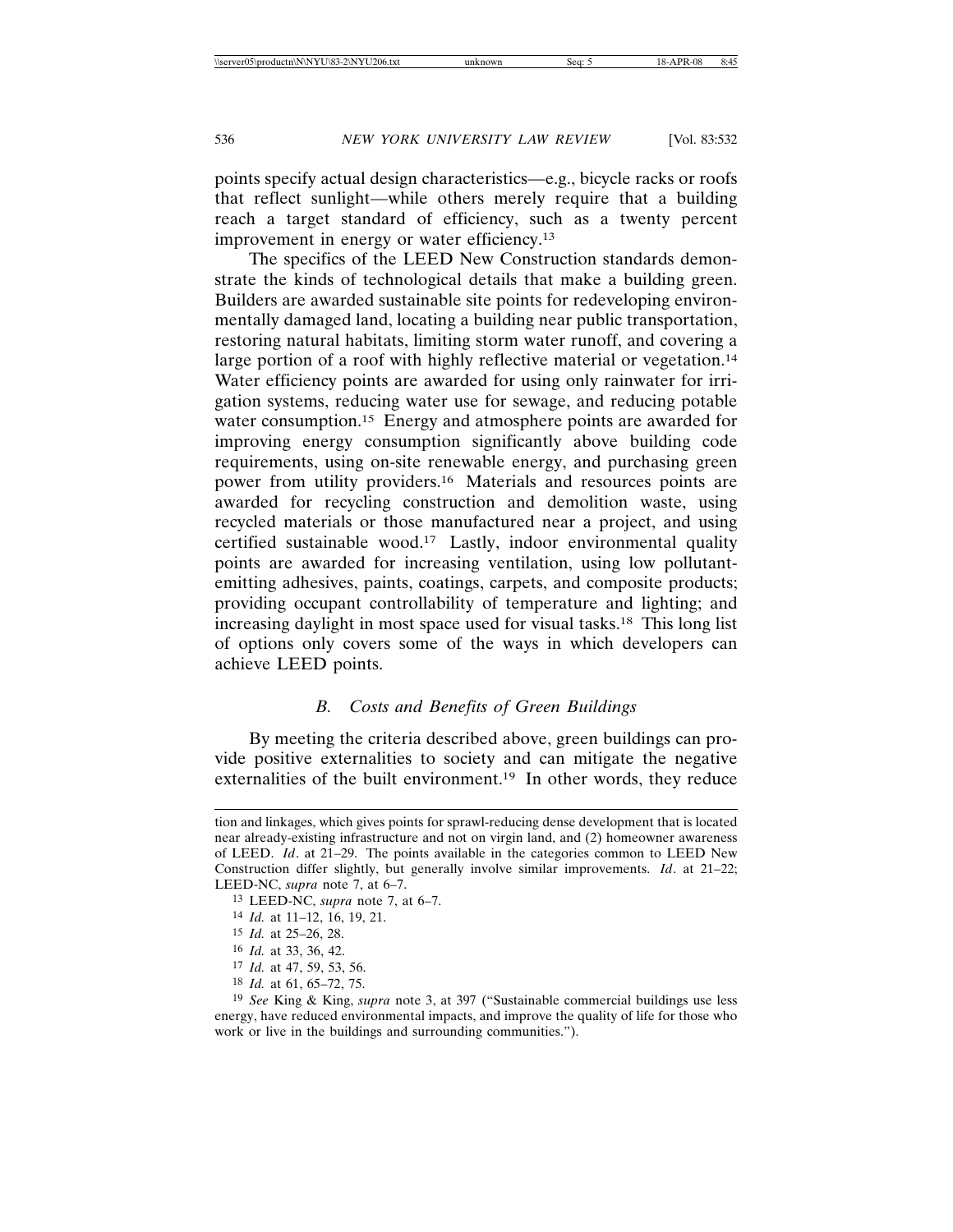the "divergence between private and social cost"20 (or, implicitly, between private and social benefit) by forcing developers to bear the full social costs of their projects. This is the social benefit of green building.21 In addition, green buildings provide private benefits. For users, they reduce operating costs and provide a healthier and more productive work environment; for owners, they may command higher rents and provide lower turnover and vacancy rates.<sup>22</sup> The key question is not whether these private benefits exist, but rather whether they outweigh the added private costs of building green.23

The social benefits associated with green buildings are numerous and well established in the literature and, as such, will not be evaluated in depth here. They include lower pollution from reduced energy use, reduced water consumption and wastewater output, reduced solid waste creation, cleaner outdoor air and reduced "heat island" effects, improved health of building users, and other nonquantifiable longterm improvements to the environment such as the human and environmental welfare gains of sustainable forestry.24 This list is not exhaustive, although many green buildings result in serious improvements only in some of these categories.<sup>25</sup> These social benefits more

22 *See* KATS, *supra* note 6, at 9–10 (offering comprehensive evaluation and attempting to quantify financial costs and benefits of building green, including those relevant to private users and owners); ROYAL INST. OF CHARTERED SURVEYORS, GREEN VALUE: GREEN BUILDINGS, GROWING ASSETS 3 (2005), *available at* http://www.rics.org/Practice areas/Builtenvironment/Sustainableconstruction/Green%20value.html (follow "Green Value Report" hyperlink) (claiming that green buildings can improve asset value for owners and users, in addition to providing healthier work environments).

23 *See* KATS, *supra* note 6, at vi ("While there seems to be consensus on the environmental and social benefits of green building, there is a consistent concern . . . over the lack of accurate and thorough financial and economic information."); ROYAL INST. OF CHARTERED SURVEYORS, *supra* note 22, at 3 (stating that various studies "generally do not show whether the increased cost [of building green] is offset by improvements in value").

24 KATS, *supra* note 6, at v, vii. "Heat island effect" describes the increased temperature of urban environments when compared to their surrounding areas. Environmental Protection Agency, Heat Island Effect, http://www.epa.gov/hiri/ (last visited Mar. 25, 2008). Health benefits are the only area which lacks significant supporting evidence. *See infra* note 42.

25 Generally, negative externalities in this context result from a traditional "tragedy of the commons" problem in which people who use environmental resources—such as clean air—are not required to pay for these resources. *See* Garrett Hardin, *The Tragedy of the Commons*, 162 SCIENCE 1243, 1244–45 (1968) (explaining "tragedy of the commons"

<sup>20</sup> Carl J. Dahlman, *The Problem of Externality*, 22 J.L. & ECON. 141, 141 (1979).

<sup>&</sup>lt;sup>21</sup> The question of whether the social benefits provided by green buildings are positive externalities or reductions in negative externalities is simply a matter of defining the baseline for the appropriate use of environmental resources generally. Green buildings do both under any reasonable baseline*. See infra* note 74 (describing how many positive externalities created by green buildings can be seen as reductions in negative externalities). Because green buildings both provide positive externalities and reduce negative externalities, this Note, for convenience, uses the term "social benefits" to describe all of the desirable externality effects created by green building.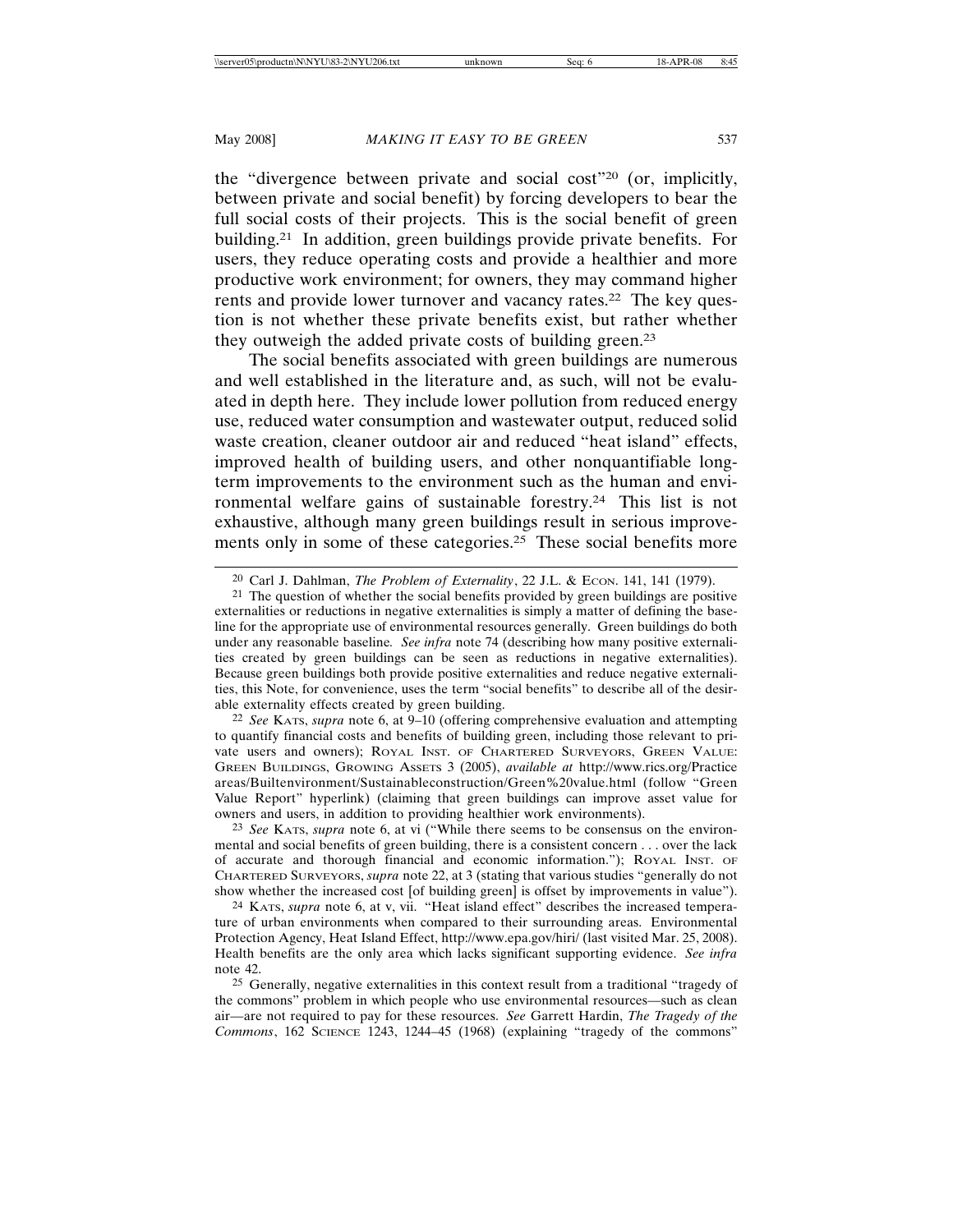than justify government encouragement of green building, but they are not, on their own, sufficient motivation for the private sector to embrace the practice.

As a result, governments and green building advocates have attempted to establish the private costs and benefits of green building, with the hope of convincing developers and owners that building green will be good for their bottom lines.26 Estimates of the added costs of environmentally friendly construction fall in a considerable range and are subject to certain criticisms.27 Nevertheless, some sense of the cost of green building can be gleaned from the literature. One

26 *See, e.g.*, KATS, *supra* note 6, at ix (arguing that green buildings save money over time compared to conventional buildings); LISA FAY MATTHIESSEN & PETER MORRIS, COSTING GREEN: A COMPREHENSIVE COST DATABASE & BUDGETING METHODOLOGY 3 (2004), *available at* http://www.usgbc.org/Docs/Resources/Cost\_of\_Green\_Full.pdf (attempting to establish budgetary guidelines for green building).

27 It is difficult to establish a good baseline value for the cost of nongreen buildings for the purpose of comparison. There are two main reasons for this difficulty. First, accurate cost information is hard to find. It is extremely expensive for developers to make hypothetical inquiries by studying how much it will cost to design and construct a building that will never be built. Governments have no need to do this comparison because they are either required by law to build green or they are not (and thus have little reason to consider the practice). When legislatures pass laws mandating green public buildings, they are passing laws that all government buildings of a certain type must achieve a certain level of greenness, so they do not do a rigorous cost-benefit analysis for any one building. Though such legislatures theoretically could consider overall total fiscal costs of these mandates, they do not necessarily pass these laws because they expect to save money. They do so instead for the externality reasons, which are generalized but sufficient to convince environmentally conscious local legislatures. Furthermore, private green buildings are scarce, and corporations are often unwilling to provide sensitive cost information to researchers.

Second, many builders estimate the added marginal cost of specific LEED components that will help them reach a specific certification level instead of determining the cost of a holistically designed green building. This practice results in higher cost estimates, as designing green from the outset for an entire building is by far the least expensive way to incorporate a large number of green features. *See* Schendler & Udall, *supra* note 8 (describing "point mongering" as "obsessively focus[ing] on getting [LEED] credits" instead of holistically designing greenest building possible).

problem in context of pollution). Pollution is the classic externality of this sort, as it directly results in social costs not incurred by polluters. However, the application of the idea of externalities to some of the other phenomena described here is more complicated. For example, reduced water use is an externality because the private price of water and sewage services rarely reflects the total social cost of providing these services. Both are subsidized in a number of ways by government, and their overuse creates externalities felt by future generations. *See, e.g.*, Bruce Lambert, *As Aquifer Runs Dry, L.I. Water Debate Ensues*, N.Y. TIMES, Dec. 2, 2006, at B1 (describing debate over use of underground Long Island aquifers as water supplies in currently used aquifers dwindle). Similarly, solid waste disposal is often subsidized by local governments, and the cost of waste removal rarely accounts for the environmental effects of landfills. Although health benefits to residents or users of green buildings could be internalized in certain situations—for example, owners or residents of green buildings may be willing to pay more for a healthier work or home environment—the market will likely undervalue these benefits as they are difficult to measure and may not be realized immediately.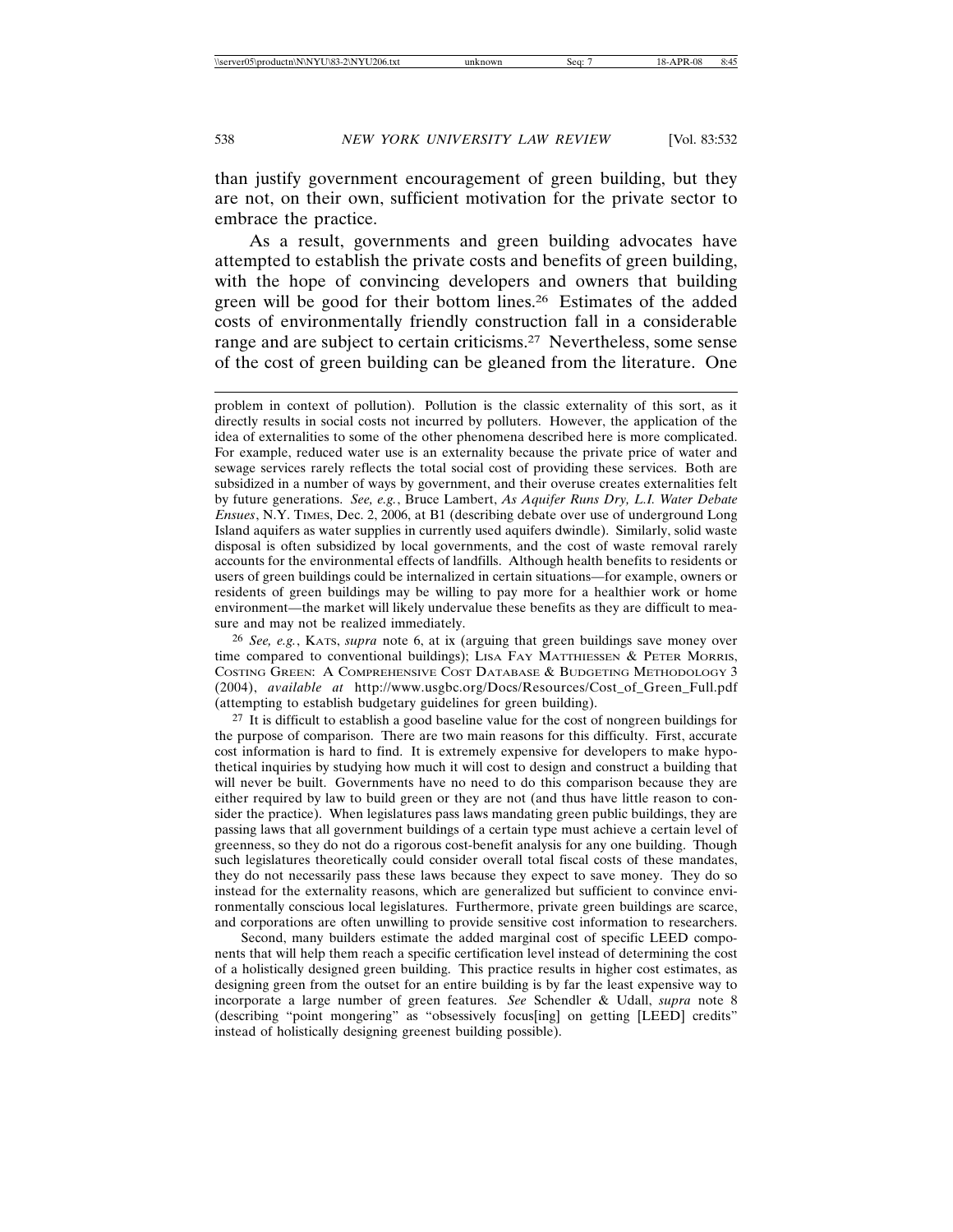widely cited study suggests added costs in the range of zero to two percent, according to interviews with those involved in the design and construction of thirty-three LEED-registered projects.28 Other research has compared actual costs for various buildings owned by universities, finding great variation in added cost for different kinds of buildings in different regions.29 Lisa Fay Matthiessen and Peter Morris conclude that there is no statistically significant overall cost difference between buildings that achieve LEED certification and those that do not.30 Generally, this methodology estimates added costs to be around one to four percent for LEED Silver buildings, three to six percent for LEED Gold buildings, and eight to ten percent for LEED Platinum buildings.31 Others who have worked extensively with green buildings have estimated that LEED certification adds one to five percent to the costs of a new project.32

A significant portion of the additional costs of building green derives not from the hard costs of purchasing green systems and materials but rather from the soft costs of design, certification, modeling, and consulting.33 Paying engineers and architects to create radically new designs is not only expensive, but also unpredictable, and unpredictability itself is a significant cost for risk-averse actors such as real estate developers.34 Moreover, unfamiliarity with green technologies makes delays in the design and construction process more likely, a particularly significant cost in an industry in which many independent actors work on finely choreographed and intertwined schedules.35 Greater delays also mean more debt service.36 For those

31 *Id.* at 16.

<sup>28</sup> KATS, *supra* note 6, at 15. The Kats report compares only self-reported estimates of cost, which may lead to some bias. The report has a number of critics, but none have successfully undermined its general claim that green buildings are not much more expensive than standard buildings. *See, e.g.*, Schendler & Udall, *supra* note 8 ("Instead of using fuzzy math to show that building green doesn't add costs, let's acknowledge that these buildings cost more and are worth it.").

<sup>29</sup> MATTHIESSEN & MORRIS, *supra* note 26, at 14.

<sup>30</sup> *Id.* at 18–19.

<sup>32</sup> Schendler & Udall, *supra* note 8.

<sup>33</sup> *See id.* (describing new green building projects as akin to entering "a thorny new landscape"). Schendler and Udall also blame LEED's bureaucratic certification process for some of these costs. *Id.* The LEED bureaucracy, however, is not inherent to the green building process itself.

<sup>34</sup> See *infra* notes 54–67 and accompanying text for a discussion of risk aversion in the real estate industry.

<sup>35</sup> *See* PRESIDENT'S COMM. ON URBAN HOUS., A DECENT HOME 117 (1962) (describing "fragmentation" of housing industry into various "interlocking producing units").

<sup>36</sup> *See* SHERMAN J. MAISEL, FINANCING REAL ESTATE 346 (1965) (describing significant reliance on outside credit in real estate industry); SHERMAN J. MAISEL & STEPHEN E. ROULAC, REAL ESTATE INVESTMENT AND FINANCE 383 (1976) (discussing importance of relationship between cash flow and debt service).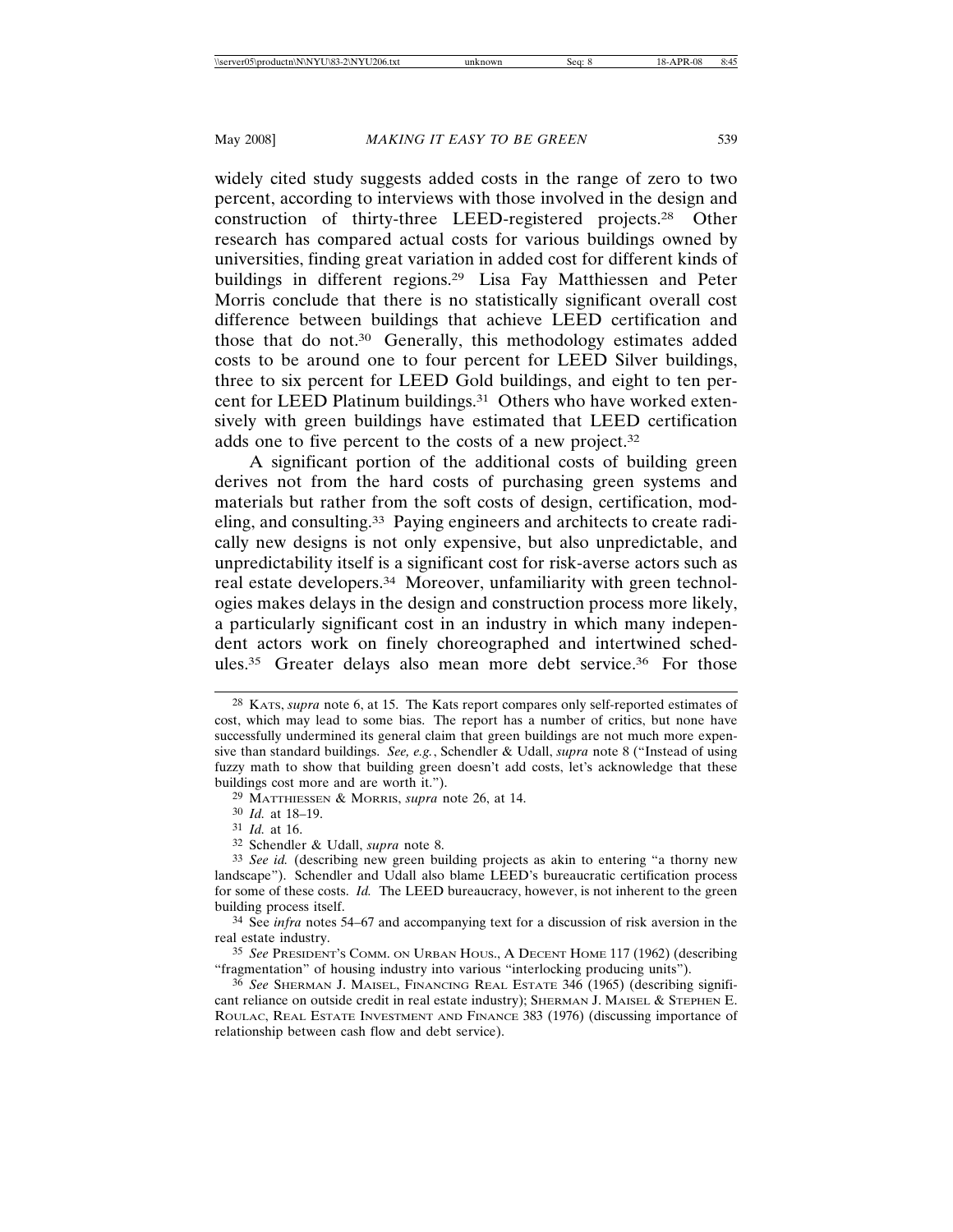experienced with building green, the process is considerably more predictable and delays are less frequent.37 As such, soft costs will likely decrease significantly as the market becomes more familiar with green building practices.

Many of the cost savings of green buildings are well documented. Some of the biggest savings come from reduced energy use. On average, LEED Certified buildings use eighteen percent less energy than conventional buildings, LEED Silver buildings use thirty percent less, and LEED Gold buildings use thirty-seven percent less; the total average, then, is twenty-eight percent less energy consumption than conventional buildings.38 A large portion of these savings accrues at times when energy costs peak, resulting in an average total peak energy reduction of about forty percent.39 Water efficiency also saves money. Green buildings can use thirty percent less water indoors and fifty percent less water outdoors as compared to conventional buildings.40 Savings also result from lower "churn" costs: Because green buildings generally feature under-floor heating, cooling, electrical, and data systems, when offices are rearranged, air ducts and wires do not have to be moved.<sup>41</sup> Lastly, green buildings save money through improvements to the health and productivity of workers by positively affecting air quality, increasing control over temperature and lighting, and providing greater sunlight in indoor spaces.42

Given these private benefits, it is unsurprising that cost-benefit analyses find that green buildings are good investments. Indeed,

<sup>37</sup> *See* Schendler & Udall, *supra* note 8 (arguing that LEED buildings cost more partially because they require use of tools with which designers are inexperienced).

<sup>38</sup> KATS, *supra* note 6, at 23–24.

<sup>39</sup> *Id.* at 24. Assuming an average electricity price of \$0.11/kWh and an average annual discount rate of capital of five percent—both figures used by Kats throughout his study—a thirty-percent reduction in energy use saves \$5.48 per square foot of space over a twentyyear period; the reduction of another ten percent in peak energy use saves an additional \$0.31 per square foot. *Id.* at 27.

<sup>40</sup> *Id.* at 40. Kats estimates the cost savings for water at \$0.51 per square foot over twenty years. *Id.* at 46.

<sup>41</sup> *Id.* at 75. Under-floor air systems are generally designed to allow space flexibility, improved ventilation, and quieter working conditions. *Id.* at 73. Churn-cost reductions result in a twenty-year savings of about \$4.98 per square foot. *Id.* at 77.

<sup>42</sup> *Id.* at 54–70. If accurately described, these health and productivity savings dwarf all others, at \$36.89 per square foot over twenty years for LEED Certified or Silver buildings and \$55.33 per square foot for Gold and Platinum buildings. *Id.* at 68. Predictions about these savings, however, are no more than rough estimates extrapolated from studies that show independent gains in each of these impact areas. *Id.* at 67. Still, there are likely to be significant productivity gains for workers in green buildings, even if the evidence is too soft at this point to expect employers to demand green office buildings en masse on this basis alone.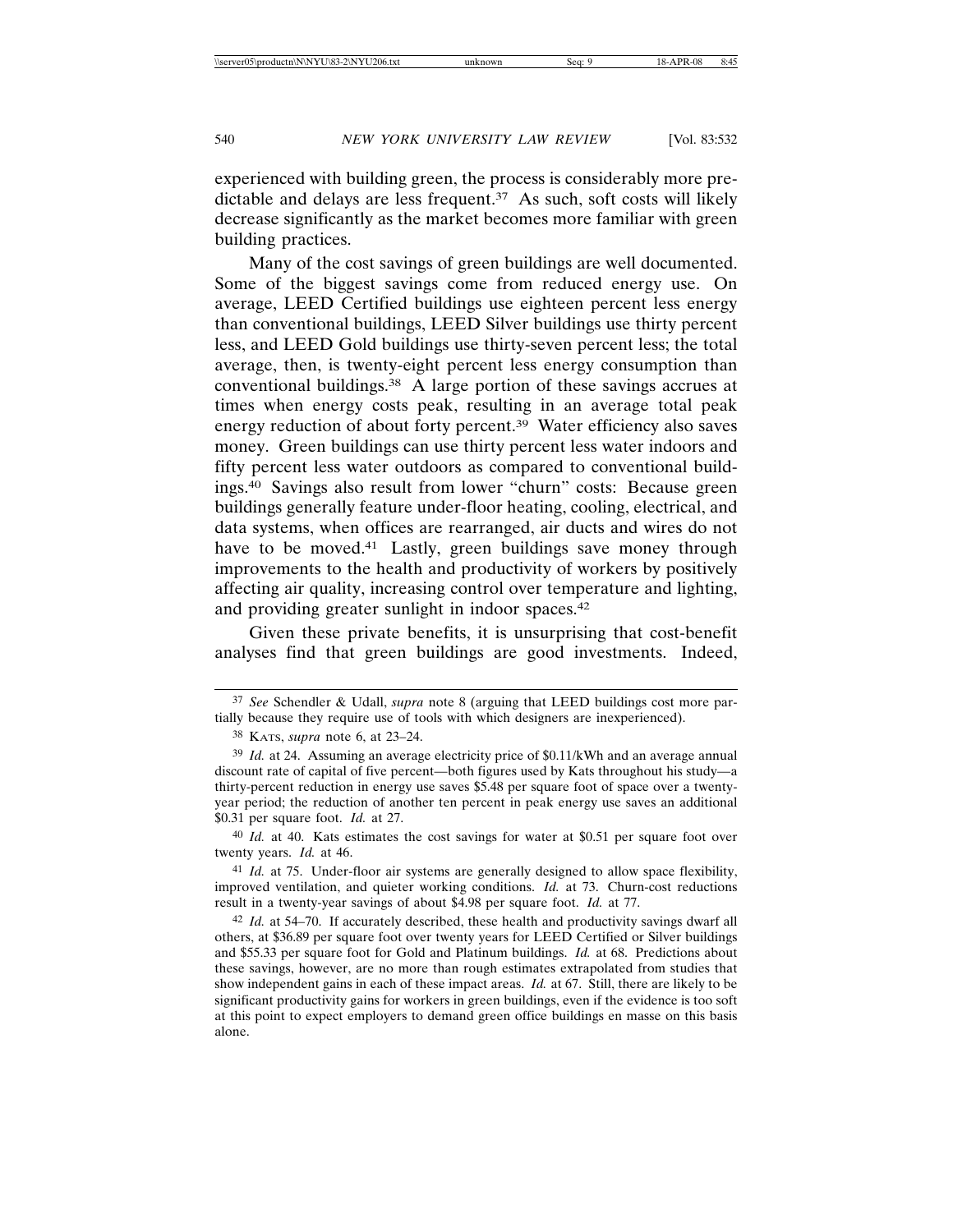energy savings alone cover the additional costs of building green.<sup>43</sup> Even some who have criticized green building advocates for exaggerating gains or understating costs believe that the practice ultimately pays off financially.44 Although not every green system is likely to be cost-effective for private developers—for example, certain water recycling or renewable energy systems cost significantly more money than they save—holistic, resource-minimizing design almost certainly is cost-effective.45

This does not mean that green buildings are inherently more profitable for developers. Failures in the real estate market may prevent builders from capturing the savings experienced by users of green buildings.46 Indeed, despite considerable effort by many local governments, surprisingly few—thirty-three percent—of the projects currently registered with LEED were built by the private sector.<sup>47</sup>

This incongruity might be explained by the gap between the actual and perceived costs of building green. Developers and contractors estimate that the added costs of green buildings range from thirteen to eighteen percent over conventional buildings.48 Moreover, a

44 *See* Schendler & Udall, *supra* note 8 (stating that advocates should acknowledge that green buildings "cost more and are worth it").

<sup>43</sup> *Id.* at 85. Kats estimates that green buildings save ten times as much money as they cost. *Id.* The Kats report accounts for some public benefits that result from green buildings—such as reduced water use—but the vast majority of the benefits described are private. *See id.* at 84 (discussing discrepancies between public and private benefits). The productivity benefits cited by Kats are not as well documented as the other benefits. *Id.* at 85. Despite these weaknesses, however, energy and maintenance savings alone account for twenty-seven percent of the estimated benefits and are enough to far outstrip the added cost of building green. *Id.* At the very least, the report demonstrates that green buildings are indeed financially beneficial for private owners.

<sup>45</sup> *Cf.* KATS, *supra* note 6, at 12 (citing "incomplete integration within and between projects" as major cause of higher costs in green building). The net financial effects of green building depend on the discount rate of capital—the rate at which future income produced by an asset should be discounted when valuing it in the present. To the extent that a green building does cost more, it costs more up front, while it only saves money over time. *Id.* at 9–10. Yet even with high discount rates, most green buildings pay off quickly. *See id.* at ix (concluding that over twenty years, green buildings save over ten times more than they cost).

<sup>46</sup> The research described above mostly focuses on government and university buildings, which are generally built by and for their future owners. *See id.* at 98 (listing buildings considered by Kats report).

<sup>47</sup> *White Paper*, *supra* note 1, at 12. Overall, as of 2003, 10% of LEED projects were federal government projects, 13% state government, 25% local government, 14% nonprofit corporations, and 5% "other." *Id.* The added cost of LEED certification itself may be a disincentive that prevents private sector developers from registering their buildings. Thus, this figure may be artificially low; there may be many unregistered green buildings whose users reap operational benefits without having gone through the LEED certification process.

<sup>48</sup> BENJAMIN CRYER ET AL., EVALUATING THE DIFFUSION OF GREEN BUILDING PRAC-TICES 18–19 (2006), *available at* http://personal.anderson.ucla.edu/charles.corbett/papers/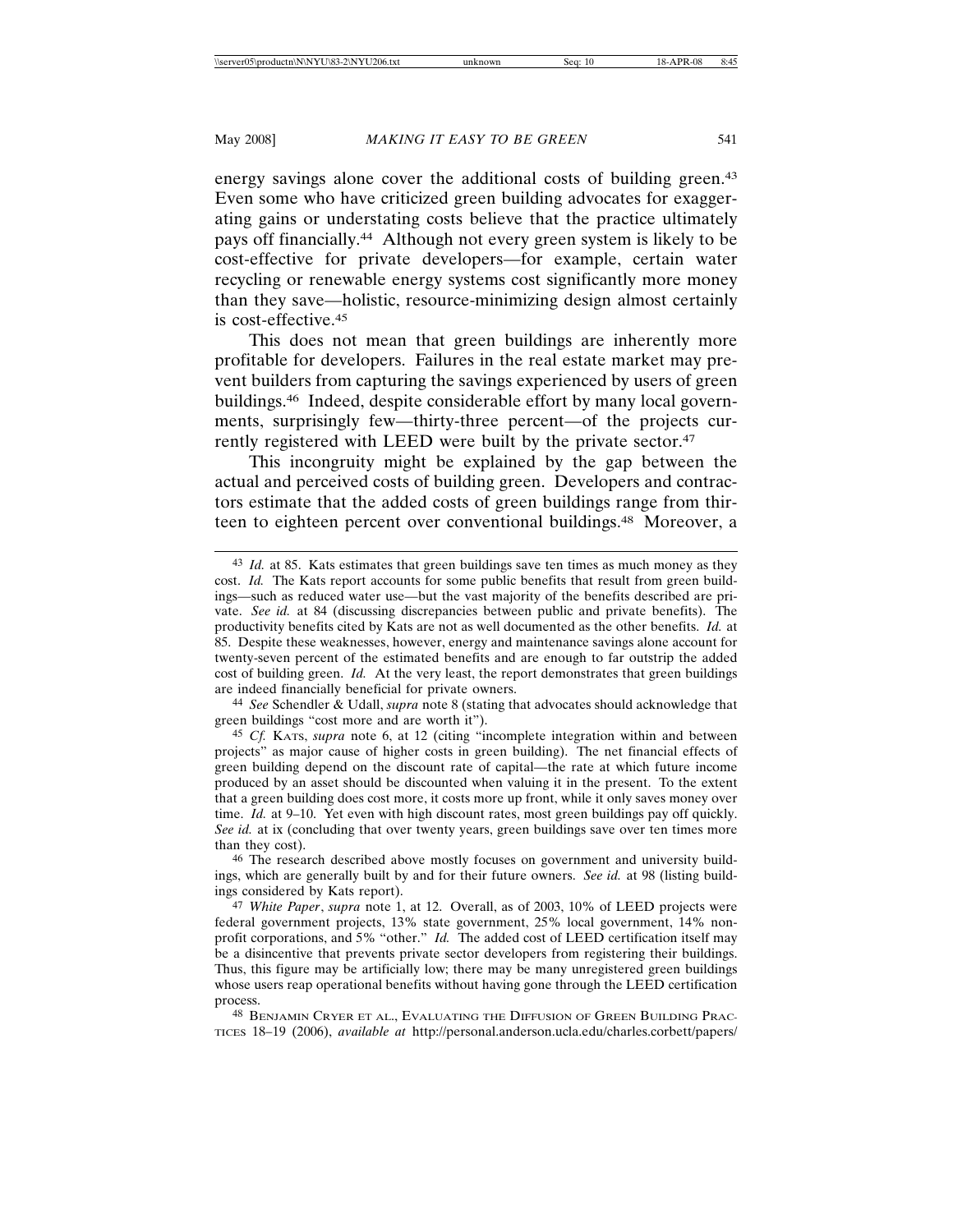large percentage of contractors believe that the financial benefits of building green add up to less than five percent of operating costs.<sup>49</sup> These inaccurate perceptions are "clearly an obstacle to the diffusion of green building practices."50 The next Part explains how biases in the real estate industry reinforce these perception gaps, and argues that the policy tools currently used by local governments are insufficient to overcome these gaps on their own.

#### II

POLICY ANALYSIS AND IMPACT FEE PROPOSAL

Given the social and private benefits involved, governments have strong reasons to help stimulate the expansion of green building. They could do so in several ways. Most obviously, governments could require that all new buildings achieve a certain level of greenness.51 Governments can also encourage green building through less restrictive methods, including increased taxes on energy use, subsidies, capand-trade schemes for energy use, information provision, and labeling.<sup>52</sup>

This Part first examines the policy options currently used by local governments to encourage green building. It evaluates programs in order of how burdensome they are on developers, from least to most burdensome. Next it considers as-yet unimplemented tax or fee pro-

52 *See* OECD REPORT, *supra* note 51, at 60 (listing possible economic incentives for green building). One example of an information-providing label is ENERGY STAR, a federal labeling program for appliances and building materials. *See* ENERGY STAR, About ENERGY STAR, http://www.energystar.gov/index.cfm?c=about.ab\_index (last visited Feb. 28, 2008) (describing ENERGY STAR program).

diffusion\_green\_building.pdf; *see also supra* notes 28–32 and accompanying text (estimating costs of new green building projects to be zero to ten percent more than conventional buildings).

<sup>49</sup> CRYER ET AL., *supra* note 48, at 17.

<sup>50</sup> *Id.* at 19.

<sup>51</sup> ORG. FOR ECON. CO-OPERATION & DEV., ENVIRONMENTALLY SUSTAINABLE BUILD-INGS: CHALLENGES AND POLICIES 60–61 (2003) [hereinafter OECD REPORT] (discussing "[m]andatory standards" as method of achieving green building goals). Many local governments set minimum baselines for energy and water efficiency through building codes. *See* David Listokin & David B. Hattis, *Building Codes and Housing*, CITYSCAPE, 2005, No. 1, at 21, 23 (describing basic purposes of building codes, including energy and plumbing codes). Boulder, Colorado is a prime example of a city that aggressively requires highperformance building across the board, through guidelines that operate similarly to the LEED standards. *See* BOULDER, COLO., REV. CODE § 10-5.5-2(y)(2) (1981), *available at* http://www.colocode.com/boulder2/chapter10-5-5.htm (requiring "[r]esidential building permit applicants . . . to earn Green Points according to . . . schedule"). The city council of Washington, D.C., recently approved an ordinance requiring that every new private commercial development with more than 50,000 square feet of space be LEED certified by 2012. Nikita Stewart, *D.C. Moves To Become Pioneer in Forcing 'Green' Construction*, WASH. POST, Nov. 16, 2006, at A1.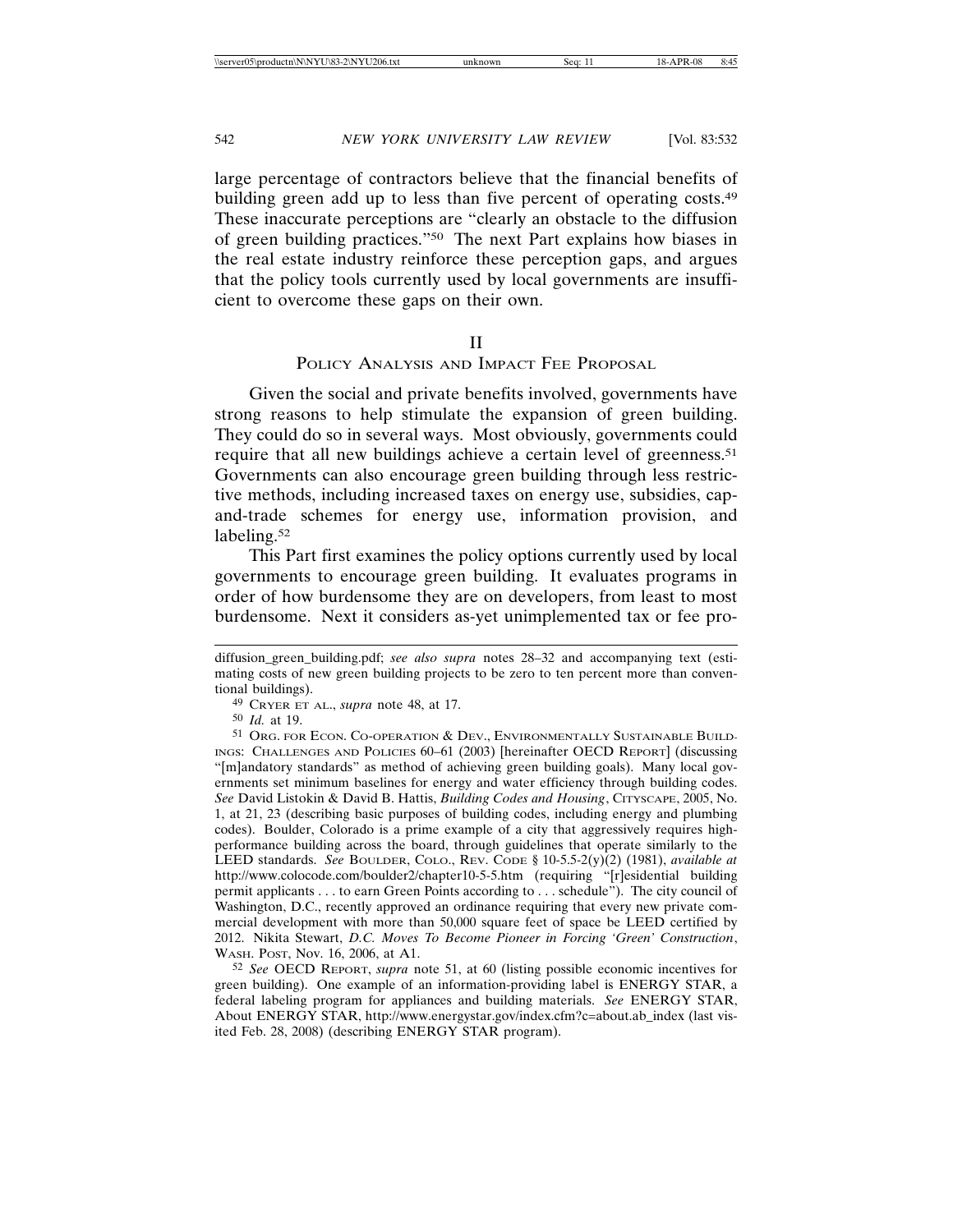grams in a similar order.53 It concludes that taxes or fees best combine effectiveness and efficiency. Finally, this Part claims that because local governments have limited power to impose general land use taxes, impact fees are their best available option to stimulate green building.

# *A. Inadequacies of Current Policy Options*

This Section considers the weaknesses of the various policy options currently used by local governments. It argues that subsidies and information provision programs are ineffective at actually stimulating green building and that requirements are too burdensome and inefficient to be desirable.

# *1. Ineffectiveness of Information Provision and Subsidies*

Although many local governments have strict requirements for their own development projects, most do not impose "sticks" on private firms that fail to build green, opting instead to subsidize green building or to provide information to developers. These voluntary programs have not significantly increased the adoption of green building techniques; the structure of the private real estate market might help explain why.54 As risk-averse developers often dismiss information not based on actual business experience, information about the cost-effectiveness of green building has generally been unconvincing to them.55 Subsidy programs, for their part, have not been funded well enough to persuade developers to build green.<sup>56</sup>

Many local governments, as well as the USGBC, have attempted to provide information about green building to the private sector.<sup>57</sup>

55 *See id.* at ix (explaining that industry favors "models that have worked well in the past" over "new ideas").

<sup>53</sup> It makes sense to consider the policy options in this order because if less burdensome (and thus most politically attractive) options are effective, the policy analysis should end with those options.

<sup>54</sup> This Section relies heavily on research that takes the position that the real estate industry is notably slow to adopt new technology. *See* LOREN LUTZENHISER ET AL., MARKET STRUCTURE AND ENERGY EFFICIENCY: THE CASE OF NEW COMMERCIAL BUILD-INGS 23 (2001) (emphasizing "conservative and 'anti-innovation' tendencies" of real estate industry). Lutzenhiser et al. use in-depth qualitative interview methods, backed by sociological literature on organizational structure and behavior, to test their claims about the conservative nature of the real estate market. *Id.* at 5–7. Most of their arguments are supported by industry insiders. *See, e.g.*, *id.* at 25–26 (quoting "property developer" at length).

<sup>56</sup> *See infra* notes 69–71 and accompanying text.

<sup>57</sup> The real estate industry described here includes the developers and the banks that provide financing for the development process. Typically, "[t]he developer is at the center of the building process." LUTZENHISER ET AL., *supra* note 54, at 11. Developers task architects and engineers with designing buildings that provide the highest possible revenue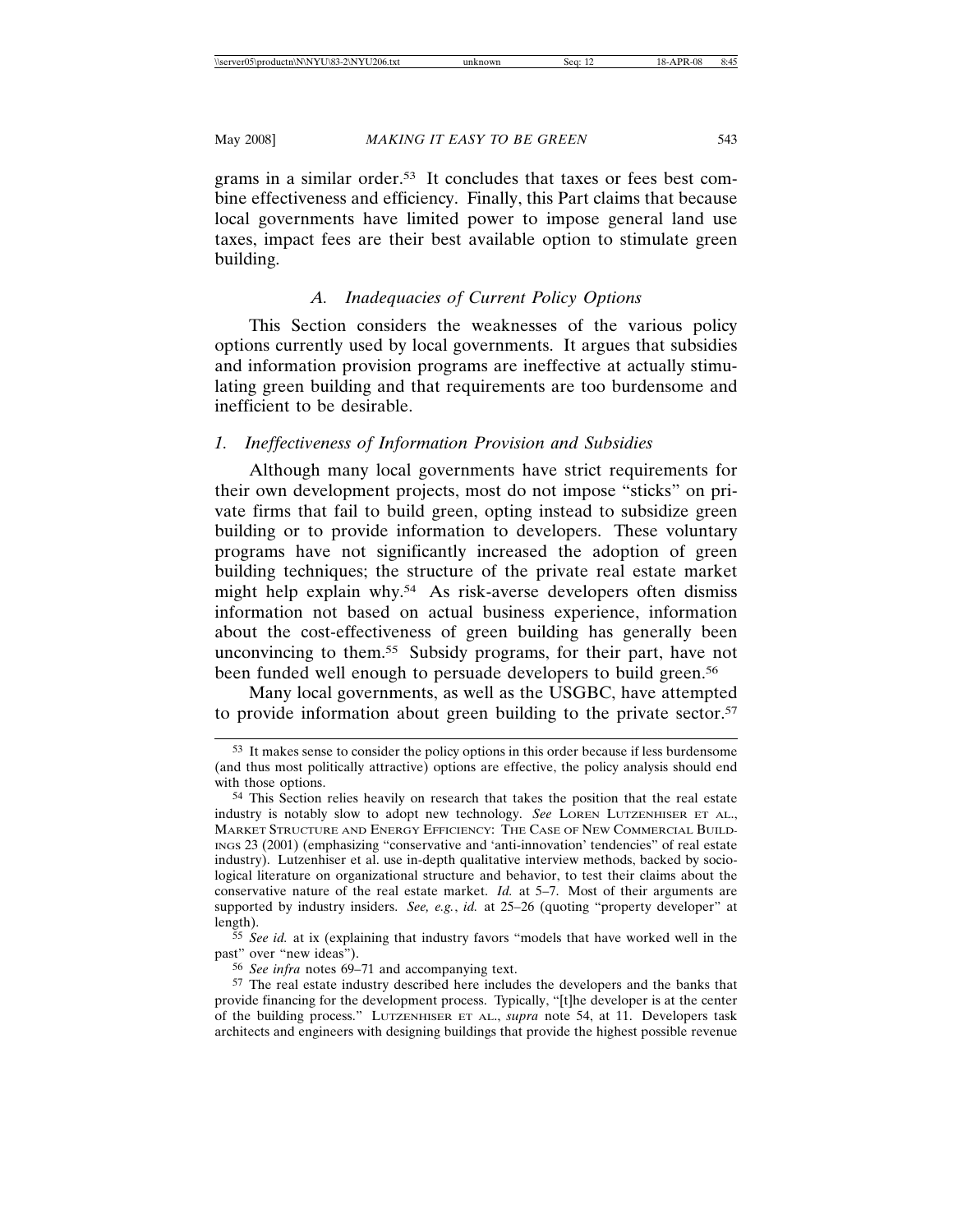These efforts have three goals: (1) to raise awareness of green building, (2) to reduce the costs of building green by providing best practices or case studies that can be used as models, and (3) to convince private developers to build green by demonstrating the financial benefits of doing so.58 The last purpose is the most relevant, as it targets the many private developers who are concerned only with their bottom lines and are not otherwise committed to the environmental advantages of building green.59 These programs distribute evidence demonstrating that green buildings make economic sense. Their credibility is sometimes hurt, however, by claims that there is no additional cost to building green.<sup>60</sup>

Even when credible, these programs still fall victim to the biases of private development firms that favor designing and building in ways that are extremely predictable and reliable.<sup>61</sup> Research indicates that developers typically rely on designs that have worked well in the past,62 and proposing a new type of project is a "huge burden" if it is "not in line with . . . history."<sup>63</sup> The industry is insular and localized; developers trust personal relationships for information and rely on repeat interactions for predictable outcomes in the development process.64 This reliance on past experience and personal contacts limits

59 *Cf.* CRYER ET AL., *supra* note 48, at 17–19 (suggesting that developers' and contractors' mistaken perceptions of costs of green building pose major obstacles to increased green development).

60 *See* Schendler & Udall, *supra* note 8 ("The myth that going green costs nothing is damaging to clients who discover the reality deep in the process.").

61 *See* LUTZENHISER ET AL., *supra* note 54, at 23–24 (discussing industry's "'anti-innovation' tendencies" and aversion to unfamiliar practices).

62 *Id.* at 30. Lenders and developers are "very reluctant to invest in projects that do not fall inside the lines of what has been 'profit generating' before, seeing new, untested, and novel additions as adding uncertainty, rather than value, to a proposed development." *Id.*

63 *Id.* at 32 (ellipsis in original) (quoting "property developer").

64 *Id.* at 36. Lutzenhiser et al. describe this phenomenon in greater detail: For example, banks give better rates to those they have successfully worked with in the past. Developers tend to use the same banks and contract specialists for the same reasons (lower rates and already existent working relationships). And designers, contractors, and subcontractors, while called into projects based on their expertise, are often referred and then chosen based on the social ties they share and the accompanying "trustworthiness" that this

at the lowest possible cost. *Id.* at 12. Lenders have an important amount of influence in the process because most real estate development projects are extremely dependent on debt financing. *Id.* at 28.

<sup>58</sup> *See, e.g.*, CITY OF SEATTLE SUSTAINABLE BLDG. PROGRAM, 5-YEAR REPORT: BUILDING A BETTER CITY 13 (2005), *available at* http://www.cityofseattle.net/dpd/stellent/ groups/pan/@pan/@sustainableblding/documents/web\_informational/dpds\_007594.pdf [hereinafter SEATTLE REPORT] (describing city's "Built Green" marketing plan and tool kit—designed to help developers "sell the benefits of green building"—and Green Building Communications Campaign, which is designed to "increase awareness" of green building and to "support the City's economic development strategy").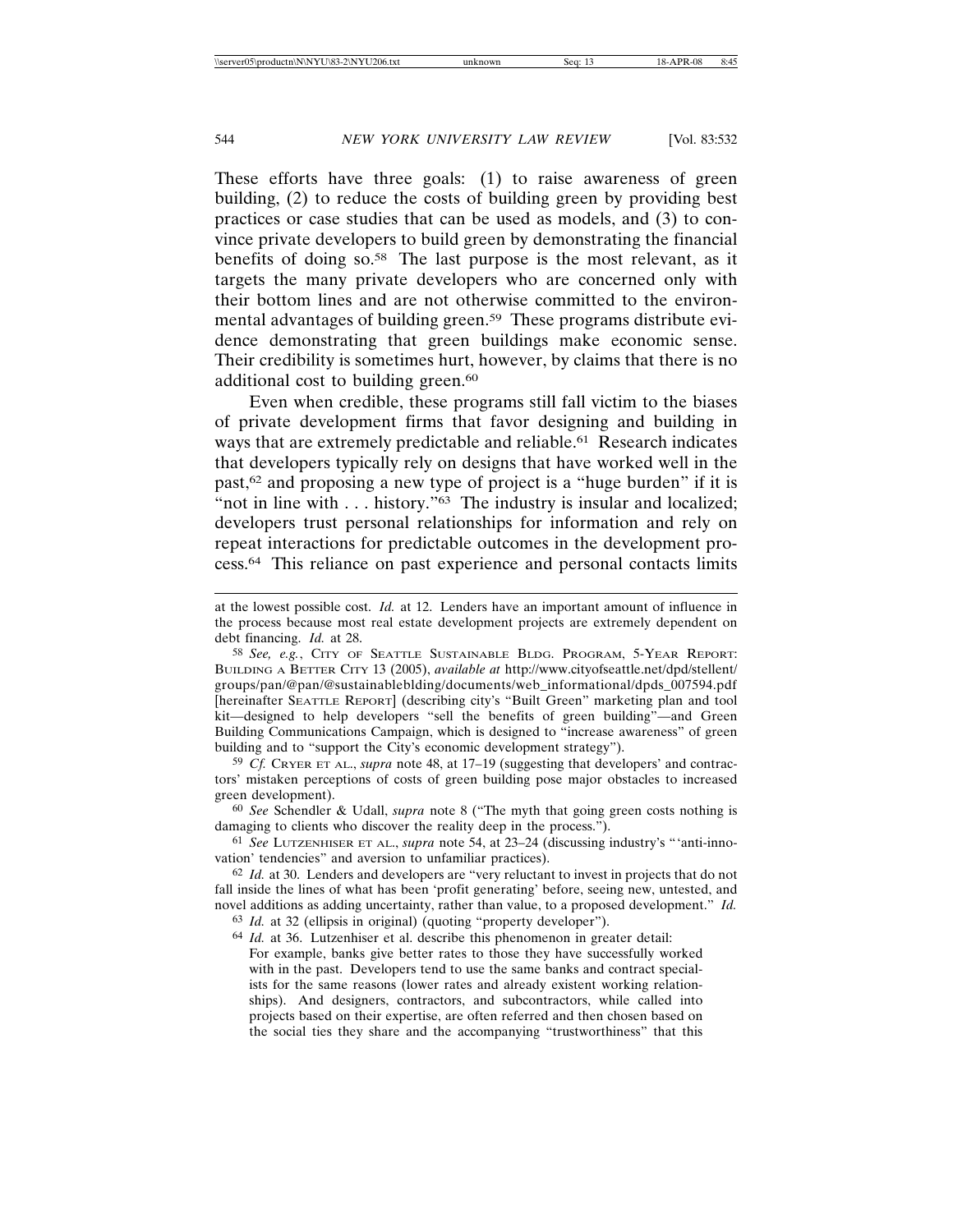the utility of information provided by local governments. In addition, the dependence on repeat interactions and the large amount of capital needed to operate limit the ability of new firms to enter the market.<sup>65</sup> As a result, new or innovative firms struggle to compete against more established and more conservative firms.

Although the behavior of existing firms is not necessarily irrational, it does demonstrate a severe risk aversion that limits the ability of the industry to assimilate new information. Developers see their product as a conservative investment and "go to great lengths to avoid and diminish the uncertainties involved with buying, selling, and developing properties."66 This suggests that future benefits are worth much less to developers when compared to upfront costs. Additionally, one of the major drawbacks of green building—at least for inexperienced green builders—is the potential for construction delays inherent in any novel building design; such delays are particularly expensive when a developer aims to pay back as much of her financing as soon as possible.67 All of this demonstrates that information provision, on its own, is unlikely to convince many developers to adopt green building techniques.

Proactive municipalities and states have gone beyond information provision by implementing subsidy programs for green building. They hope that payments will tilt the financial analysis for conservative developers, causing them to adopt green building techniques more rapidly. Such programs often provide tax credits or grants to builders upon the completion of buildings that reach a certain level of greenness, whether determined by the LEED standards or by separate, state-designed programs based on LEED.68

These subsidy programs have not been particularly effective primarily because they have not been well funded. The programs often contain low total monetary caps that can easily be reached by one large development, and funding caps for individual projects are also

*Id.*

brings. One of the important roles that social ties play is that they reduce uncertainties, in a risk-averse industry, by providing interpersonal and interand intra-firm interactions with predictability and stability.

<sup>65</sup> *See id.* at 30–31 (describing how decisions to grant initial financing are highly dependent upon developer showing past success with building type).

<sup>66</sup> *Id.* at 33. Real estate development tends to attract risk-averse investors because it is thought to provide steady and predictable income. *Id.* at 32.

<sup>67</sup> See *supra* notes 33–37 and accompanying text for a discussion of the costs of delays as well as other soft costs of building green.

<sup>68</sup> *See* King & King, *supra* note 3, at 397 (discussing incentive programs used by some states).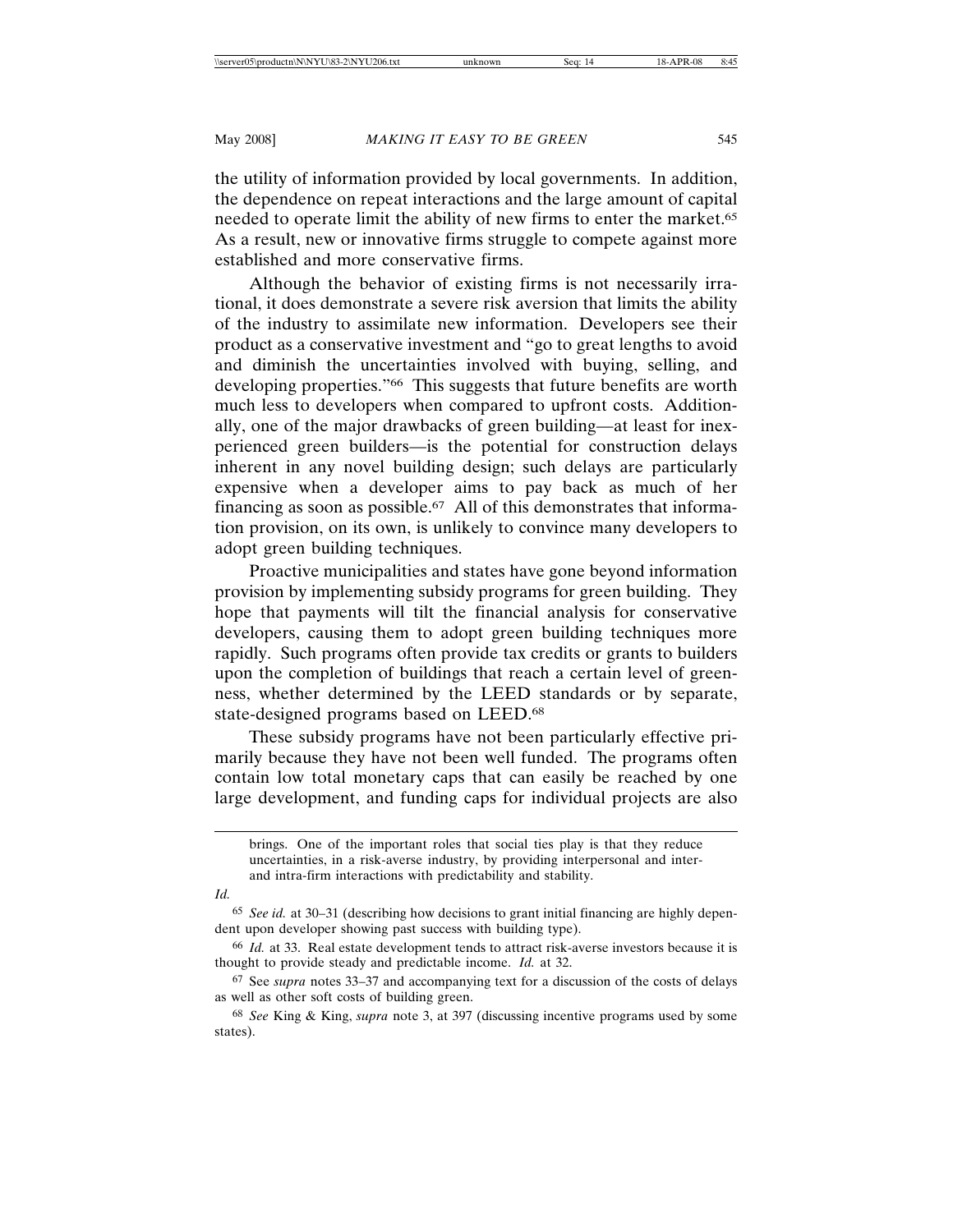common.69 As a result, few large-scale commercial developers can actually recoup a significant portion of their upfront costs through subsidies. Moreover, some subsidy schemes are limited to specific aspects of the green building process. For example, even the programs in Seattle and Portland—the two cities that have led the way in encouraging green building—only fund certification costs, not the additional costs of designing and building green.70 This lack of funding should not be surprising, however, given that many municipalities and states face chronic budget deficits.71 When the costs of breaking with past behavior are substantial, as they are in the real estate industry, effective subsidies have to be significantly larger than is possible using current funding mechanisms.

Aside from being ineffective, subsidies are also inefficient. In particular, they are subject to a "free rider" effect, wherein a substantial amount of any subsidy is likely to go to individuals who would

70 *See* King & King, *supra* note 3, at 424 (explaining that Seattle's subsidy program is limited to money spent on "soft" costs of obtaining LEED certification); City of Portland, *supra* note 69 ("The primary intent of [Portland's green building subsidy] is to support early building and site-related project activities that examine the potential and identify the means to realize an exemplary, comprehensive green building project. [Green Investment Fund] grants are secondarily intended to help offset the incremental hard costs of the green building . . . .").

<sup>69</sup> Subsidies for individual projects come in two distinct forms. (1) A number of states—such as Oregon, Maryland, Massachusetts, and New York—have enacted tax credit programs for green buildings as a whole. ELIZABETH BROWN ET AL., AM. COUNCIL FOR AN ENERGY-EFFICIENT ECON., TAX CREDITS FOR ENERGY EFFICIENCY AND GREEN BUILDINGS: OPPORTUNITIES FOR STATE ACTION 14 (2002), *available at* http:// www.aceee.org/pubs/e021full.pdf. All of these programs involve caps on the total amount of credits available and/or the maximum size of any individual credit. *Id.* at 18. Some states—Idaho, Hawaii, Arizona, and New Jersey—have made tax credits available for environmentally friendly activities such as cogeneration or weatherizing, but they have not chosen to subsidize green buildings as a whole; of course, these less ambitious programs also have caps. *Id.* at 9–11, 29.

<sup>(2)</sup> Many cities and states provide direct grants for green building. King & King, *supra* note 3, at 423 ("Although none exist at the federal level, many state and local governments offer [direct grant] subsidies for sustainable construction."); *see also* Database of State Incentives for Renewables & Efficiency, http://www.dsireusa.org (last visited Feb. 27, 2008) (listing state, local, and federal incentive programs for energy-efficient development). Seattle, Washington, and Portland, Oregon, have led the way in providing direct subsidies (and also lead the way among cities nationally in LEED-registered projects). *See* King & King, *supra* note 3, at 423–24. Yet, the programs in both of these cities remain limited. *See* King & King, *supra* note 3, at 423–25 (describing Seattle subsidy program, which has per-project caps); City of Portland, Green Investment Fund, http:// www.portlandonline.com/osd/index.cfm?c=42134 (last visited Feb. 27, 2008) (describing Portland subsidy program, which has overall and per-project caps).

<sup>71</sup> *See* OECD REPORT, *supra* note 51, at 66 ("[I]ntroducing subsidy programmes inevitably requires tax revenues, and in a time of fiscal constraints on public spending this raises questions about the feasibility of subsidies that would have to be sizeable enough to have the desired effect.").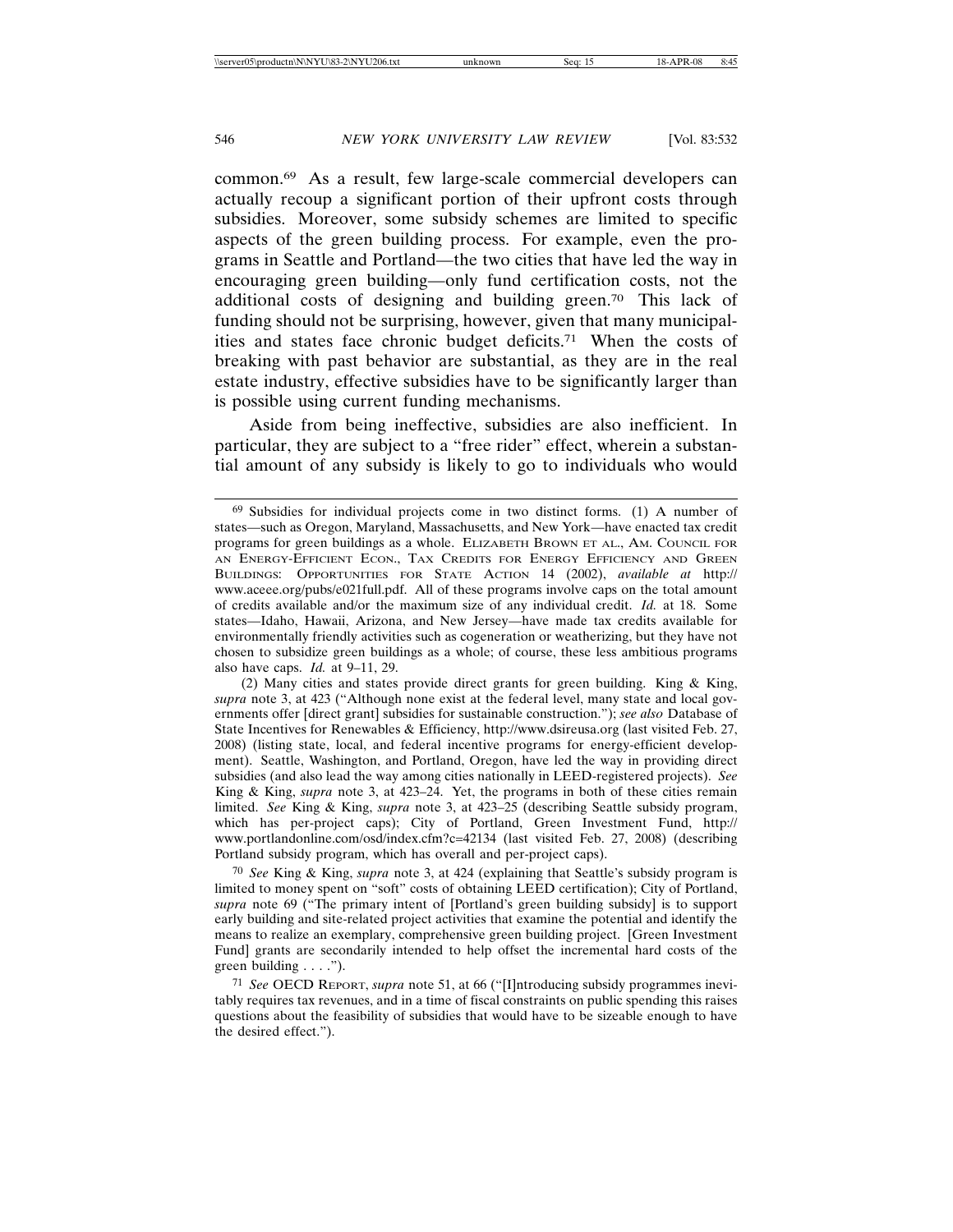have done whatever the subsidy is designed to encourage even in the absence of the subsidy.72 If this effect is substantial, and if the goal of the government is to change behavior rather than to transfer wealth as it generally is in the green building context—then subsidies will necessarily be wasteful. Several studies indicate that, in the case of subsidies for energy efficiency, substantial free riding occurs, to the point where as many as eighty-eight percent of those receiving funding "would have made the same expenditures without the [subsidies]."73 Not only is this an inefficient use of government resources, it also points to the ineffectiveness of subsidies in general: If eightyeight percent of those receiving a subsidy would have undertaken the subsidized activity voluntarily, then only twelve percent of the subsidy's recipients actually changed their behavior as a result of the subsidy. For these reasons, a local government that wants to encourage green building may have to turn away from "carrots" (such as subsidies or information provision) and toward "sticks" (such as a requirement, tax, or fee) to accomplish its goals.

# *2. Inflexibility and Inefficiency of Requirements*

If subsidies and information provision are unlikely to significantly change the current view of green building for most private developers, an outright greenness requirement on all new construction may be appealing as a simple way of forcing the practice on as large a number of new projects as possible.74 Such a requirement could potentially be enacted through zoning codes, building codes, or state-level guidelines.75 A requirement would have the advantage of forcing every developer to build as green as each jurisdiction desires. Developers

<sup>72</sup> *Id.* Although the "free rider" problem usually refers to those who take advantage of socially beneficial goods without sharing in their costs, the concept is equally applicable to those who take advantage of a subsidy program without actually changing their behavior. 73 *Id.* at 67.

<sup>74</sup> Policy "sticks" designed to encourage green building might be criticized on the grounds that, as green buildings provide positive externalities to society, government should reward the use of green buildings rather than punish those who do not build green. But many of the benefits of green buildings come in the form of reductions in negative externalities; for example, green buildings reduce pollution, which is a classic negative externality. *See* Hardin, *supra* note 25, at 1245 (conceptualizing pollution as "a reverse . . . tragedy of the commons"). More importantly, defining a benefit as a positive externality as opposed to a reduction of a negative externality is more a matter of baseline property rights than a question of policy. *See* R. H. Coase, *The Problem of Social Cost*, 3 J.L. & ECON. 1, 2 (1960) (arguing that externalities are "reciprocal" in nature and that they are created by rival uses of resources by multiple parties). Like Coase, I hope to resolve externalities in the most efficient way possible.

<sup>75</sup> For example, Boulder, Colorado, has implemented a green building requirement through the city building code. BOULDER, COLO., REV. CODE § 10-5.5-2(y) (1981), *available at* http://www.colocode.com/boulder2/chapter10-5-5.htm.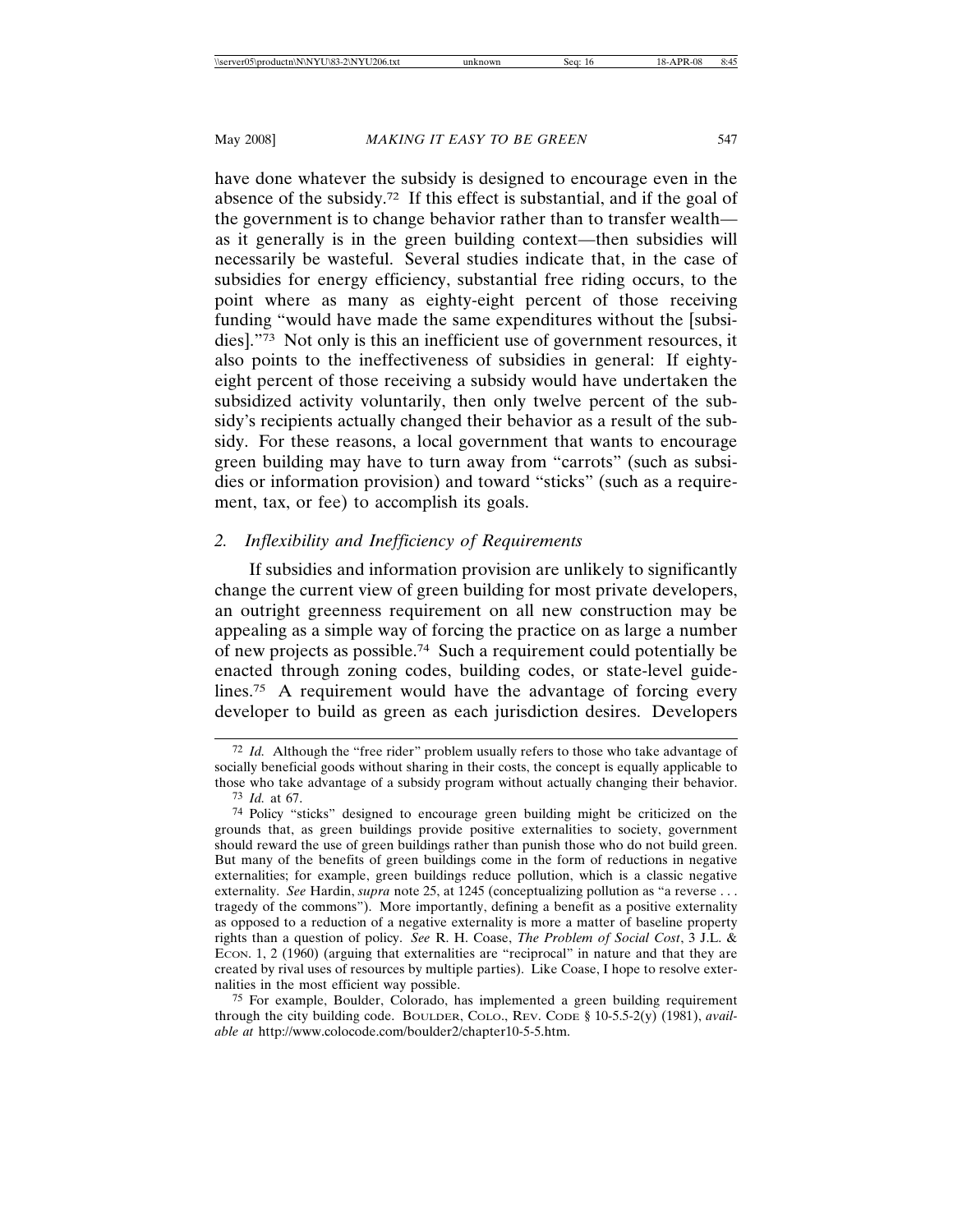would rapidly adopt green building principles, and if the proponents of green building are correct, the market would quickly learn the benefits—financial and social—of building green.76

Despite the clear effectiveness of building requirements, however, an abundance of literature suggests that such requirements have negative effects on development.77 A greenness requirement does not allow any flexibility in the actions that developers may take to comply with it, and it does not account for the variation in costs among different builders.78 Inflexibility is a problem because it prevents developers from spending resources devoted to green building in the most effective way possible. For example, to comply with a requirement, a builder might spend resources trying to reach a certain level of energy efficiency when those same resources could be more effectively spent on water efficiency. Also, a requirement only induces developers to reduce the impact of their buildings to the point of the requirement, rather than to the point of cost-effectiveness, which will vary from developer to developer.

Additionally, requirements—especially in building codes—tend to be extremely difficult to revise.79 The building code in New York City, for example, was only recently revised and updated for the first time since the 1960s in a process that generated tremendous opposition from powerful interest groups that benefited from the old building code.<sup>80</sup> This difficulty is especially problematic for requirements in disciplines with rapidly changing technology. Within a few years, green building technology will be significantly less expensive, making higher levels of efficiency more easily achievable for developers. A requirement based on the best available technology today will be unable to force developers to reach these levels of efficiency.

<sup>76</sup> *See* OECD REPORT, *supra* note 51, at 61 ("A regulatory approach to the design of buildings can be seen as the most dependable way to achieve a given goal of energy efficiency; and the effectiveness of regulatory instruments is hardly affected by market barriers.").

<sup>77</sup> *See, e.g.*, Listokin & Hattis, *supra* note 51, at 21–22 (discussing literature on negative impact of building codes on housing production and affordability).

<sup>78</sup> *Cf.* Bruce A. Ackerman & Richard B. Stewart, *Reforming Environmental Law*, 37 STAN. L. REV. 1333, 1334–37 (1985) (criticizing Best Available Technology Standards under Clean Air Act and Clean Water Act for imposing unnecessary costs on industry and for impeding innovation).

<sup>79</sup> *See* OECD REPORT, *supra* note 51, at 61 (suggesting that standards are difficult to change because of stakeholders' opposition and abundance of administrative red tape). A government could solve this problem by delegating responsibility for standard setting to LEED or another independent certifying authority, but governments may be uncomfortable giving away their authority.

<sup>80</sup> *See* David W. Chen, *Partisans Sound Off at Hearing on Competing Building Codes*, N.Y. TIMES, Dec. 1, 2004, at B2 (describing vitriolic hearing on New York City building code revision proposals).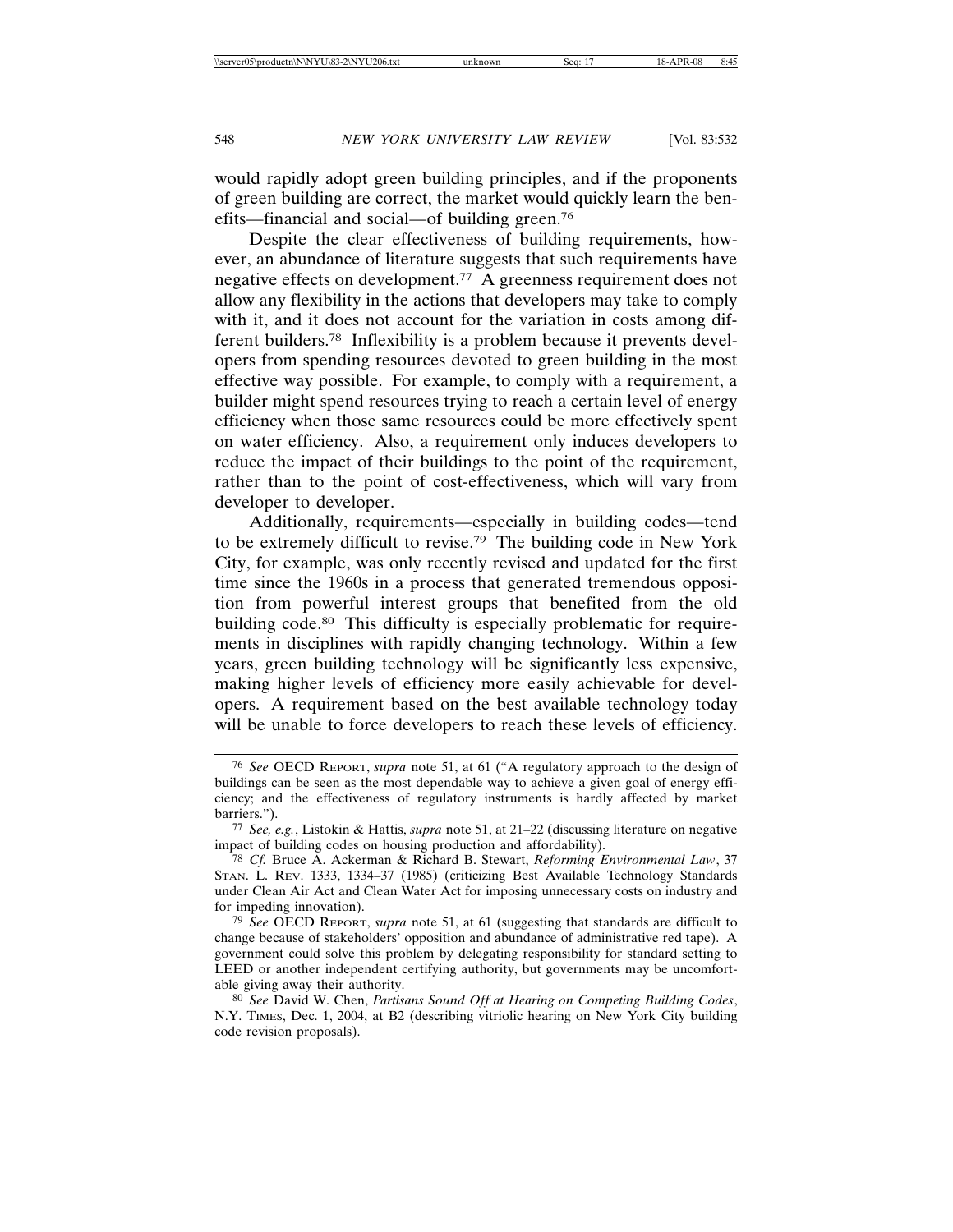Lastly, all land use regulatory sticks raise the cost of construction and can reduce the supply of buildings and, when applied to a housing market, can significantly reduce the availability of affordable housing. Although requirements, taxes, and fees all do this, a well-designed Pigouvian tax or fee will only discourage the construction of buildings that, all things considered, are socially undesirable.81 This advantage of taxes and fees will be discussed further in Part II.B.

# *B. Policy Advantages of Taxes and Impact Fees*

Although all the policy options currently in use appear inadequate, there are alternatives available to local governments hoping to promote green building, namely, taxes and impact fees.82 Taxes and fees offer a number of advantages over subsidies and strict requirements that address many of the shortcomings of these other approaches.

Taxes and fees are especially attractive when compared to subsidies. First, they do not draw from the scarce financial resources of local governments. Instead, they actually contribute to those resources. In addition, taxes or fees, if truly Pigouvian, are much more efficient than subsidies. Pigouvian taxes or fees impose on private actors the full social costs of their activities.<sup>83</sup> They are designed to fully internalize externalities by making private actors pay for the full consequences of their actions. A common example is a tax on pollution: If every unit of air pollution produced by a factory causes ten dollars of harm to society, a perfectly Pigouvian tax would force the factory to pay ten dollars for every unit of pollution it produced.

A potential beneficial side effect of a Pigouvian tax is revenue generation for the state with a smaller deadweight economic loss.84

<sup>81</sup> *See infra* notes 83–91 and accompanying text (discussing Pigouvian taxes and fees).

<sup>82</sup> This Note does not consider marketable permit schemes. Under such schemes, governments impose caps on the total amount of impacts they will allow in certain impact areas. WILLIAM J. BAUMOL & WALLACE E. OATES, THE THEORY OF ENVIRONMENTAL POLICY 177 (2d ed. Cambridge Univ. Press 1988) (1975). Developers can then sell impact permits to one another in an open market. *Id.* In the context of green building, the market for such permits is unlikely to be sufficiently robust to make the program work, as it is unlikely that there would be a sufficient number of buildings, within a single jurisdiction, at similar stages of development, to make significant permit trading feasible.

<sup>83</sup> *See* A.C. PIGOU, THE ECONOMICS OF WELFARE 192 (4th ed. 1932) (describing divergence in private and social costs as externality and suggesting tax as "[t]he most obvious" way for states to "remove the divergence").

<sup>84</sup> *See* Mireille Chiroleu-Assouline & Mouez Fodha, *Double Dividend Hypothesis, Golden Rule and Welfare Distribution*, 51 J. ENVTL. ECON. & MGMT. 323, 323 (2006) ("One of the advantages of the environmental tax is that it provides public revenue which can be recycled. This is the reason why it is often preferred to subsidies or emission quotas."). Although there is substantial debate in the literature on the size of this effect, under the right conditions, this effect does occur. *See id.* at 323–24 (discussing debate in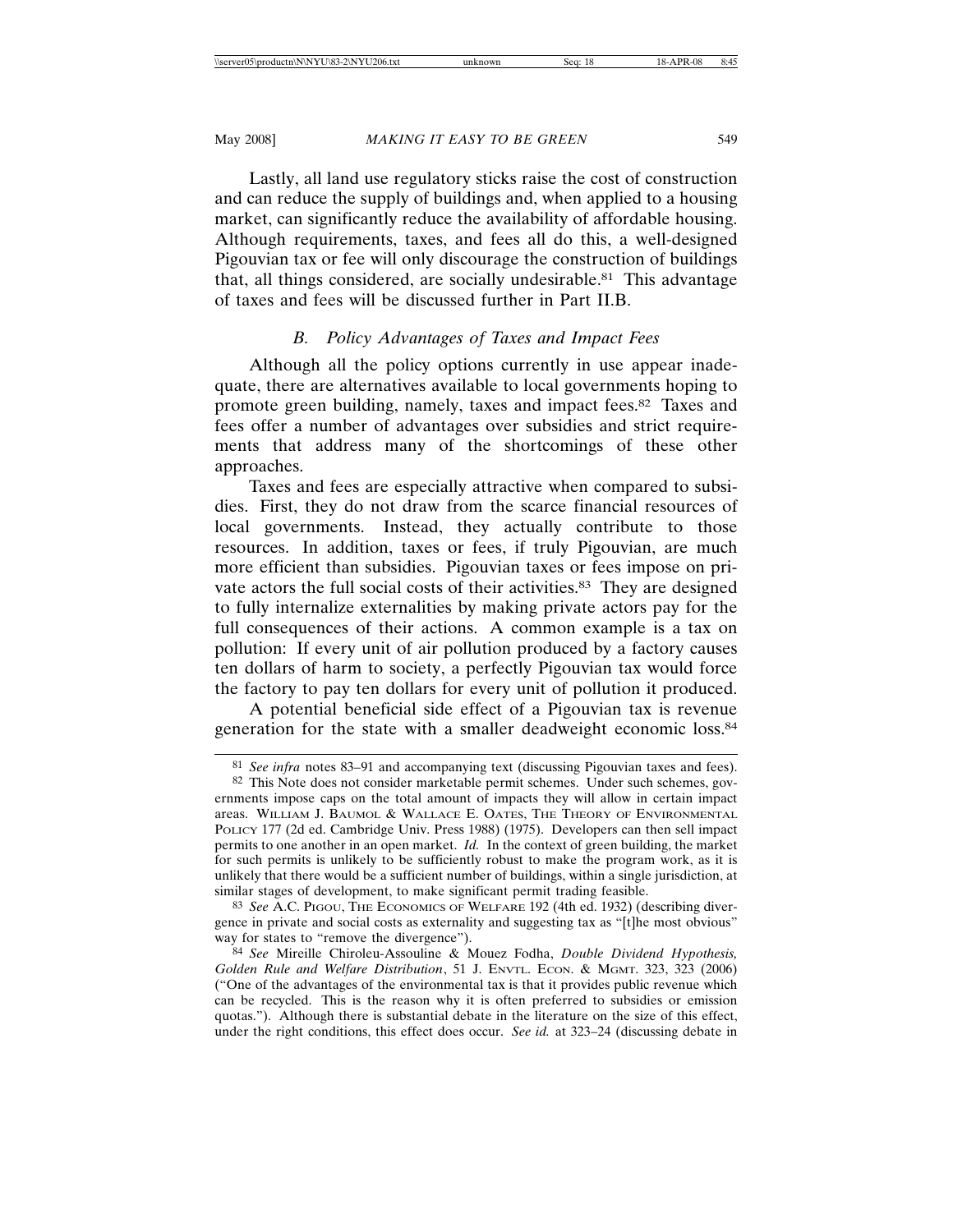Deadweight losses result from the distortions taxes impose on the incentives of buyers and sellers in the market.<sup>85</sup> By increasing the price of a good, a tax causes the amount of that good that producers can sell—and thus, the amount that they will produce—to drop below the level where it would have been absent the tax. This lost output is usually undesirable.86 In theory, a Pigouvian tax does not create a similar deadweight loss; any loss of output caused by the tax is desirable because, once externalities have been accounted for, that output costs more to society than it was worth.87 In contrast, conventional subsidies draw funding from tax sources that do create deadweight losses.<sup>88</sup> In this way, a Pigouvian tax or fee can actually result in less market distortion than a subsidy funded with general tax revenue. Moreover, in the case of green building, money raised from taxes imposed on nongreen development can be used to fund subsidies for other green buildings, potentially increasing the effectiveness of subsidy programs without distorting other parts of the economy.

Finally, taxes and fees avoid the free rider problem that attaches to subsidies because they need only be paid by people who actually fail to build green, regardless of whether those people would have built green in the absence of the tax or fee. Thus, no money—which would typically be raised through general distortionary taxes—is wasted on efforts that do not change behavior.

Taxes and fees also have advantages over strict requirements. Although any tax, fee, or requirement will discourage some building, a Pigouvian tax or fee will only discourage building that imposes costs on society that are greater than the benefits provided to the developer—in other words, building that, when fully priced, society does not want.89 The same cannot be said for a requirement, which will discourage some efficient construction from being built.<sup>90</sup>

88 *Cf.* Chiroleu-Assouline & Fodha, *supra* note 84, at 323 (describing environmental taxes as preferable to subsidies because they remove distortion).

89 *See supra* note 87 and accompanying text. Moreover, given the financial savings produced by green buildings in the long run, any up-front costs can actually be recollected by the buildings themselves.

90 Requirements will discourage efficient construction by developers for whom the perceived increased costs of building green are greater than the profits the developer can make from the building, which in turn are greater than the social benefits of building green—in other words, buildings that are efficient even once externalities are considered

literature on "double dividend" effect of reducing externalities and increasing revenue without deadweight loss, and showing that such effect can occur).

<sup>85</sup> DAVID C. COLANDER, MICROECONOMICS 160 & fig.7-3 (5th ed. 2004).

<sup>86</sup> *Id.*

<sup>87</sup> *See* PIGOU, *supra* note 83, at 134–35 (explaining that Pigouvian taxes must account for typically "uncompensated" externalities, and thus, that they cover social costs of targeted activities). Indeed, this is a major goal of a Pigouvian tax—to reduce output to an efficient level.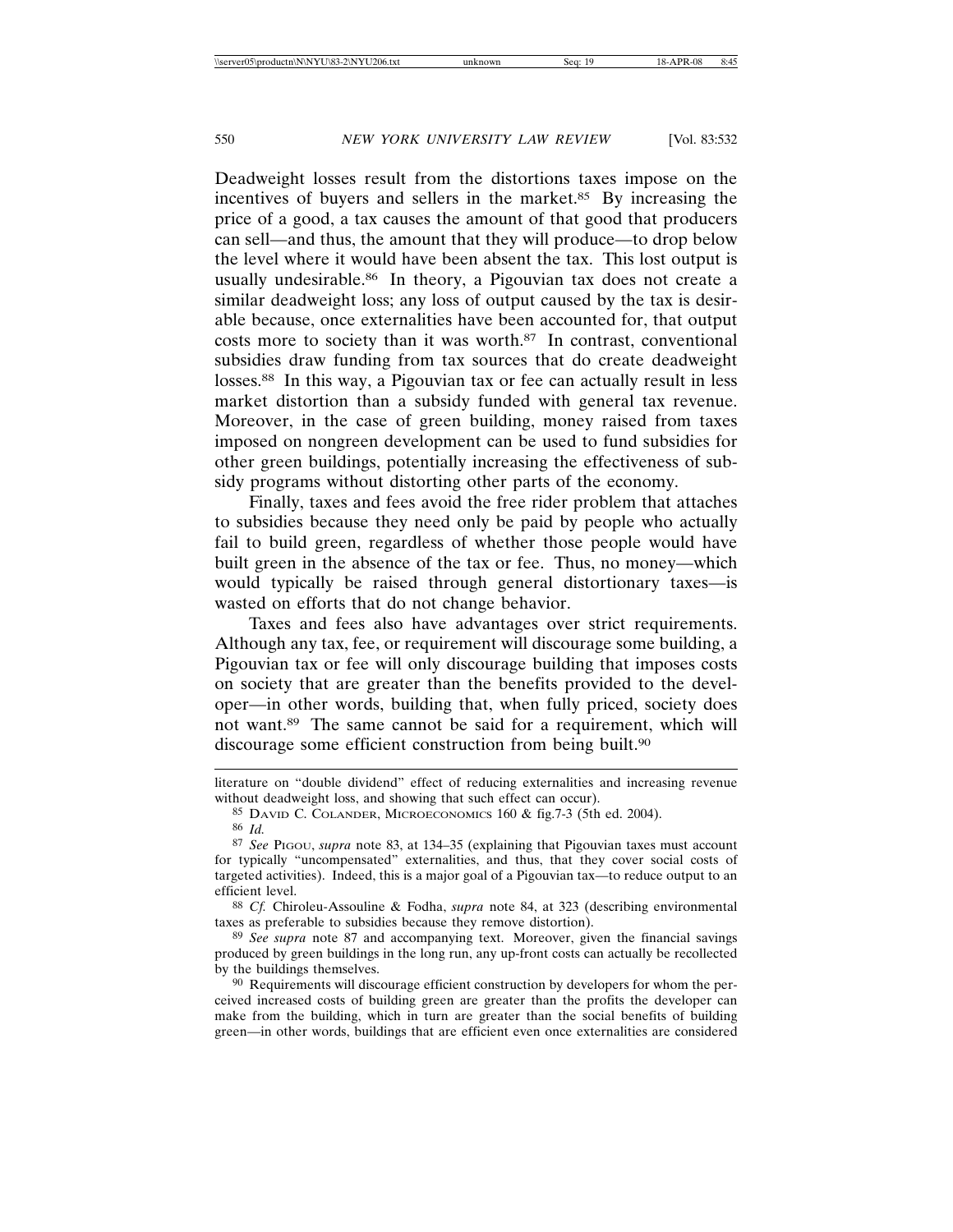Another advantage of taxes and fees over requirements stems from the flexibility of the former. Unlike requirements, taxes and fees encourage developers to build green as long as it is cost-effective for them to do so, regardless of the level of greenness they have already achieved. Because different developers have different cost structures, and because these cost structures change as new technology emerges, this flexibility is a significant benefit. $91$ 

# *C. Why Impact Fees Instead of Taxes?*

Having concluded that a tax or a fee is the best choice for a local government interested in encouraging green building, a key question remains: What are the kinds of taxes or fees a local government can impose? There appear to be two broad policy choices—(1) taxes on resource consumption or (2) taxes or impact fees on nongreen land development.

Taxes and impact fees on nongreen development would work by directly influencing the choices of developers. A resource consumption tax, on the other hand, would work indirectly by forcing developers and consumers to fully internalize the social costs of resource consumption; this full internalization, in turn, would lead them to demand green buildings and also to reduce their resource consumption once they were inside the buildings.<sup>92</sup> A tax or fee on development would not have this second effect; although it would improve the energy efficiency of individual buildings, it would not necessarily change the behavior of individuals using the buildings.

Yet a resource tax will still run into many of the biases of the real estate industry described above.93 Under an energy tax regime, for example, developers who build green might expect to realize higher rents at some time in the future. Nevertheless, because developers do not value future income very highly relative to present profit,<sup>94</sup> they will be unlikely to actually initiate new green building projects. As a

but that will be too costly to be built green. With a Pigouvian tax or fee set at the appropriate level, such developers will pay their taxes or fees and build these socially beneficial nongreen buildings. With a requirement, however, these developers will not undertake these projects, even though benefits—in the form of the developer's profits—would be greater than total social costs (including building costs and externalities). Because the cost of building green will vary from developer to developer, it is impossible to set a requirement at a level that consistently ensures that all efficient buildings will be built.

<sup>91</sup> *See* OECD REPORT, *supra* note 51, at 73 ("Energy taxes . . . provide continuous incentives to seek more cost-effective technologies.").

<sup>92</sup> *See id.* at 72–73 (discussing ability of energy taxes to increase demand for environmentally friendly products and buildings).

<sup>93</sup> *See supra* notes 54–67 and accompanying text.

<sup>94</sup> *See* OECD REPORT, *supra* note 51, at 73–74 ("[I]nvestors tend to be [overly] concerned with initial costs relative to operating costs.").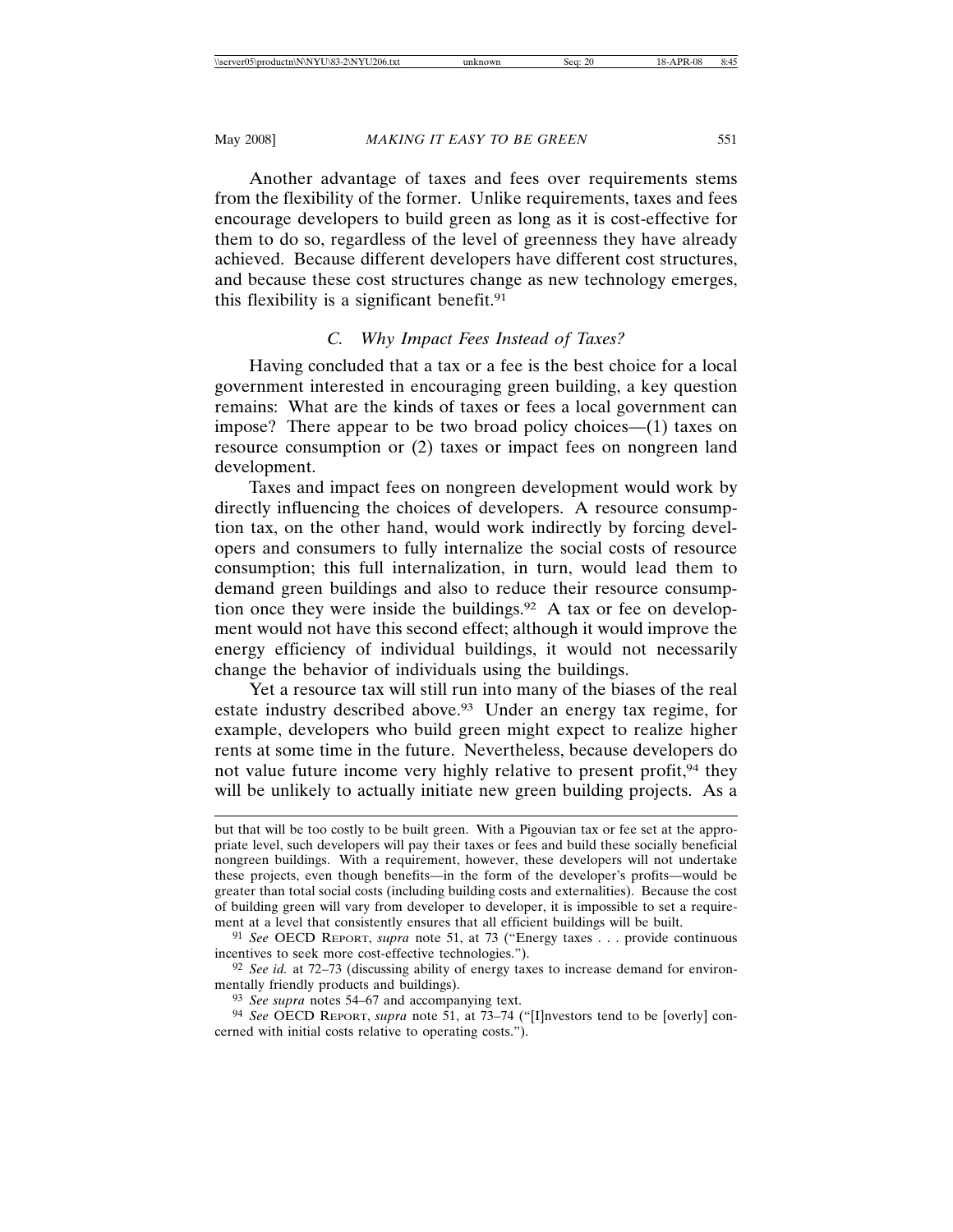result, an indirect tax on resource consumption will be less effective than a tax or fee imposed on development, which can circumvent these aspects of the real estate market. For this reason, a direct tax or fee on nongreen development will best combine efficiency and effectiveness in stimulating a shift to green building.

Both taxes and fees on nongreen development will change the behavior of developers in similar ways. Many local governments, however, may only be able to implement impact fees. To explain why impact fees have this advantage, and why such advantage is important, it is first necessary to provide some background on impact fees.

Impact fees are a type of exaction—that is, a cost that local governments impose on developers as a condition for the approval of land use development. In issuing exactions, governments waive background land use regulations—such as zoning requirements—in exchange for something the government wants.<sup>95</sup> Historically, exactions were first used by governments to acquire physical rights to land, typically in areas near proposed developments as part of deals that were negotiated on a case-by-case basis.<sup>96</sup> They later progressed into legislatively imposed impact fees that required monetary payments used to fund roads, water and sewer systems, schools, parks, and other public facilities throughout a municipality.97 Impact fees have become popular among local governments looking to fund infrastructure improvements: They are more flexible than physical exactions, less expensive than borrowing money, and much more palatable than raising property taxes.<sup>98</sup> Recently, localities have implemented "linkages"—programs that condition zoning approvals on the provision of services or facilities that a new development will replace or require (often affordable housing).99 The widespread use of linkages demonstrates that exactions have grown from simple revenue-raising mechanisms into a tool for local governments to accomplish broader social policy goals.

<sup>95</sup> Vicki Been, *Impact Fees and Housing Affordability*, CITYSCAPE, 2005, No. 1, at 139, 140. Local governments may create extremely restrictive land use regimes in order to force landowners and developers to provide public benefits. *See* Jerold S. Kayden, *Zoning for Dollars: New Rules for an Old Game? Comments on the* Municipal Art Society *and* Nollan *Cases*, 39 WASH. U. J. URB. & CONTEMP. L. 3, 5–8 (1991) (describing and defending trend of municipalities using incentive zoning to fund various community needs and amenities).

<sup>96</sup> Been, *supra* note 95, at 140.

<sup>97</sup> *Id.*

<sup>98</sup> *See id.* at 141 n.1 (discussing rising popularity of impact fees and similar mechanisms worldwide).

<sup>99</sup> *Id.* at 140–41.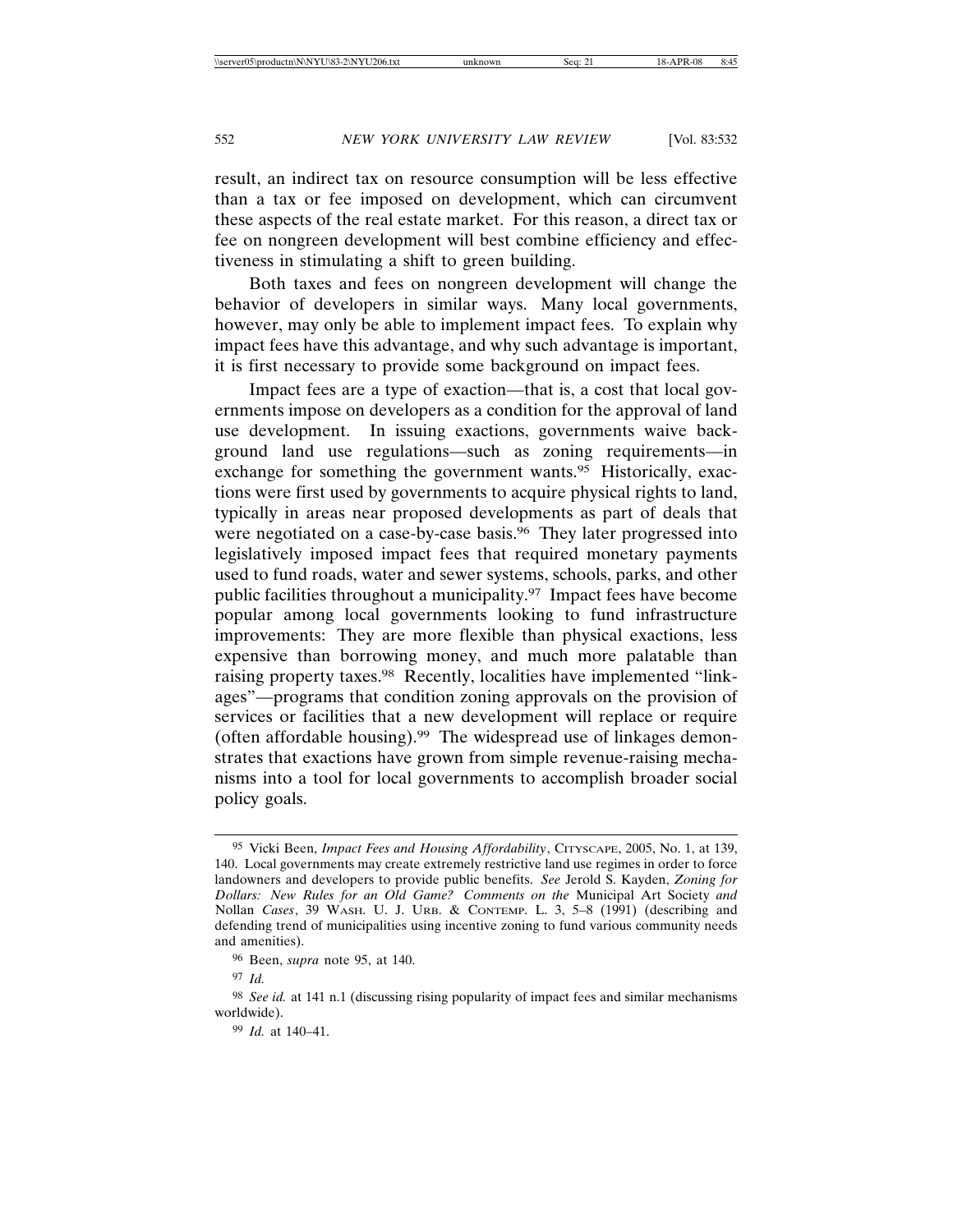Because the general police power resides in the states, local governments can only exercise authority (including land use authority) that is explicitly delegated to them.100 Most states have delegated the power to zone—that is, the power to proscribe specific uses of land to local governments, but few have granted them the power to tax land use development.<sup>101</sup> Exactions, and thus impact fees, derive from the zoning power and can therefore be imposed by local governments without specific state authorization. Indeed, despite the fact that "states have not conferred broad authority on localities to tax development,"102 courts have upheld impact fees as legitimate exercises of local land use authority.103

This jurisprudence represents a major advantage of the impact fee: It is the policy instrument closest to a land use tax that is widely available to local governments. Importantly, local governments have formulated much of the green building policy that exists today, and it is reasonable to believe they will continue to do so.104 Many local

102 *Id*. at 49.

103 *See, e.g.*, Bloom v. City of Fort Collins, 784 P.2d 304, 308–09 (Colo. 1989) (finding that transportation fee imposed for "the purpose of defraying the cost of a particular governmental service" was legitimate and not property tax); Lafferty v. Payson City, 642 P.2d 376, 378 (Utah 1982) (finding impact fee that was "reasonable charge for a specific service" to be permissible and not illegal tax); Contractors & Builders Ass'n v. City of Dunedin, 329 So. 2d 314, 318 (Fla. 1976) (finding sewer and water connection fees imposed on development to be regulatory impact fees, not unauthorized taxes). The inquiries in the case law cited above follow the general legal distinction between impact fees and taxes: "A tax can be used for any purpose; no connection, in principle, need exist between the source of revenue and the purposes for which it is used." ALTSHULER ET AL., *supra* note 100, at 51. The purpose of impact fees, on the other hand, "must be to finance service capacity for future occupants or to alleviate negative project impacts on the wider community." *Id.*

104 Seattle and Portland have featured prominently in this Note's discussion of existing green building programs. Many other cities, however—including those with considerably less environmentally friendly reputations—have promoted green building aggressively. Prominent examples include Las Vegas and Phoenix, two of the fastest growing urban areas in the country and two areas hardly known for their progressive politics. *See* CITY OF PHOENIX, PHOENIX ENVIRONMENTAL SUSTAINABILITY PROGRAM SUMMARY: ENERGY AND GREEN BUILDINGS 1–2 (2007), *available at* http://phoenix.gov/sustainability/ energy.pdf (describing green building programs in Phoenix); *Las Vegas Models Its Green Program on NAHB Guidelines*, NATION'S BUILDING NEWS, Oct. 23, 2006, http:// www.nbnnews.com/NBN/issues/2006-10-23/Green+Building/index.html (describing Las Vegas's Southern Nevada Green Building Partnership, designed to certify and provide incentives for developers who build green); *see also* CITY OF LAS VEGAS PLANNING & DEV. DEP'T, GREEN BUILDING PROGRAM 1–4 (2006), *available at* http://www.lasvegas

<sup>100</sup> ALAN A. ALTSHULER ET AL., REGULATION FOR REVENUE: THE POLITICAL ECONOMY OF LAND USE EXACTIONS 49, 51 (1993).

<sup>101</sup> *Id.* at 49. Exceptions to this rule include some "home rule" states, where state legislatures have delegated more general powers to local governments. *See id*. at 51 ("Where localities have ventured beyond the land use regulatory powers explicitly conferred by state acts . . . they have normally relied on general grants of police power under state acts establishing local home rule.").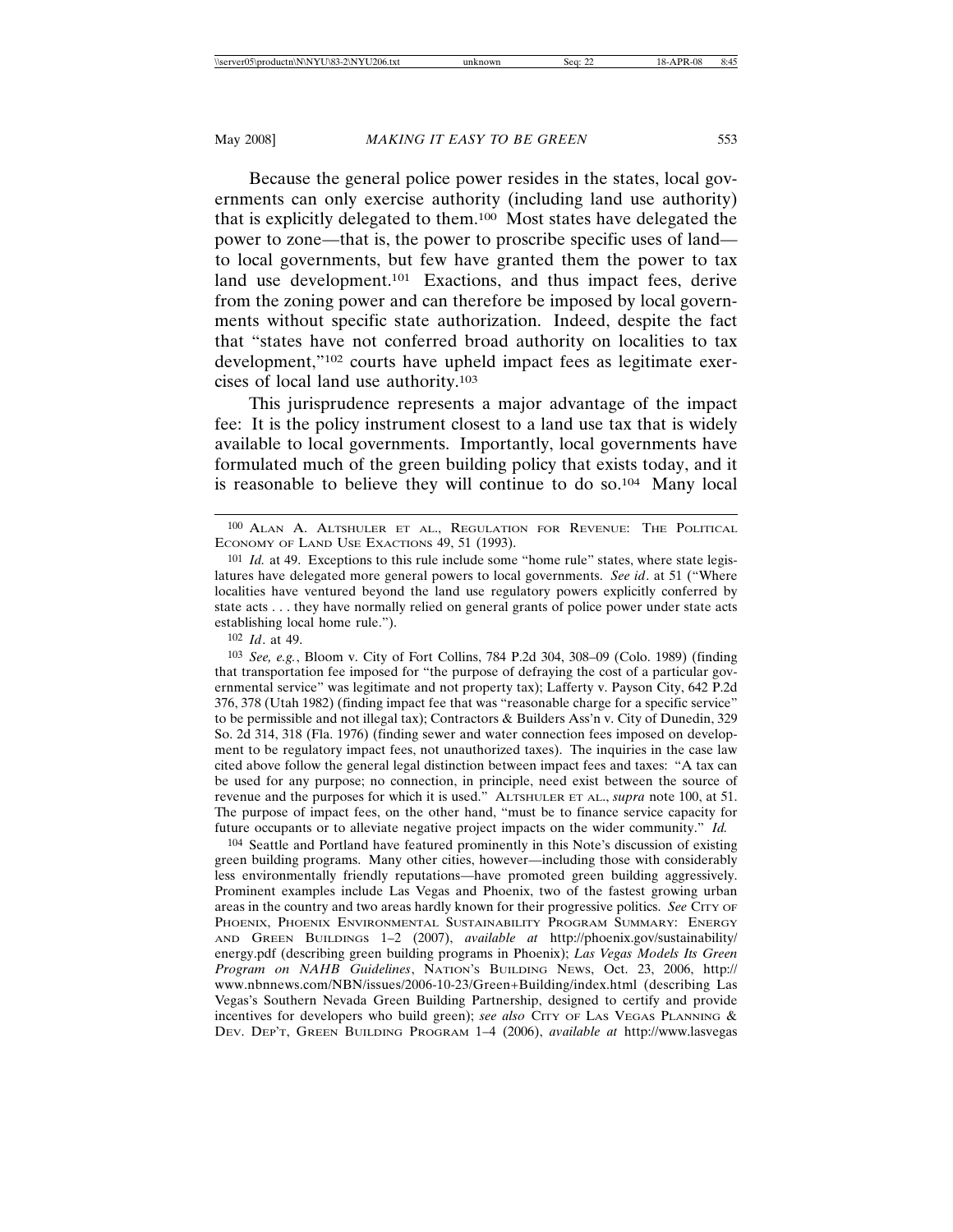governments preside over communities that are more committed to environmental protection than their surrounding state. Some are located in states with dysfunctional state governments unlikely to lead the way on major policy initiatives, such as New York;105 others are in states where property taxes are limited by state constitutions, as in California,106 or by laws passed through statewide initiatives or referenda, as in Washington.107 Moreover, some of these municipalities have sought to position themselves as uniquely green—perhaps as a way of attracting a young, educated workforce—and are likely to go to great lengths to maintain this green edge.108 Lastly, even if cities are no more committed to promoting green building than their states, impact fees are useful as a way to allow diverse policy experiments at multiple levels of government.

 $106$  CAL. CONST. art. XIII, § 1(a).

107 *See* Lisa Stiffler & Neil Modie, *After I-747: Less Cake, with No Icing*, SEATTLE POST-INTELLIGENCER, Nov. 8, 2001, at A1 (describing effects of Washington's Initiative 747, which capped property taxes statewide).

nevada.gov/files/Green\_Building\_Program\_Brochure.pdf (describing Las Vegas green building ordinance); Lance Kirk, *The Value of Green*, LAS VEGAS BUS. PRESS, Nov. 14, 2005, at 20, *available at* http://www.lvbusinesspress.com/articles/2005/11/15/news/news09.txt (discussing plans to achieve LEED certification for massive CityCenter Project on Las Vegas Strip).

<sup>105</sup> *See* Al Baker, *Albany Passes Budget on Time; A First Since '84*, N.Y. TIMES, Apr. 1, 2005, at A1 (describing hope that timely budget passage by New York State legislature would end "two decades of governmental dysfunction that had paralyzed local governments year after year and had made state legislators a national laughingstock"); Danny Hakim & Jennifer Medina, *The 229th Legislative Session: A Blend of Accomplishment and Dysfunction*, N.Y. TIMES, July 16, 2006, at 26 ("If the 229th session of the New York State Legislature did little to dispel the notion that Albany is the nation's capital of governmental dysfunction, at least New Jersey's brief shutdown gave Empire State legislators some competition this year.").

<sup>108</sup> *See* Ron Scherer, *In Emissions Battle, U.S. Cities Vie To Be 'Greenest'; More than 300 Mayors Pledge To Reduce Greenhouse Gases*, CHRISTIAN SCI. MONITOR (Boston), Oct. 25, 2006, at 1 (describing race among nation's cities "to lead the nation in reducing greenhouse gases"). The mayors of Chicago and New York have each expressed publicly the goal of making their respective cities the greenest in the country. *Id.* In many cities, the race to be green has been supported by glossy advertising materials. *See, e.g.*, DAVID Hsu, DESIGN TRUST FOR PUBLIC SPACE, SUSTAINABLE NEW YORK CITY 8, 10, 15 (2006), *available at* http://www.nyc.gov/html/oec/downloads/pdf/sustainable\_nyc\_final.pdf (describing sustainability practices in New York City and arguing that New York "is positioned to take a leadership role among cities in pursuing sustainability"); SEATTLE REPORT, *supra* note 58, at 3 (touting Seattle's green building program and advertising that "Seattle now ranks number one in the nation for LEED projects and professional expertise"); *New Green Building Policy Strengthens Portland's Commitment to Sustainable Development*, GREEN CITY (Office of Sustainable Dev., Portland, Or.), June 2005 http://www.portlandonline. com/shared/cfm/image.cfm?id=112547 (quoting Portland Green Building Manager, Rob Bennett, as stating that Portland "now ha[s] the most LEED-registered projects in the country" and arguing that new green building policy "will ensure Portland continues to pace the country as a green building leader").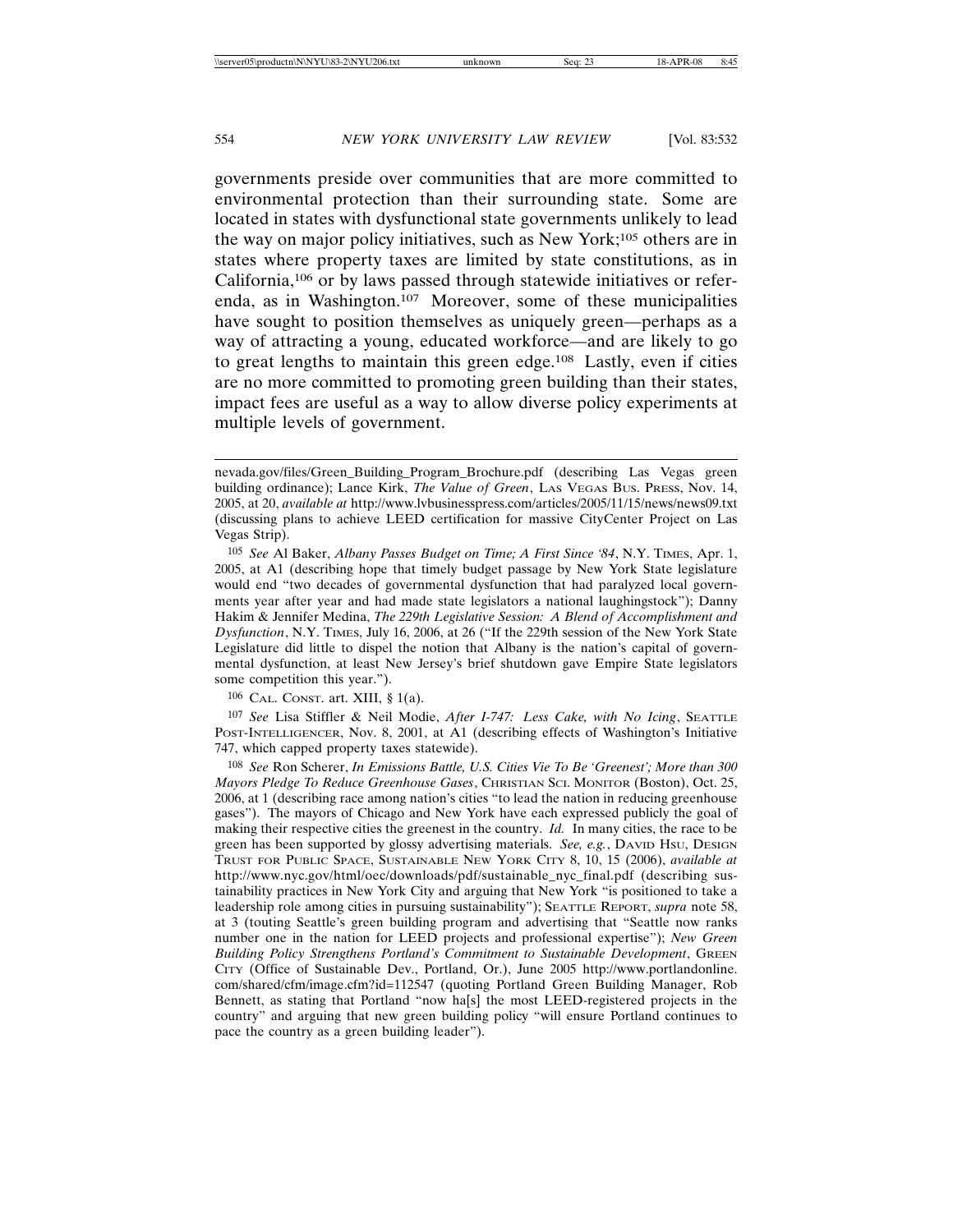# *D. Impact Fee Proposals*

This Section introduces two possible impact fee schemes designed to stimulate green building. Under the first proposal, which I will refer to as the "LEED Indexing Proposal," fees could be imposed on new development projects based on the level of LEED certification achieved. Buildings with no LEED certification would pay the highest fees; LEED Certified buildings would pay less, Silver would pay even less, and so on. Higher certification levels, such as Gold or Platinum buildings, could be subsidized with the revenue generated by the rest of the program. This proposal is appealing because of its administrative efficiency: It uses the existing LEED process, and it does not require empirical modeling of impacts.

In the second proposal, which I will refer to as the "Resource Use Proposal," local governments could impose fees on development projects according to the projects' projected uses of energy, water, transportation, and sewage systems. Every new building would pay for its anticipated use of a specific resource. Modeling programs currently used by LEED could create resource projections, such that a developer would not have to duplicate modeling for both the municipality and LEED. The LEED process itself, however, would be irrelevant to the fee imposed on the development. Using LEED modeling tools, a resource-use projection would be constructed for the entire predicted life of the building.109 The price of different resources would be set in different ways. For water, the fee price would be equivalent to the actual cost to the government of providing water; for energy or road use, the price could be the cost at which pollution is traded in permit markets; for sewer use, it might be the cost of effluent fees imposed by other levels of government. In all cases, the fees charged to developers would correspond to the costs associated with the anticipated resource use of new developments. Of course, there is some arbitrariness in setting would-be Pigouvian fees for unpriced externalities, but, using the methods above, local governments would not be without guidance or precedent in this endeavor. Any revenues generated by the fees in question could be spent on subsidies, such that very energy-efficient buildings could be rewarded for their high levels of environmental friendliness. In theory, a baseline level of greenness could be set to make the program revenueneutral; all buildings below the baseline would pay fees, and all above it would receive subsidies.

<sup>109</sup> To reduce modeling costs, there could be standard baseline prices for resource use per square foot of new buildings. Additional modeling would only become necessary for buildings hoping to be particularly efficient.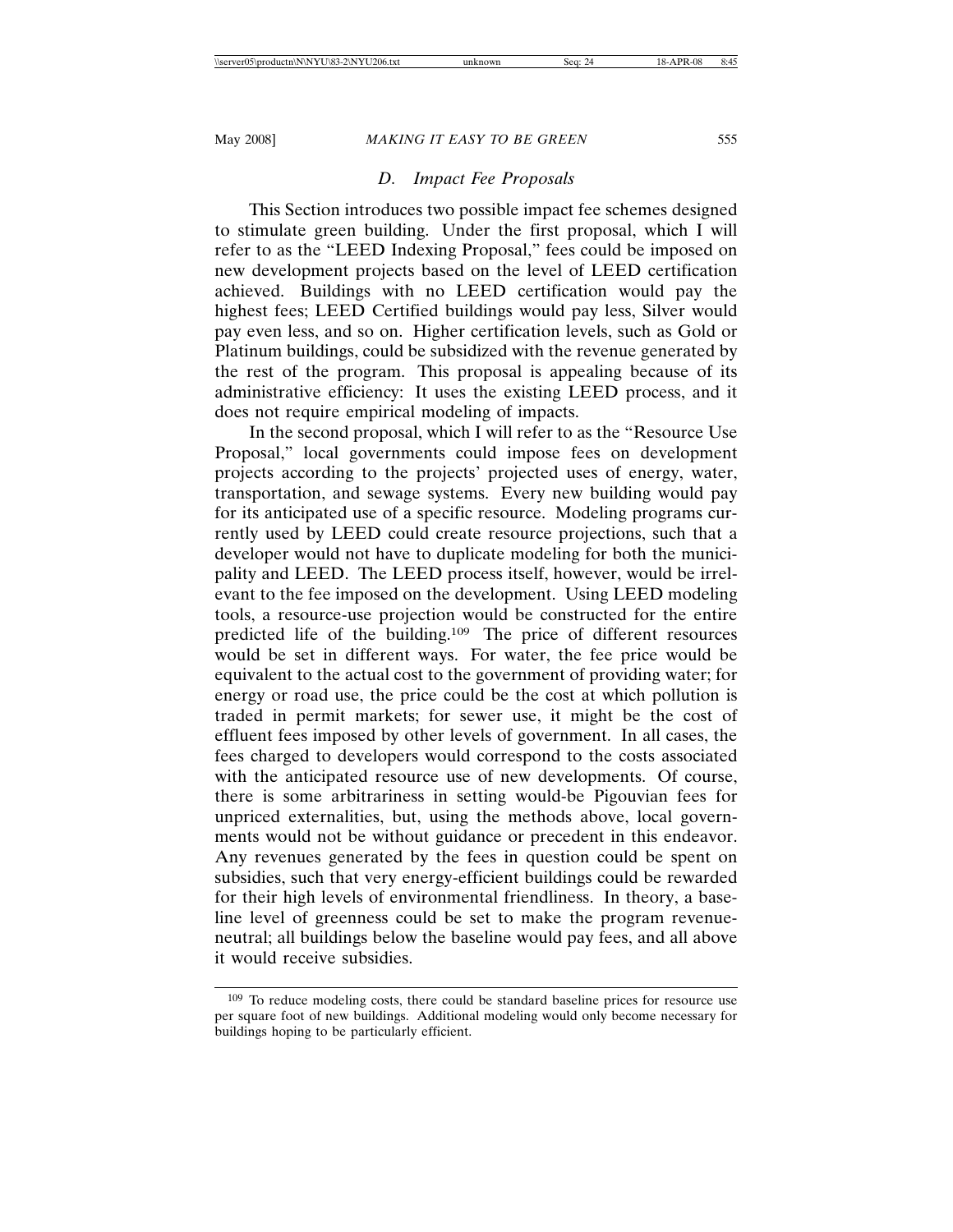# III

# LEGALITY OF THE IMPACT FEE PROPOSALS

Although impact fees may be an effective and efficient policy tool to encourage green building, they are subject to legal constraints unique among the policy choices discussed above. First, they must meet the traditional substantive due process test that asks whether government actions are rationally related to legitimate goals.110 In addition, impact fees may be subject to constraints imposed by the Supreme Court under the Takings Clause of the Fifth Amendment of the U.S. Constitution.111 Under these constraints, impact fees must satisfy two requirements: the "essential nexus" test announced in *Nollan v. California Coastal Commission*112 and the "rough proportionality" test elaborated in *Dolan v. City of Tigard*. 113 Finally, impact fees are subject to the "dual rational nexus" test applied by state courts, which generally overlaps with the requirements of the Federal Constitution under *Nollan* and *Dolan*. 114 As this Part will discuss, the legality of the two impact fee proposals under these tests may differ in some key respects; ultimately, it is more likely that the Resource Use Proposal will survive a legal challenge. This Part explains the relevant legal limitations and then applies them to the two impact fee proposals.115

# *A. Constitutional Limits on Exactions and Impact Fees*

This Section describes the potential legal constraints that may apply to impact fee plans designed to encourage green building. It considers limits inherent in the Federal Constitution, discusses whether these limits are applicable, and then examines state limits that, in many ways, duplicate their federal counterparts.

# *1. Federal Constitutional Limitations on Exactions*

The first federal constitutional challenge to which impact fees may be subject is a traditional substantive due process inquiry. Such a challenge, however, is extremely unlikely to succeed because courts tend to grant significant deference to local legislative determinations

<sup>110</sup> *See infra* notes 116–18 and accompanying text.

<sup>111</sup> *See infra* notes 119–32 and accompanying text.

<sup>112</sup> 483 U.S. 825, 836–37 (1987).

<sup>113</sup> 512 U.S. 374, 391 (1994).

<sup>114</sup> *See infra* notes 139–44 and accompanying text.

<sup>115</sup> One potential legal challenge that this Note does not tackle is that posed by rules in some states that commit the regulation of energy to specific agencies, rather than to local governments. In such places, the Resource Use Proposal would likely not be workable. Because this Note has a nationwide focus, however, this situation is beyond its scope.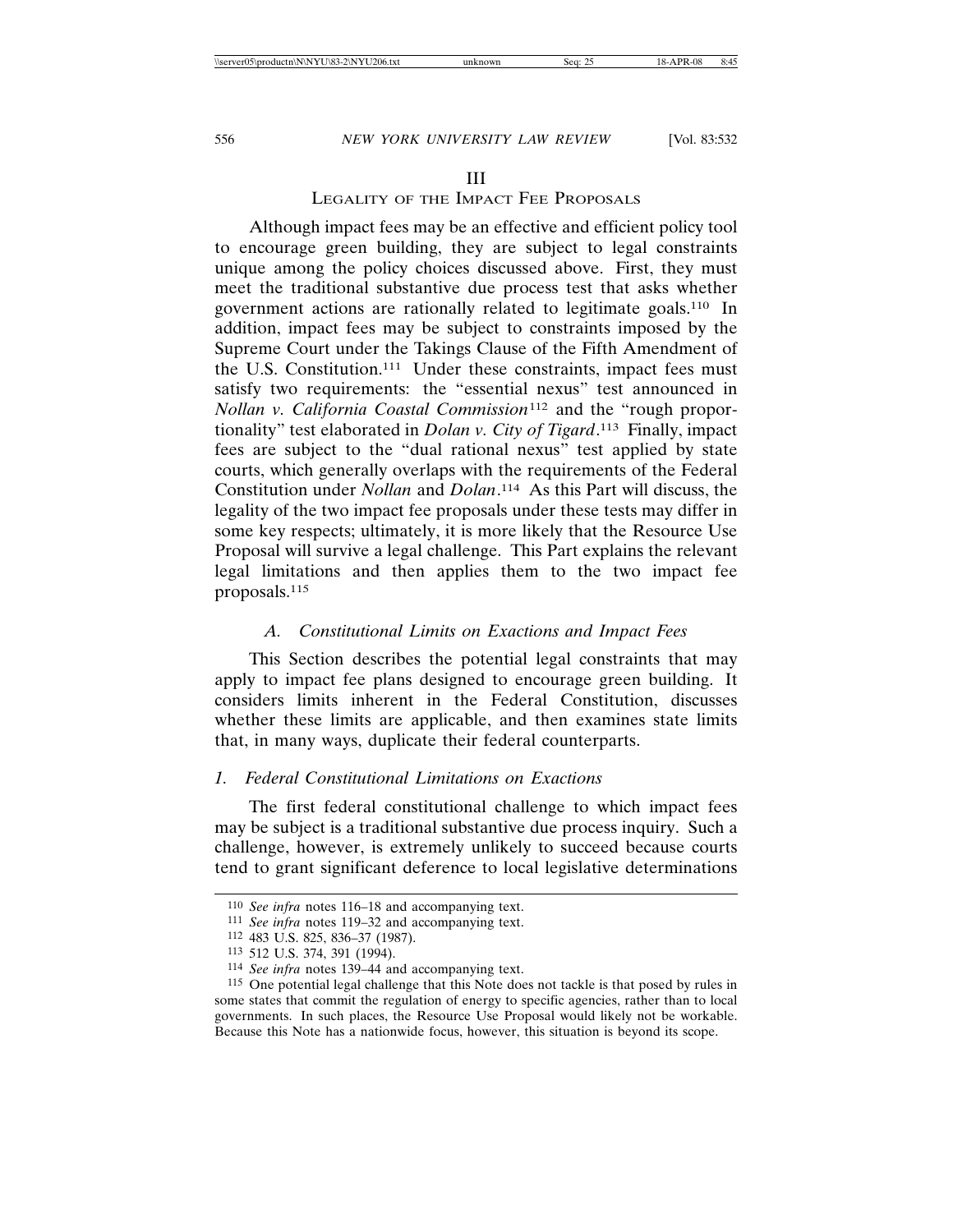that land use regulations further public purposes. Recent Supreme Court precedent holds that government conduct must be so irrational as to be "egregious or arbitrary" to be struck down.116 Lower federal courts have followed this test by setting a variety of high bars for challengers.117 Some state courts are more aggressive in policing local government action, but few will invalidate a local land use regulation if it is general in scope and reasonably related to the public welfare.118

Relying on the Takings Clause of the Fifth Amendment, the U.S. Supreme Court has developed doctrines that specifically control local governments' use of exactions; these provide a much more substantial hurdle for impact fees than does substantive due process.<sup>119</sup> The Supreme Court's first major statement on exactions came in *Nollan v. California Coastal Commission*. 120 In the case, the California Coastal Commission conditioned the grant of a building permit to the Nollans on their dedication of a public easement across part of their property that ran adjacent to a public beach.121 The Court struck down this condition, holding that for an exaction to satisfy the Takings Clause,

<sup>116</sup> City of Cuyahoga Falls v. Buckeye Cmty. Hope Found., 538 U.S. 188, 198 (2003).

<sup>117</sup> *See, e.g.*, George Washington Univ. v. District of Columbia, 318 F.3d 203, 209 (D.C. Cir. 2003) (requiring "grave unfairness" in order to strike down land use regulation under substantive due process doctrine); United Artists Theatre Circuit, Inc. v. Twp. of Warrington, 316 F.3d 392, 399–400 (3d Cir. 2003) (finding only land use regulation that "shocks the conscience" to be irrational); Bowers v. City of Flint, 325 F.3d 758, 763 (6th Cir. 2003) (same); Baker v. Coxe, 230 F.3d 470, 474 (1st Cir. 2000) (same); Chesterfield Dev. Corp. v. City of Chesterfield, 963 F.2d 1102, 1104–05 (8th Cir. 1992) (requiring action to be "truly irrational," such as "apply[ing] a zoning ordinance only to persons whose names begin with a letter in the first half of the alphabet," in order to strike down land use regulation (internal quotation marks omitted) (citation omitted)); Coniston Corp. v. Vill. of Hoffman Estates, 844 F.2d 461, 468 (7th Cir. 1988) ("At worst, the decision here was mistaken and protectionist; it was not irrational . . . .").

<sup>118</sup> *See, e.g.*, Twigg v. County of Will, 627 N.E.2d 742, 745–46 (Ill. App. Ct. 1994) (finding application of local zoning ordinance to plaintiff irrational, as nearby property was being used in similar manner to plaintiff's desired use of land). The courts of Illinois, however, are unique in their activist stance toward local land use regulation; most other state courts act with considerably more deference to local governments. *See* Fred P. Bosselman, *The Commodification of 'Nature's Metropolis': The Historical Context of Illinois' Unique Zoning Standards*, 12 N. ILL. U. L. REV. 527, 528 (1992) (describing "repeated application" of rigorous judicial standards as "a unique feature of Illinois zoning law not found in other states"). Other state courts show the same kind of deference demonstrated by the federal courts of appeal. *See, e.g.*, Cormier v. County of San Luis Obispo, 207 Cal. Rptr. 880, 885–86 (Cal. Ct. App. 1984) (affirming trial court's application of "the restricted scope of its authority" in upholding local zoning ordinance).

<sup>119</sup> The Takings Clause states: "[N]or shall private property be taken for public use, without just compensation." U.S. CONST. amend. V. The Court has held that the Fourteenth Amendment incorporates the Takings Clause against the states. Chi., Burlington & Quincy R.R. v. City of Chicago, 166 U.S. 226, 241 (1897); *see also* Nollan v. Cal. Coastal Comm'n, 483 U.S. 825, 835 n.4 (1987) (referring to "incorporated Takings Clause").

<sup>120</sup> 483 U.S. at 825.

<sup>121</sup> *Id.* at 827–28*.*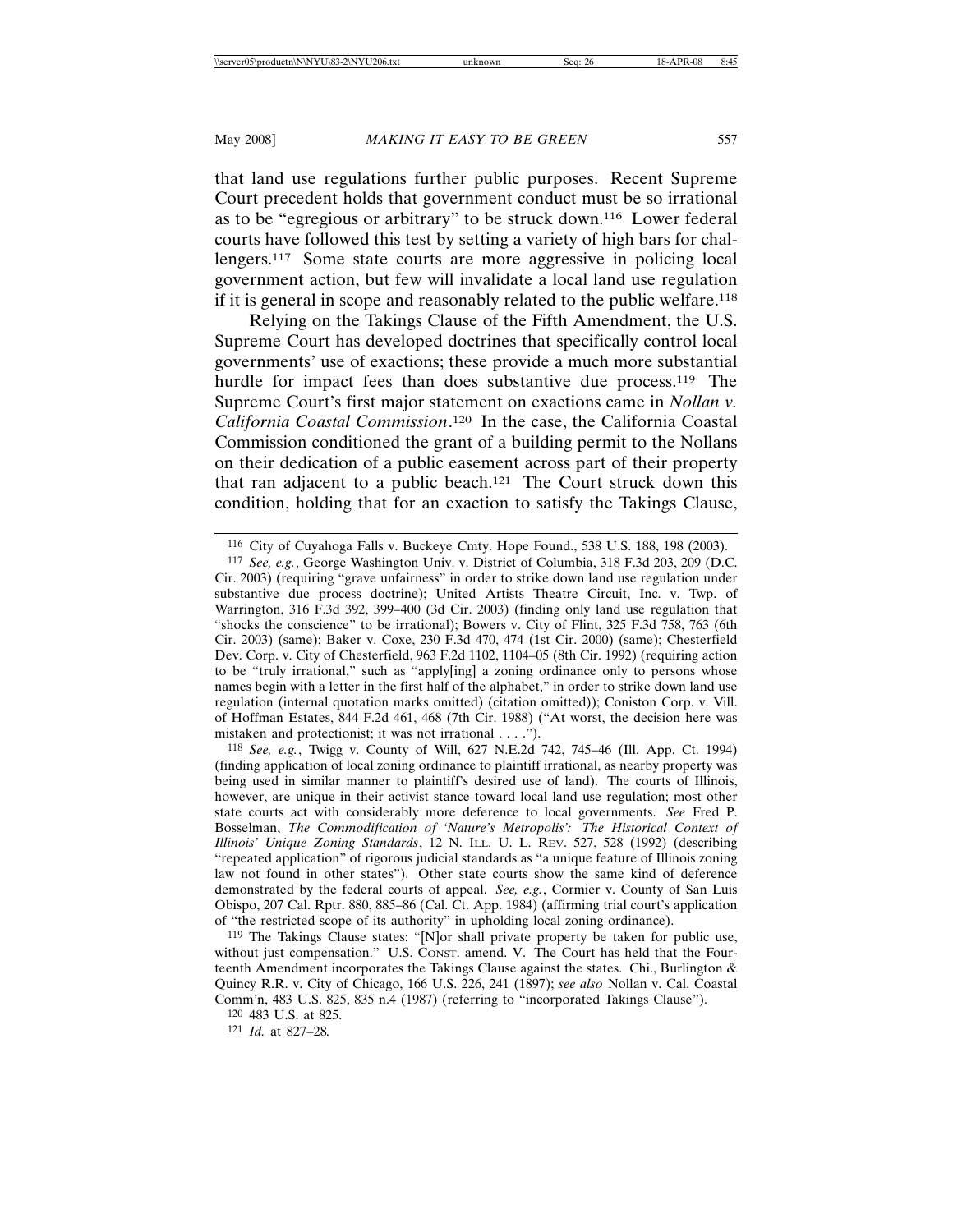an "essential nexus" must exist between the terms of the condition and the purpose claimed by the government for the underlying land use regulation.122 Without this nexus, the exaction would be a taking of private property without just compensation.123 The Court found that no nexus existed between the Commission's claimed purpose preventing the creation of a wall of buildings that kept the public from accessing the beach—and the easement, which was a strip of land only usable by those already on the beach.124

The Court followed *Nollan* with *Dolan v. City of Tigard*. 125 In *Dolan*, a city conditioned a store owner's request for a building permit, which would have paved part of a flood plain and caused increased traffic congestion, on the dedication of a public greenway and the establishment of a bicycle path.126 Despite finding sufficient evidence of a nexus,<sup>127</sup> the Court struck down the conditions, explaining that the city had not shown that there was "rough proportionality" between the impacts of the proposed development and the burdensome public greenway and bike path conditions.128

After *Nollan* and *Dolan*, courts must undertake a three-part federal constitutional inquiry to test the legitimacy of an exaction.129 First, a court must decide whether the state's rationale for imposing the condition in question furthers a legitimate governmental purpose under the traditional substantive due process test.130 Second, the

129 This entire inquiry assumes that the court has found, as it did in *Nollan* and *Dolan*, that the relevant condition would constitute a taking on its own were it not for its connection to a building permit. *See id.* at 384 ("Without question, had the city simply required petitioner to dedicate a strip of land . . . for public use, rather than conditioning the grant of her permit to redevelop her property on such a dedication, a taking would have occurred."); *Nollan*, 483 U.S. at 831 ("Had California simply required the Nollans to make an easement across their beachfront available to the public on a permanent basis . . . rather than conditioning their permit to rebuild their house on their agreeing to do so, we have no doubt there would have been a taking.").

130 *See Nollan*, 483 U.S. at 834–35 (describing possible legitimate purposes of permit condition and assuming, without deciding, that these were valid). The Court in *Dolan* did not elaborate on the requirements of substantive due process in the area of exactions, briefly stating that "the prevention of flooding . . . and the reduction of traffic congestion . . . qualify as the type[s] of legitimate public purposes we have upheld." *Dolan*, 512 U.S. at 387.

<sup>122</sup> *Id.* at 837.

<sup>123</sup> *Id.*

<sup>124</sup> *Id.* at 828–29.

<sup>125</sup> Dolan v. City of Tigard, 512 U.S. 374 (1994).

<sup>126</sup> *Id.* at 379–80.

<sup>127</sup> *Id.* at 387–88.

<sup>128</sup> *Id.* at 391, 394–95. The Court stated that "[n]o precise mathematical calculation is required, but the city must make some sort of individualized determination that the required dedication is related both in nature and extent to the impact of the proposed development." *Id.* at 391.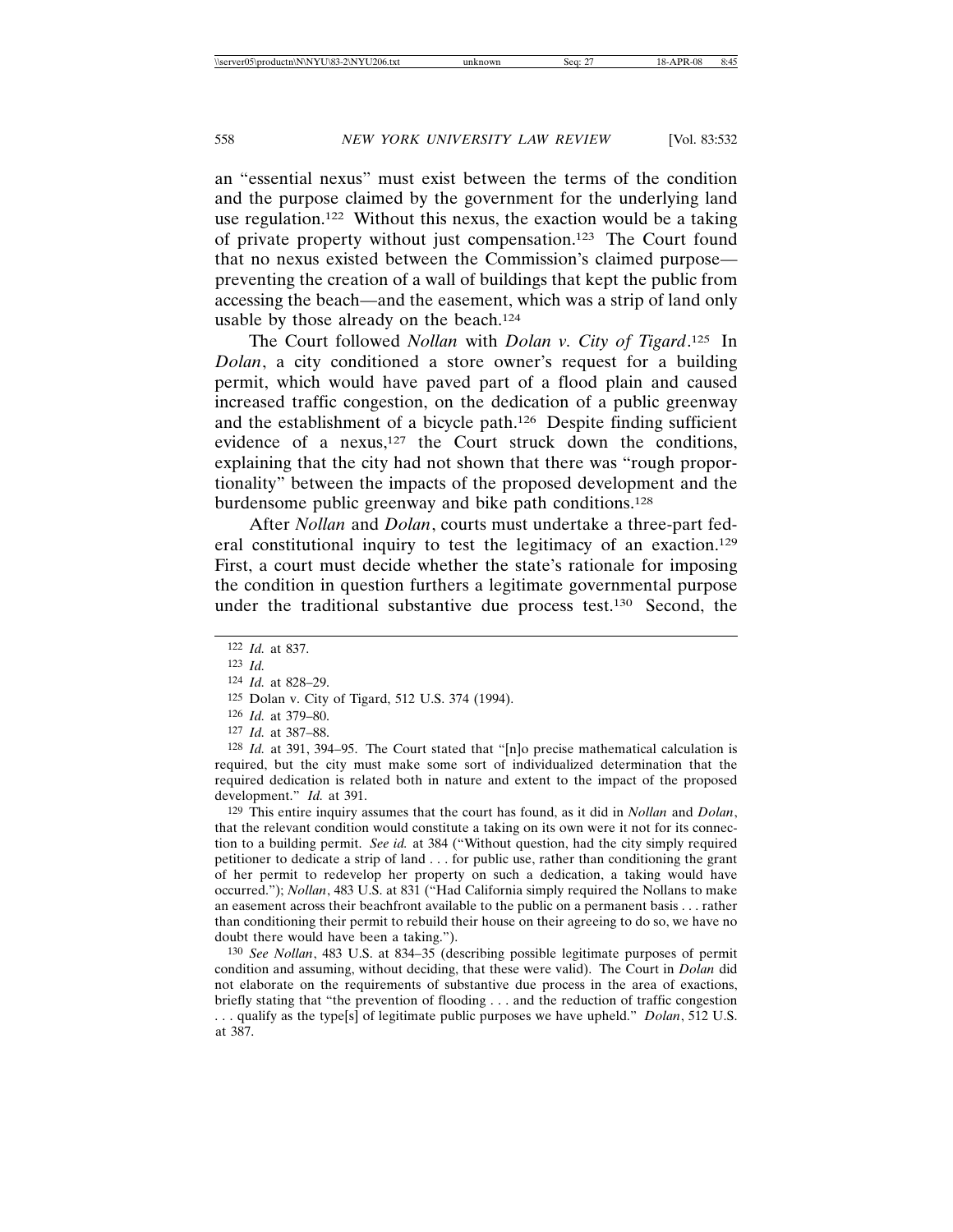court must determine whether there is an essential nexus between this purpose and the terms of the condition in question.131 Third, the court must consider whether the condition's burden is roughly proportional to the impact of the development.132 If the condition fails any of these three tests, it will constitute a taking, and the government must pay any affected landowner just compensation.

# *2. Applicability of* Nollan *and* Dolan *to Legislated Impact Fees*

There is uncertainty about the applicability of *Nollan* and *Dolan* to legislatively imposed impact fees. First, there is some question as to whether these cases, which involved physical restrictions imposed on developers, also apply to monetary impact fees. Some lower courts have held that because fees do not involve the onerous burden of a physical taking, they are not subject to such a high level of scrutiny.133 In contrast, other courts have concluded that *Nollan* and *Dolan* do

This Note will assume that *Lingle* did nothing to the requirements of substantive due process. A proper reading of the case shows that it merely removed the "substantially advances" analysis from the Takings inquiry and returned it to its proper home in the substantive due process context. *See Lingle*, 544 U.S. at 540 ("There is no question that the 'substantially advances' formula was derived from due process, not takings, precedents."). Post-*Lingle*, it is essential to keep these two analyses separate.

The substantive due process inquiry is an unsettled part of the constitutional analysis of exactions. *Nollan* and *Dolan*, in their descriptions of the public purposes at stake, both cited *Agins v. City of Tiburon*, 447 U.S. 255 (1980), for the proposition that a "land use regulation does not effect a taking if it 'substantially advance[s] legitimate state interests' and does not 'den[y] an owner economically viable use of his land.'" *Dolan*, 512 U.S. at 385 (alterations in original) (quoting *Agins*, 447 U.S. at 260); *Nollan*, 483 U.S. at 834 (same). *Agins* was a Takings Clause case that applied the kind of means-ends analysis usually associated with substantive due process—i.e., the Court asked, does the action in question substantially advance a legitimate state interest?—as part of the takings analysis. *Agins*, 447 U.S. at 260–61. *Agins* was superseded, however, by *Lingle v. Chevron U.S.A. Inc.*, 544 U.S. 528 (2005), in which the Court held that the Takings Clause does not duplicate substantive due process by requiring this type of means-ends analysis. *Id.* at 540. The holding in *Lingle* was specifically described as "not . . . disturb[ing]" to *Nollan* and *Dolan*, despite the reliance of the latter two cases on means-ends forms of analysis. *Id.* at 548. Nevertheless, because of the references in *Nollan* and *Dolan* to *Agins*, there may be some question as to whether and how the substantive due process inquiry applies to exactions post-*Lingle*. *Dolan*, 512 U.S. at 384–85; *Nollan*, 483 U.S. at 834.

<sup>131</sup> *Nollan*, 483 U.S. at 837.

<sup>132</sup> *Dolan*, 512 U.S. at 391.

<sup>133</sup> *See, e.g.*, Home Builders Ass'n of Cent. Ariz. v. City of Scottsdale, 930 P.2d 993, 1000 (Ariz. 1997) (distinguishing *Dolan* on ground that "Mrs. Dolan [was required to] cede a part of her property to the city, a particularly invasive form of land regulation that the court believed justified increased judicial protection for the landowner. . . . Here, Scottsdale seeks to impose a fee, a considerably more benign form of regulation"); Krupp v. Breckenridge Sanitation Dist., 19 P.3d 687, 697 (Colo. 2001) ("Because *Nollan*, *Dolan*, and their progeny applied heightened scrutiny only where the government demanded real property as a condition of development, we find that they are not applicable to a general development fee.").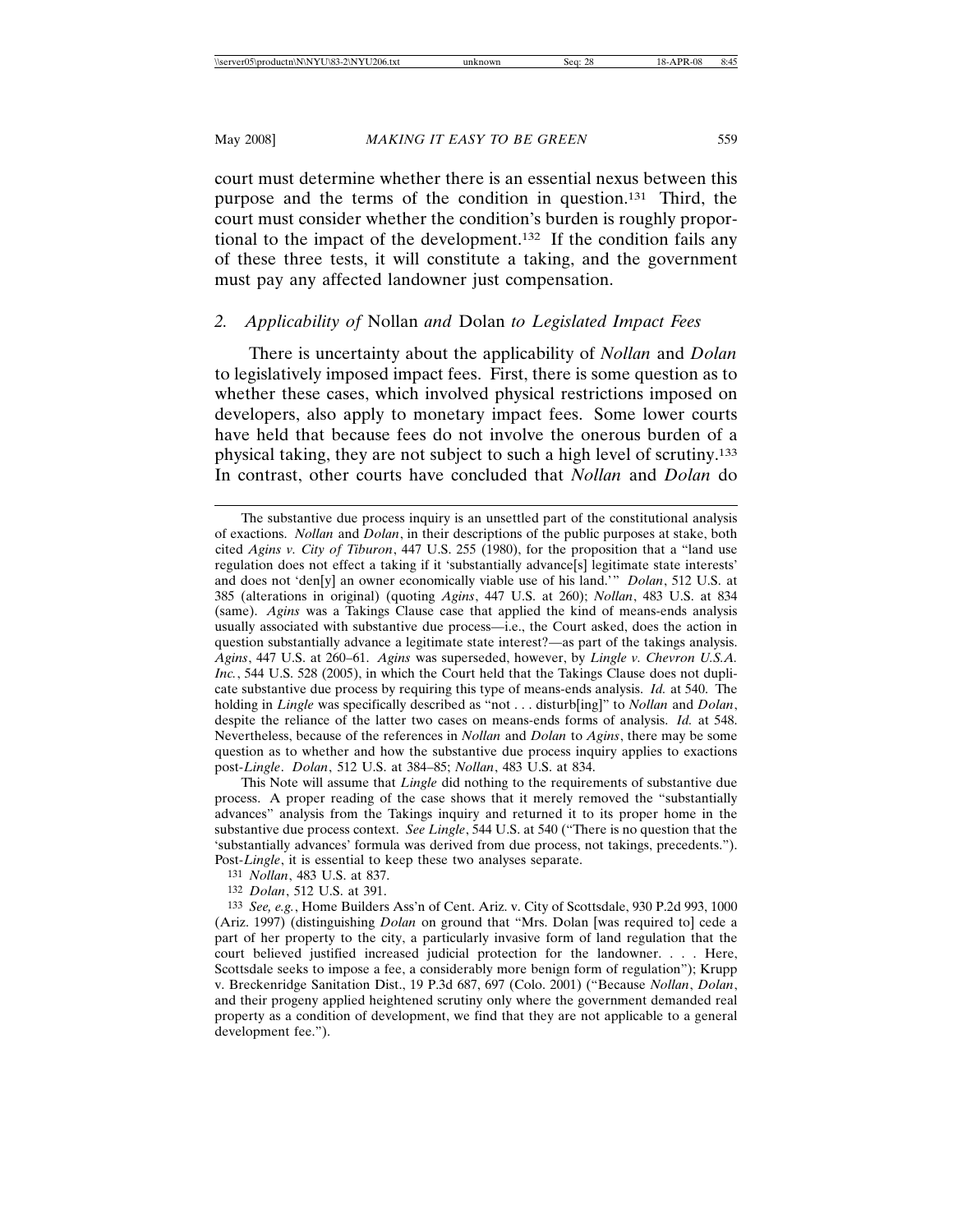apply to monetary impact fees and, consequently, that local governments must use the resulting revenues in a way that bears an essential nexus to the impacts in question.134 Second, as *Nollan* and *Dolan* involved "adjudicative" exactions negotiated on a case-by-case basis, lower courts have split as to whether the cases control legislated exactions that apply across the board.135 Such nondiscretionary impact fees, which are the norm today, must be approved by the legislatures of local governments and apply broadly to various classes of development. Many courts have held that *Nollan* and *Dolan* are inapplicable to fees imposed by universal legislation;136 others have held that the legislative-judicial distinction is not relevant to the exactions analysis.<sup>137</sup> The resolution to these questions is unsettled, though those

<sup>134</sup> *See, e.g.*, Ehrlich v. City of Culver City, 911 P.2d 429, 447–48 (Cal. 1996) (applying *Nollan* and *Dolan* to impact fee imposed by planning commission and finding essential nexus); Home Builders Ass'n of Dayton & Miami Valley v. City of Beavercreek, 729 N.E.2d 349, 355 (Ohio 2000) (applying *Nollan* and *Dolan* to impact fee because "[a]lthough impact fees do not threaten property rights to the same degree as land use exactions or zoning laws, there are similarities"). The *Ehrlich* court explained the applicable test, finding a clear example of an essential nexus: "Nor is there any genuine dispute that the . . . fee, which the city has committed to the purchase of additional recreational facilities, will *substantially advance* its legitimate interest in correcting a demonstrated deficiency in municipal recreational resources." 911 P.2d at 448 (emphasis added). Under this test, a court should strike down, for example, an impact fee assessed for increased impervious surface coverage when the money raised from the fee is used to fund local schools.

<sup>135</sup> *See* Inna Reznik, Note, *The Distinction Between Legislative and Adjudicative Decisions in* Dolan v. City of Tigard, 75 N.Y.U. L. REV. 242, 252–57 (2000) (discussing split in decisions).

<sup>136</sup> *See, e.g.*, *City of Scottsdale*, 930 P.2d at 1000 (finding *Dolan* inapplicable to "legislative" as opposed to "adjudicative" impact fees); San Remo Hotel L.P. v. City & County of San Francisco, 41 P.3d 87, 103–05 (Cal. 2002) (finding *Nollan* and *Dolan* inapplicable to non-discretionary exactions); Parking Ass'n of Ga. v. City of Atlanta, 450 S.E.2d 200, 203 n.3 (Ga. 1994) (finding *Dolan* inapplicable to "legislative determination[s]"), *cert. denied*, 515 U.S. 1116 (1995); Rogers Mach., Inc. v. Washington County, 45 P.3d 966, 982 (Or. Ct. App. 2002) (finding *Nollan* and *Dolan* inapplicable to nondiscretionary impact fees). In a dissent from a denial of certiorari, Justice Thomas noted that this issue deserved resolution. *Parking Ass'n*, 515 U.S. at 1117–18 (Thomas, J., dissenting).

<sup>137</sup> *See, e.g.*, Amoco Oil Co. v. Village of Schaumburg, 661 N.E.2d 380, 390–91 (Ill. App. Ct. 1995) (declining to adopt legislative-adjudicative distinction and applying *Dolan* to legislative impact fee); Curtis v. Town of South Thomaston, 708 A.2d 657, 660 (Me. 1998) (stating that "the legislative nature of the exaction is but one factor in our takings analysis" under *Dolan*); J.C. Reeves Corp. v. Clackamas County, 887 P.2d 360, 365 (Or. Ct. App. 1994) (finding "'the character of the [condition] remains the type that is subject to the analysis in *Dolan*,' whether it is legislatively required or a case-specific formulation" (alteration in original)); Town of Flower Mound v. Stafford Estates L.P., 135 S.W.3d 620, 641 (Tex. 2004) (applying *Dolan* to legislative impact fee scheme and considering possibility that "government could 'gang up' on particular groups to force extractions that a majority of constituents would not only tolerate but applaud, so long as burdens they would otherwise bear were shifted to others").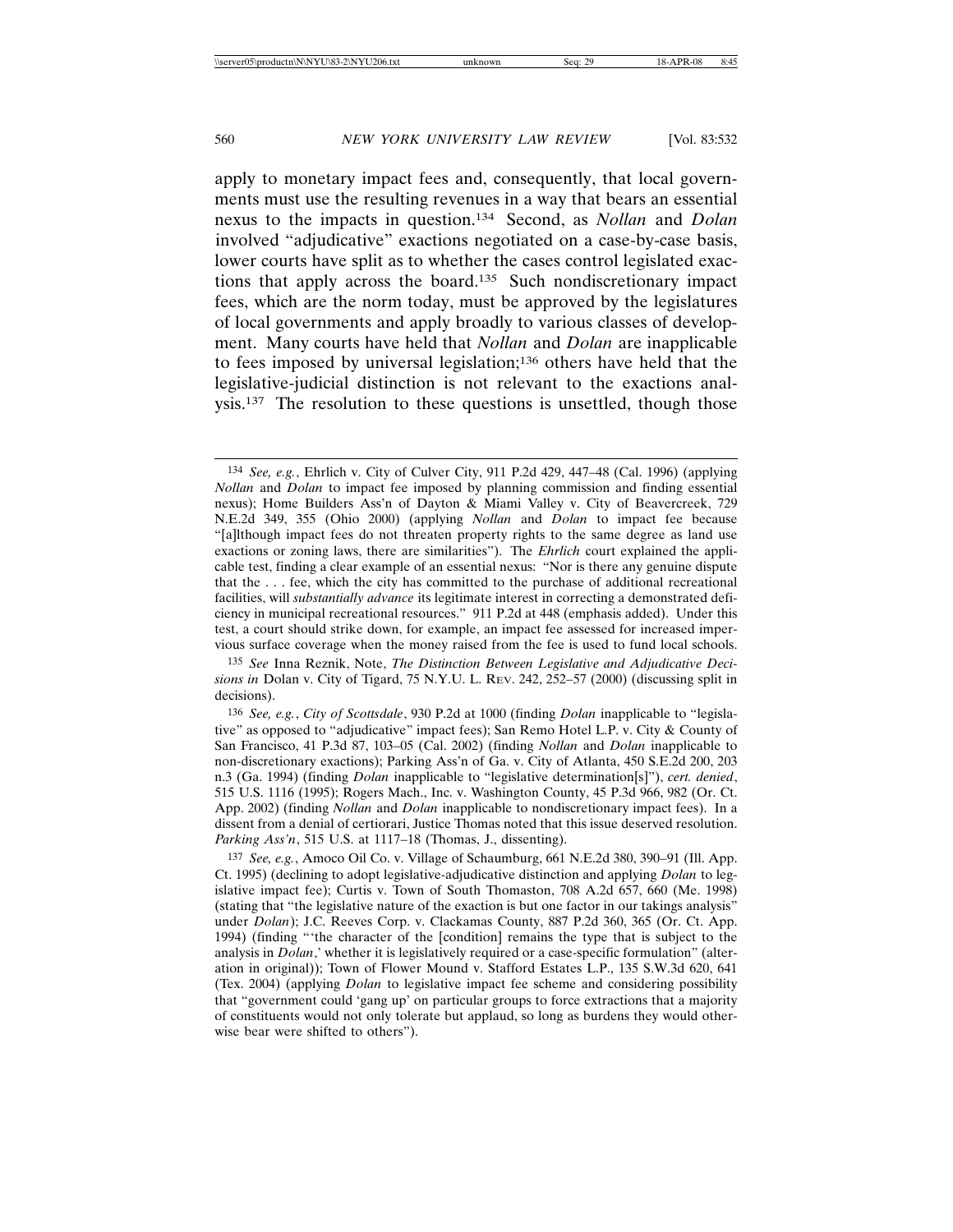who claim that *Nollan* and *Dolan* do not apply to legislatively imposed monetary impact fees may have the better argument.138

# *3. State Constitutional Limitations on Impact Fees*

Even if *Nollan* and *Dolan* do not apply to legislative impact fees, state constitutions place their own restrictions on such schemes. State courts police impact fees using rules that are mostly coextensive to those in *Nollan* and *Dolan*, 139 even if their legal bases are different.140

*Parking Ass'n*, 515 U.S. at 1117–18 (Thomas, J., dissenting).

<sup>138</sup> There are three reasons this might be the case. First, Fifth Amendment jurisprudence tells us that government impositions on land are uniquely burdensome. *See* United States v. Sperry Corp., 493 U.S. 52, 62 n.9 (1989) (holding that, because "money is fungible," fees are not akin to physical takings). *But see* Webb's Fabulous Pharmacies, Inc. v. Beckwith, 449 U.S. 155, 164 (1980) (applying Takings Clause to appropriation of interest on funds deposited in court registry). Second, *Nollan* expressed particular concern for the extortionate nature of individualized exactions, reciting an oft-repeated maxim about takings jurisprudence: "One of the principal purposes of the Takings Clause is 'to bar Government from forcing some people alone to bear public burdens which, in all fairness and justice, should be borne by the public as a whole.'" Nollan v. Cal. Coastal Comm'n, 483 U.S. 825, 835 n.4 (1987) (quoting Armstrong v. United States, 364 U.S. 40, 49 (1960)). Third, *Dolan* itself explicitly distinguished earlier cases that deferred to legislative judgments regarding development: "The sort of land use regulations discussed in the cases . . . . involved essentially legislative determinations classifying entire areas of the city, whereas here the city made an adjudicative decision to condition petitioner's application for a building permit on an individual parcel." Dolan v. City of Tigard, 512 U.S. 374, 385 (1994); *see also* Reznik, *supra* note 135, at 251 (characterizing *Dolan* as explicitly limited to adjudicative determinations).

Despite these strong arguments, Justice Thomas, joined by Justice O'Connor, dissented from a denial of certiorari to resolve this specific issue and indicated a belief that *Nollan* and *Dolan* do apply to legislative judgments:

It is not clear why the existence of a taking should turn on the type of governmental entity responsible for the taking. A city council can take property just as well as a planning commission can. Moreover, the general applicability of the ordinance should not be relevant in a takings analysis. . . . The distinction between sweeping legislative takings and particularized administrative takings appears to be a distinction without a constitutional difference.

<sup>139</sup> Prior to the announcement of *Nollan*'s "essential nexus" test, many state courts employed a "rational nexus" test. *See* Steven B. Schwanke, *Local Governments and Impact Fees: Public Need, Property Rights, and Judicial Standards*, 4 J. LAND USE & ENVTL. L. 215, 234–39 (1989) (describing evolution of rational nexus test). In fact, *Nollan* derived the essential nexus test from state decisions using rational nexus analysis. *See Nollan*, 483 U.S. at 839–40 (listing state decisions in agreement with Court's ruling under essential nexus test). Moreover, *Dolan* derived the "rough proportionality" test from the "reasonable relationship" standard used by state courts. *Dolan*, 512 U.S. at 391; *see also City of Scottsdale*, 930 P.2d at 999 ("'Roughly proportional' is actually a term substituted for 'reasonable relationship' to avoid confusion with 'rational basis' as a standard of scrutiny."); *City of Beavercreek*, 729 N.E.2d at 354–55 (characterizing "dual rational nexus" state test as based on *Nollan* and *Dolan*). Many commentators have noted this similarity. *See, e.g.*, ALTSHULER ET AL., *supra* note 100, at 53 (describing *Nollan*'s standard as "close nexus" test derived from state rational nexus tests); Mark W. Cordes, *Legal Limits on Development Exactions: Responding to* Nollan *and* Dolan, 15 N. ILL. U. L. REV. 513,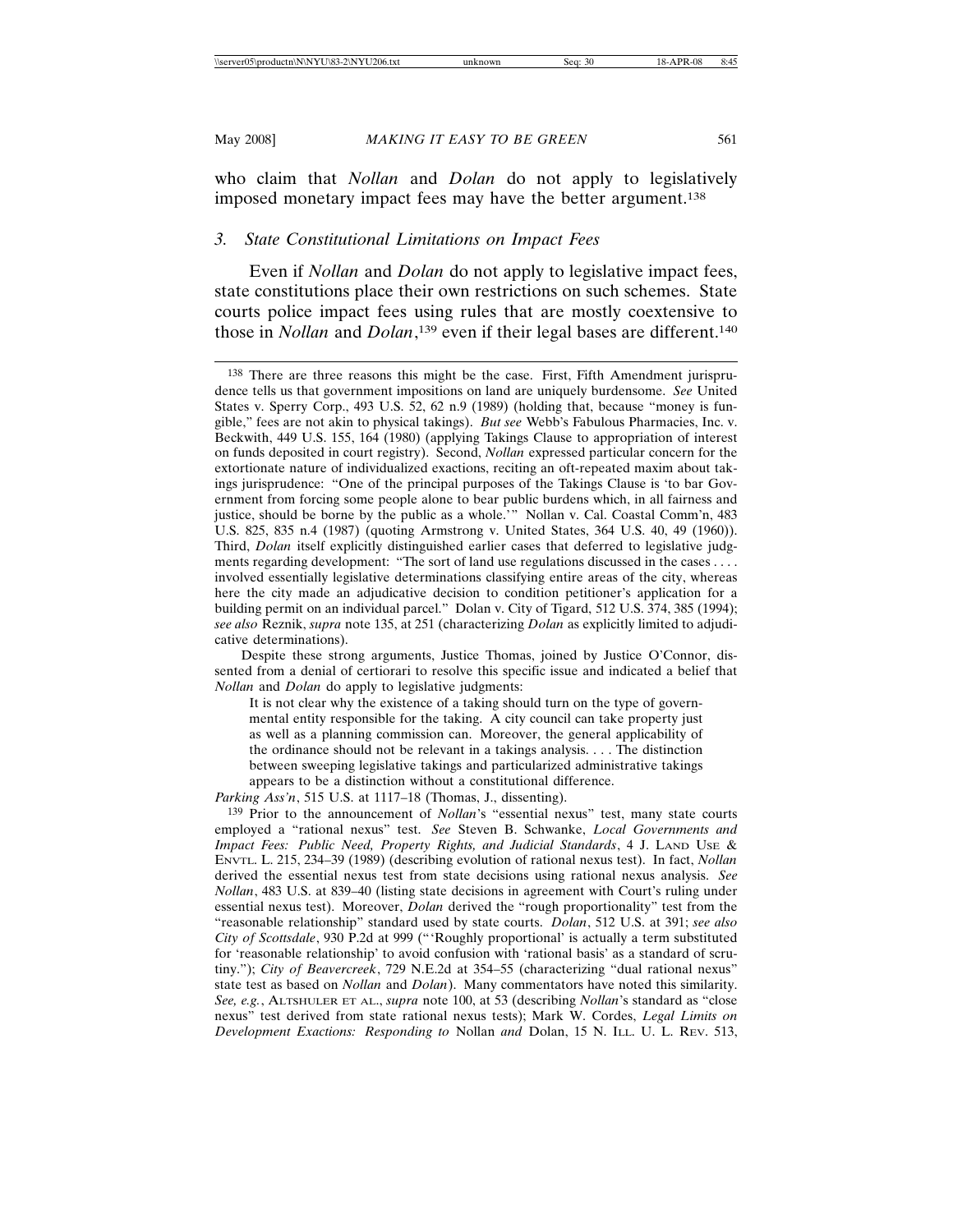The most common state court test requires a "rational nexus" between the underlying land use regulation and the impact fee.141 First, a fee must be proportional to the actual impact of the development in question.142 Second, the fee must be dedicated to the mitigation of the precise impact for which it was assessed.143 These two requirements are essentially identical to those imposed by *Dolan* and *Nollan*, respectively. As a result, this Note will assume that, even if *Nollan* and *Dolan* themselves are inapplicable, any impact fee scheme will eventually be subject to their constraints under similar state law tests.144

140 The rational nexus test draws on state law provisions differentiating between taxes and fees, with the aim of preventing "double-bill[ing]." ALTSHULER ET AL., *supra* note 100, at 52. *Nollan* and *Dolan*, of course, are grounded in the Federal Takings Clause. *Dolan*, 512 U.S. at 383–84; *Nollan*, 483 U.S. at 829, 831, 834.

141 ALTSHULER ET AL., *supra* note 100, at 51–52.

142 *See, e.g.*, *City of Scottsdale*, 930 P.2d at 999 (finding developer "had the burden of showing that [the City's] fee bore no reasonable relationship to the public burden created by the proposed development"); St. Johns County v. Ne. Fla. Builders Ass'n, 583 So. 2d 635, 637 (Fla. 1991) ("'[T]he local government must demonstrate a reasonable connection, or rational nexus, between the need for additional capital facilities and the growth in population generated by the subdivision.'" (quoting Hollywood, Inc. v. Broward County, 431 So. 2d 606, 611 (Fla. Dist. Ct. App. 1983))); Brazer v. Borough of Mountainside, 262 A.2d 857, 862 (N.J. 1970) ("[A] subdivider may be compelled only to assume a cost 'which bears a rational nexus to the needs created by, and benefits conferred upon, the subdivision.'" (quoting Longridge Builders, Inc. v. Planning Bd., 245 A.2d 336, 337 (N.J. 1968))).

143 *See, e.g.*, *St. Johns County*, 583 So. 2d at 637 ("[T]he government must show a reasonable connection, or rational nexus, between the expenditures of the funds collected and the benefits accruing to the subdivision. In order to satisfy this latter requirement, the ordinance must specifically earmark the funds collected for use in acquiring capital facilities to benefit the new residents."); *City of Beavercreek*, 729 N.E.2d at 354–55 ("The dual rational nexus test requires a court to determine . . . whether there is a reasonable connection between the expenditure of the funds collected through the imposition of an impact fee, and the benefits accruing to the subdivision.").

144 Not all states have always applied the rational nexus test to impact fees. California, before *Nollan*, applied the flexible reasonable relationship test, which imposed a much less stringent requirement on local governments. ALTSHULER ET AL., *supra* note 100, at 52; *see also* Associated Home Builders of Greater E. Bay v. City of Walnut Creek, 484 P.2d 606, 615–16 (Cal. 1971) (announcing "reasonable relationship test"). Several other states including New York and Montana—also applied deferential tests before *Nollan* and *Dolan*. *See* Cordes, *supra* note 139, at 523–24 (summarizing decisions). Under these tests, the impact fee proposals would likely be subject to minimal scrutiny.

Illinois currently applies the "specifically and uniquely attributable" test, which sets a higher bar than that imposed by any other state in requiring "a conclusive, precise showing that the public need to be served is 100 percent attributable to the development in question." ALTSHULER ET AL., *supra* note 100, at 52; *see also* Pioneer Trust & Sav. Bank v. Village of Mount Prospect, 176 N.E.2d 799, 802 (Ill. 1961) (announcing specifically and uniquely attributable test). Massachusetts also employs a relatively stringent test. *See* Emerson Coll. v. City of Boston, 462 N.E.2d 1098, 1105–06 (Mass. 1984) ("Fees are legitimate to the extent that the services for which they are imposed are sufficiently particular-

<sup>514–15 (1995) (</sup>noting that Court in *Dolan* "suggested it was following what it identified as the middle position" among state tests for proportionality).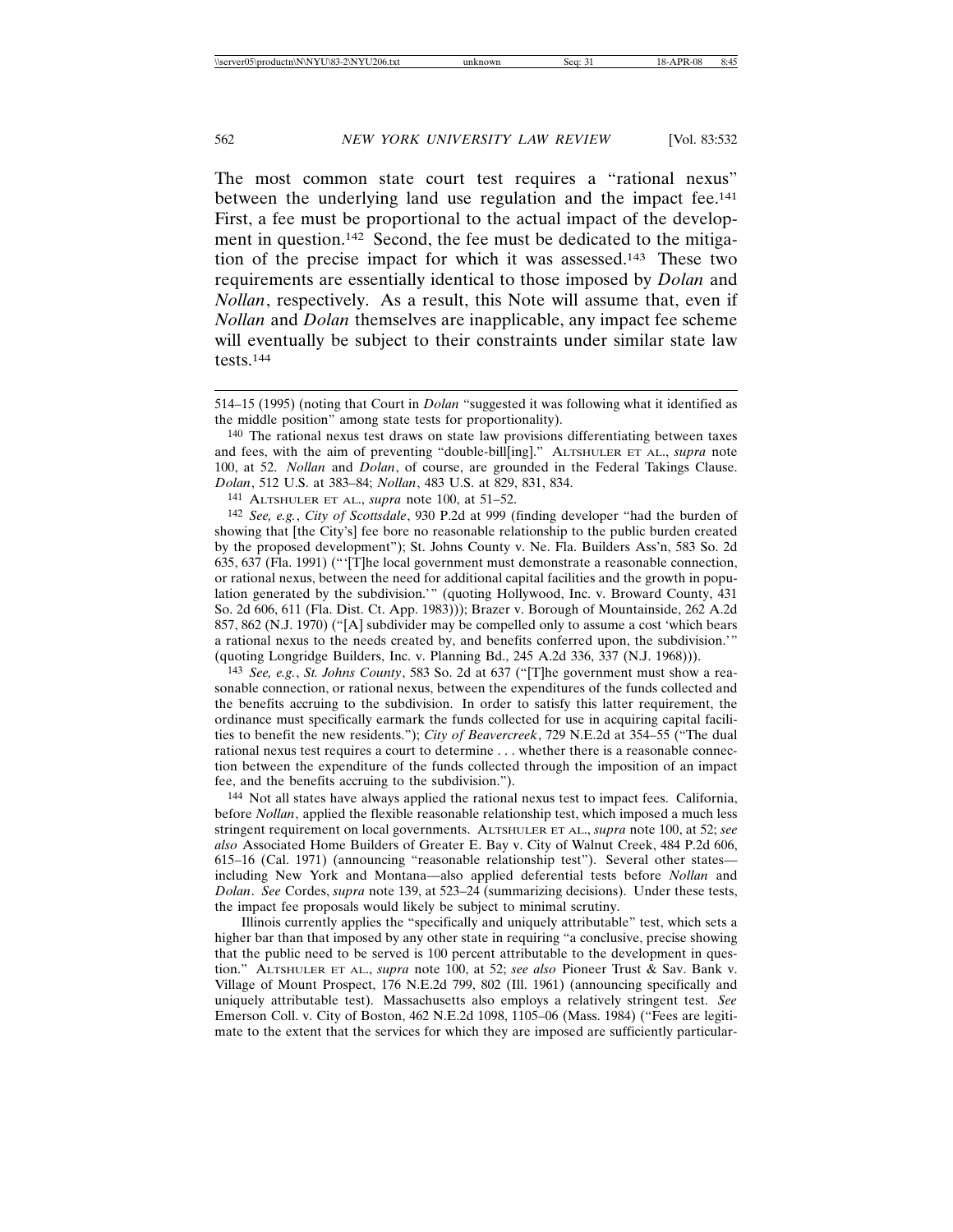# *B. Application of Legal Standards to the Impact Fee Proposals*

This Section will apply the requirements of substantive due process, the nexus test, and the proportionality test to the impact fee proposals offered in Part II.

### *1. Substantive Due Process*<sup>145</sup>

Substantive due process challenges to both of the impact fee proposals discussed in this Note are highly unlikely to succeed. Courts have consistently found that impact fees for sewer, water, and road use serve legitimate public purposes;<sup>146</sup> they have therefore approved such fees except where barred by state impact fee enabling acts.<sup>147</sup> Additionally, the legality of energy impact fees has not been tested. However, this should not present a problem. Local governments have long been involved in the regulation of energy use. In fact, the widespread regulation of energy use through building codes has not been struck down as illegitimate under substantive due process.<sup>148</sup>

A challenge to an energy use impact fee under a substantive due process framework would have to contend with the numerous public welfare benefits offered by such fees. These include reduced local air pollution, reduced peak power usage (resulting in fewer blackouts), reduced heat island effects, and improved indoor air environments.<sup>149</sup> There is a direct relationship between the reasons why a municipality might want to limit energy use and many of the goals that courts have held to constitute legitimate ends of the zoning power. Indeed, the

147 As of 2005, twenty-seven states had adopted impact fee enabling acts. CLANCY MULLEN, DUNCAN ASSOCS., STATE IMPACT FEE ENABLING ACTS 1 (2006), *available at* http://impactfees.com/publications%20pdf/summary%20of%20state%20acts.pdf. Nevertheless, impact fees existed before these enabling acts, and the statutes mostly codify preexisting judicial rules, albeit with occasional added restraints. ALTSHULER ET AL., *supra* note 100, at 54. As of 2005, every state enabling act permitted the assessment of impact fees for roads, and every state act but four (Illinois, Pennsylvania, Virginia, and Washington) permitted fees for sewer and water connections. MULLEN, *supra*, at 2.

148 *See supra* note 51 (discussing regulation of energy and water use through building and plumbing codes).

149 See *supra* notes 24–25 and accompanying text for a discussion of these benefits.

ized as to justify distribution of the costs among a limited group  $\dots$ ."). Neither of these tests would likely permit the kind of impact fee proposals offered in this Note.

<sup>145</sup> In addition to federal substantive due process rules, states also have their own substantive due process tests for land use regulation that would need to be met regardless of the applicability of *Nollan* and *Dolan*. *See supra* note 118 and accompanying text.

<sup>146</sup> *E.g.*, Bloom v. City of Fort Collins, 784 P.2d 304, 309 (Colo. 1989) (upholding transportation impact fee); Contractors & Builders Ass'n v. City of Dunedin, 329 So. 2d 314, 319–20 (Fla. 1976) (upholding sewer and water connection fees); *see also* CLANCY MULLEN, DUNCAN ASSOCS., NATIONAL IMPACT FEE SURVEY: 2007 (2007), *available at* http://impactfees.com/2006survey.pdf (listing impact fees by type in localities across country and showing that many municipalities assess sewer, water, and road fees); Been, *supra* note 95, at 141 (describing widespread use of sewer, water, and road impact fees).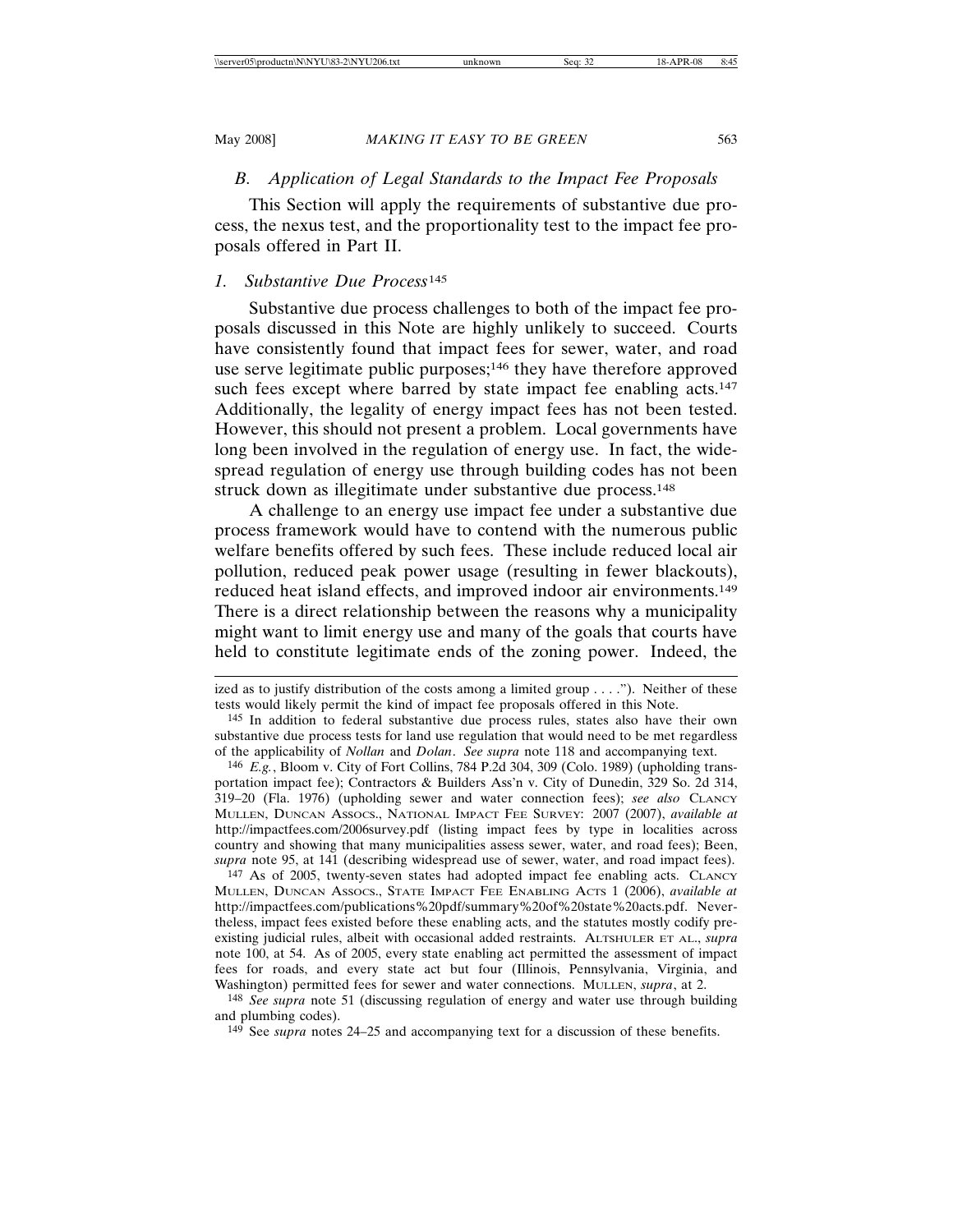Court in *Village of Euclid v. Ambler Realty Co.*150—the landmark Supreme Court case that originally upheld the constitutionality of zoning—was extremely concerned with the health effects of dense development, focusing especially on air quality and sunlight.<sup>151</sup> This suggests that a court would consider that an energy efficiency requirement designed to prevent localized air pollution and increased heat serves a legitimate public purpose. As such, the use of impact fees in either proposal should easily pass the substantive due process test.

#### *2. Nexus Requirement*

To meet either the rational nexus or the essential nexus standard, the public purpose promoted by the impact fees—limiting the use of resources—must be connected to whatever the local government purchases with the proceeds from the fee program. In practice, impact fees usually satisfy this requirement by funding the infrastructure needed to provide the services for which the fees were imposed. For example, a transportation impact fee is acceptable if the money it generates is used for building roads. Both impact fee proposals in this Note would use funds to subsidize other green buildings.

In assessing whether such fees would meet either nexus standard, there are two important points to consider. First, buildings should only be subsidized when they reduce resource use in the same impact area targeted by the subsidizing fees. In other words, local governments must be careful to separate each of the impact fees into a different account based on the type of impact at stake; subsidies should then be paid out to buildings that reduce the same impact associated with each individual account. For example, impact fees for energy use should not subsidize reductions in water use, or vice versa.

This requirement may prove problematic for the LEED Indexing Proposal because it offers subsidies to green buildings regardless of their actual resource efficiency. As explained above, some buildings can achieve LEED certification without any energy improvements above those required by building codes.152 Subsidizing these buildings with revenue from energy impact fees, as the LEED Indexing Proposal would do, likely fails the essential nexus test. In contrast, the

<sup>150</sup> 272 U.S. 365 (1926).

<sup>151</sup> *See id.* at 394–95 (describing how larger buildings "interfer[e] by their height and bulk with the free circulation of air and monopoliz $[e]$  the rays of the sun which otherwise would fall upon the smaller homes").

<sup>152</sup> *See supra* note 10 and accompanying text. This problem might be mitigated by revisions to the LEED standards, which, by setting baseline requirements in different areas, could reduce the "low-hanging fruit" problem.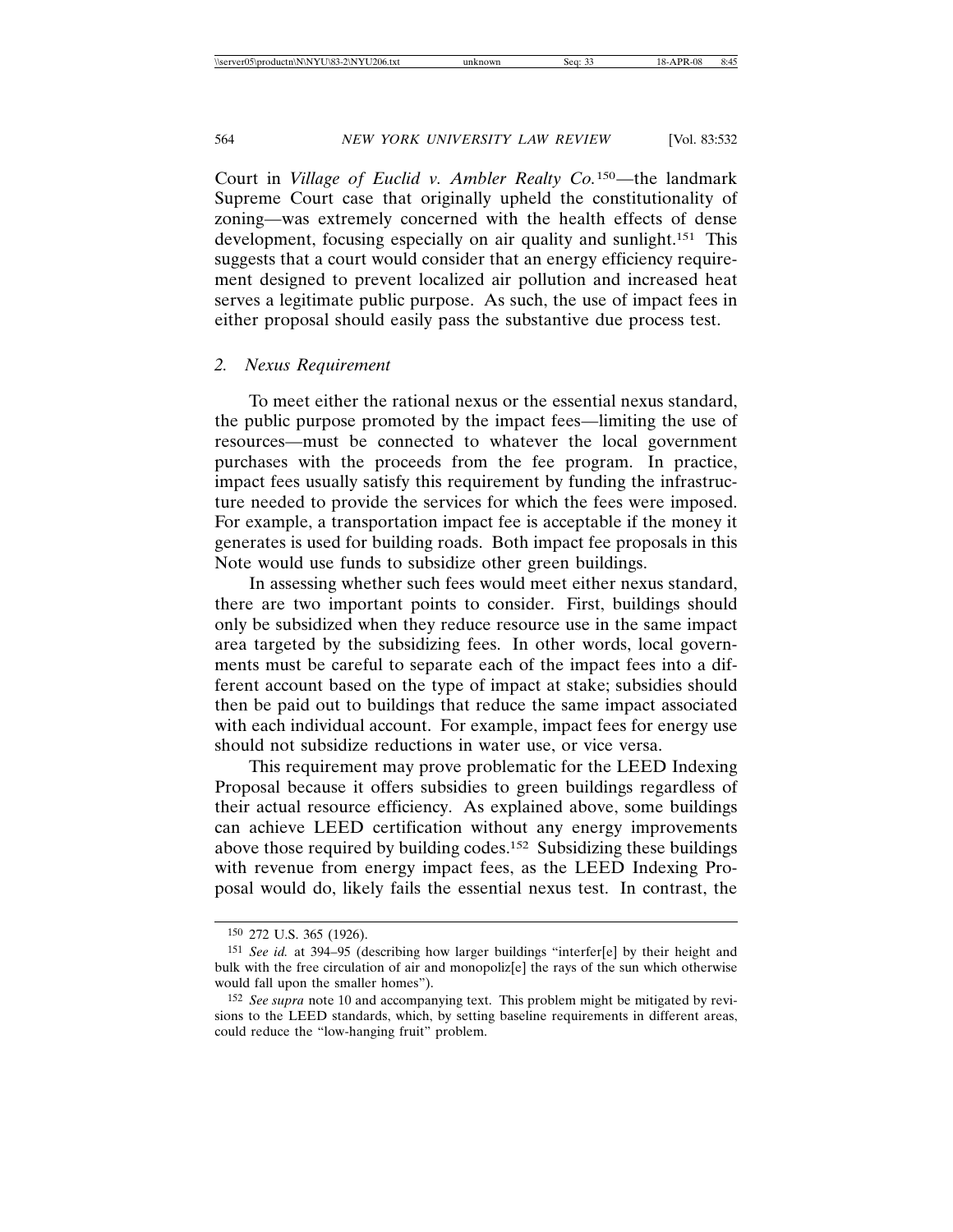Resource Use Proposal naturally lends itself to this requirement, as its entire purpose is to tie fees to the projected use of specific resources.

To achieve compliance under the LEED Indexing Proposal, a local government could maintain separate accounts for LEED points in particular categories—for example, energy and water use—and could separately subsidize buildings that also achieve LEED points in these same areas. This change, however, would raise the administrative cost of the LEED Indexing Proposal beyond the cost of the LEED process itself, thus reducing some of the proposal's appeal.

The second important point with respect to the nexus requirements is that, for some types of impacts, most costs are fixed regardless of the marginal impact of a given development. For example, major sewer pipes are often built before the surrounding buildings to which they will connect. Thus, green buildings that reduce overall water use may not actually reduce the cost of providing water and sewer services to the area in question. Although this problem is relevant to both proposals, it is not likely to be an issue in urban areas where the fixed costs of infrastructure have already been incurred and where impact fees will fund mostly the variable costs imposed by the use of that infrastructure. Moreover, the problem is not an issue for energy impact fees, as the major impacts of energy use—notably, air pollution and power-grid strain—are likely to be felt across an entire region.

#### *3. Proportionality Requirement*

In the context of impact fees, the *Dolan* proportionality test first calls for a comparison of two factors: (1) the impact of a development on the surrounding community and (2) the burden imposed by the fee. In other words, fees must fluctuate proportionately to the estimated scope of impacts. Although *Dolan* does not require mathematical precision,153 a plan that is precise will be insulated from attack. Precision is also demanded by the desire, from a policy perspective, to set fees at Pigouvian levels.

The two impact fee proposals presented in this Note will fare differently under this test. The Resource Use Proposal is specifically designed to be proportionate in this way; as a result, it will likely pass the test. The LEED Indexing Proposal, on the other hand, will be less likely to survive such a challenge. Although a local government might be able to set fee levels on nongreen development to correspond to general improvements in efficiency, as LEED does, these fees should not magically disappear when buildings reach specific ratings (e.g.,

<sup>153</sup> Dolan v. City of Tigard, 512 U.S. 374, 395–96 (1994).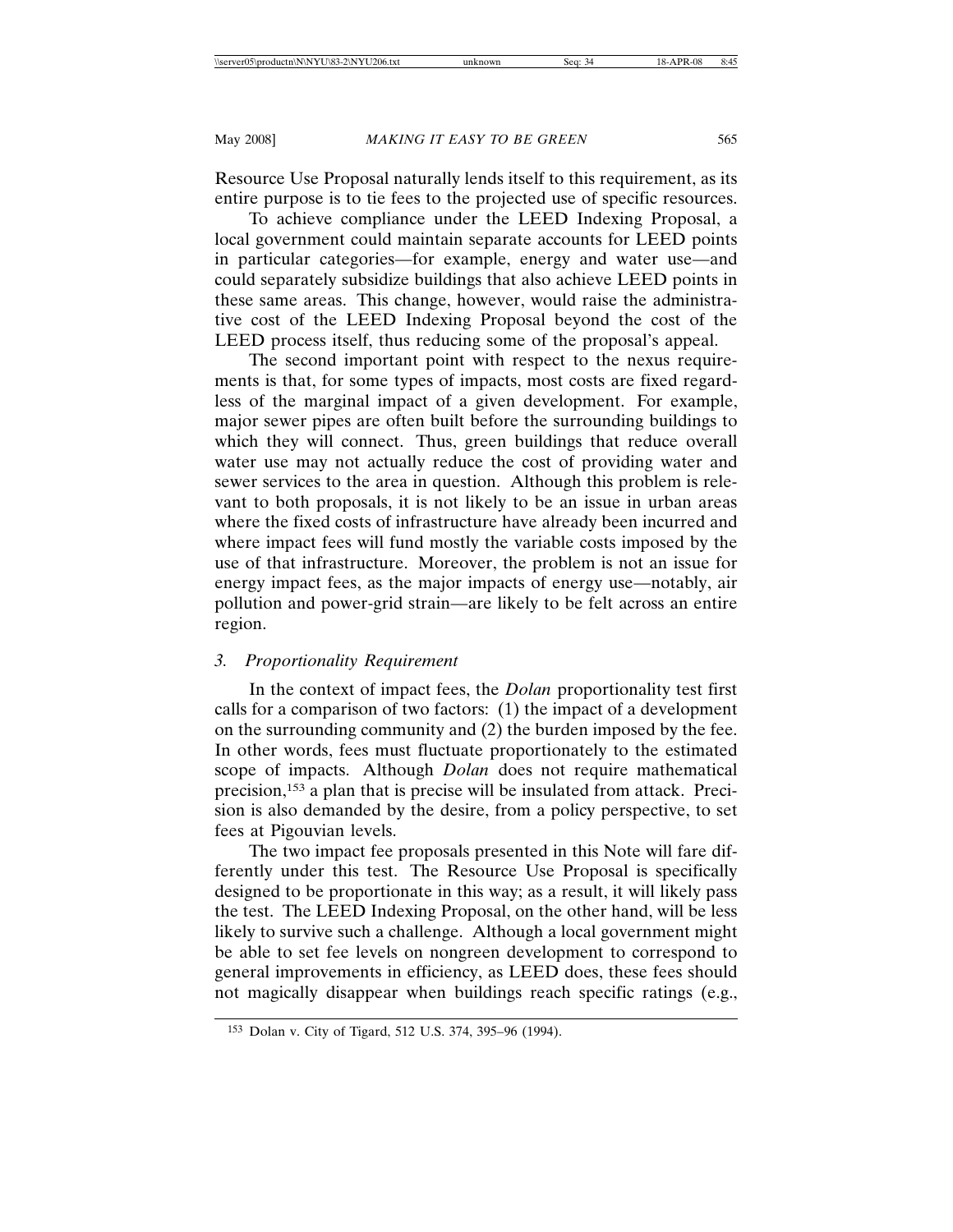LEED Silver). This sort of all-or-nothing approach may be too blunt to meet the requirements of proportionality.

Another potential problem for both proposals is pricing. For the Resource Use Proposal, it may be difficult to determine how much of a burden on a community is created by, for example, increased energy use; such a calculation requires valuing externalities that do not have clear market prices, a move that courts may struggle to make. There is nothing in *Dolan* to suggest, however, that courts should not account for general social costs as part of the proportionality analysis simply because these costs are difficult to measure precisely. In fact, the impacts in *Nollan* and *Dolan* at least partially involved costs derived from restrictions on unpriced, general social benefits.154 Additionally, over time, by massaging the relative levels of fees and subsidies, local governments should be able to demonstrate a direct relationship between impact fees and impact mitigation. For example, if developer *A* increases energy use by a certain amount, she should be required to pay however much it costs for developer *B* to reduce energy use by the same amount. In this way, the Resource Use Proposal should overcome the difficulty of pricing.

The LEED Indexing Proposal, for its part, may run into trouble on the issue of pricing. Significantly, it does not attempt to directly tie the fees imposed to any concrete measures of impact; any price on LEED certification is likely to be completely arbitrary. As a result, the proposal may fail the proportionality test on these grounds as well.

### **CONCLUSION**

The choice to encourage green building should be an easy one for many municipalities. Green buildings serve to reduce dramatically both the social costs of the built environment and the private costs of a building's users. Such buildings, however, require initial upfront expenditures beyond those needed for traditional forms of construction, and as such, they involve additional risks for developers. As the private real estate industry is extremely wary of design practices untested by personal experience, it has been slow to adopt green building practices.

Some local governments have enthusiastically attempted to push the private sector, but so far they have done so only in gentle ways, by

<sup>154</sup> In *Nollan*, the crucial impact of the development in question was a predicted decrease in beach use by the general public, something that is very difficult to price. Nollan v. Cal. Coastal Comm'n, 483 U.S. 825, 835 (1987). In *Dolan*, some of the relevant impacts involved stream flooding and traffic congestion, both of which generally result in unpriced externalities even though they might also generate real dollar costs for a municipality (e.g., cleanup costs or the costs of building new roads). *Dolan*, 512 U.S. at 387.